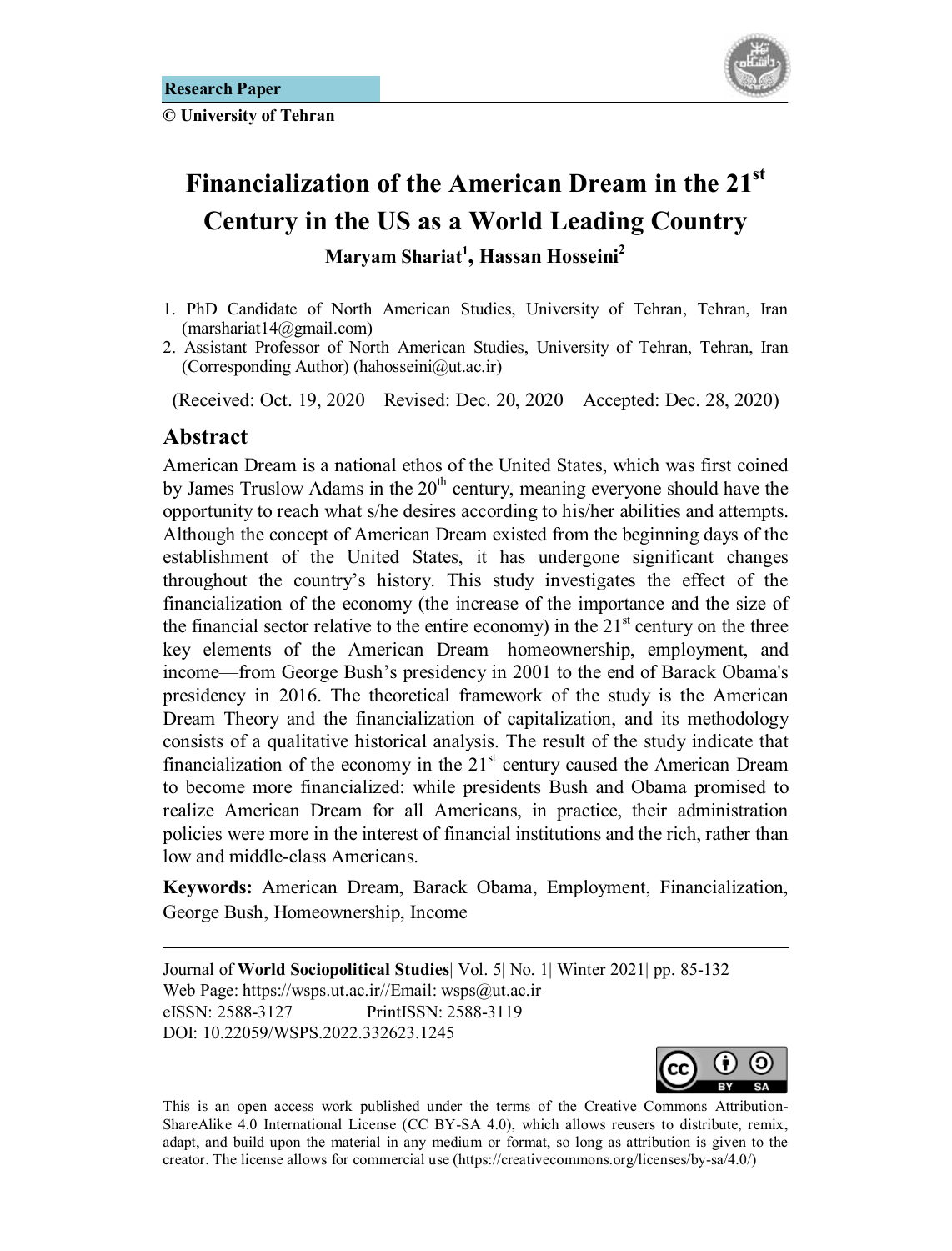# **1. Introduction**

The United States emerged as a leading country in the world after World War Two. As the country was left immune from the war destructions, it became wealthier, compared to the European countries involved in the war. After the war, the US started helping Europe to rebuild itself and revive its economy, which helped the country to emerge as a world-leading nation. The United States has a national ethos, the American Dream, which is tantalizing not only for Americans, but also for many nations worldwide. It is often cited as equal opportunity for everyone, regardless of their religion, ethnicity, educational background, etc. to reach what they wish through hard work and perseverance.

It is often believed that the term "American Dream" was first coined by the historian, James Truslow Adams in his book *The Epic of America.* The book was published in 1931, at the time when the great depression was gripping the United States. Adams, in the book described the American dream as "that dream of a land in which life should be better and richer and fuller for everyone, with opportunity for each according to ability or achievement" (Adams, 1931, in Jillson, 2016, p. 20).

However, the notions of "better life" and "equal opportunity" have had different meanings for different groups of people in different eras throughout the American history. For example, Puritan Pilgrims, in the seventeenth century had the dream of freedom to practice pure protestant denomination and free themselves from the wickedness of Holland and England's Protestants. They believed that hierarchy is vital for social order and God has allowed hierarchy in the society based on religion, gender, race, class, or ethnicity. In the  $18<sup>th</sup>$  century, in the law and custom of the country, still remained hierarchy and social,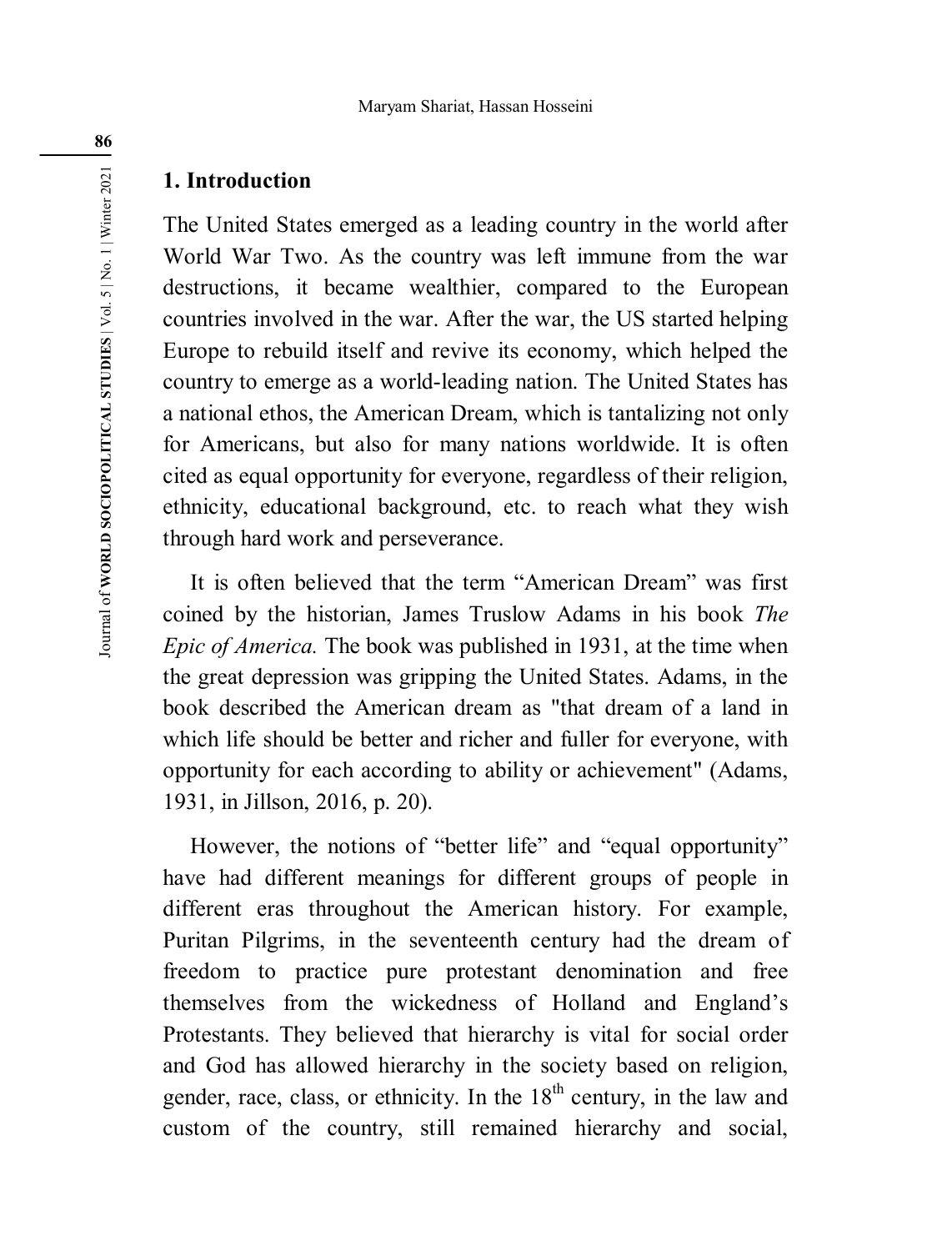economic, and political discrimination against women and minorities. Blacks were slaves with no equal rights with the whites. At the time, while religion was still powerful, the emphasis on achieving material wealth, self-improvement, and wisdom became part of the American identity (Jillson, 2016). For the Founding Fathers, American dream had a more political connotation, than an economic or a religious one. Later, however, the American Dream became mostly related to the country's economic situation, and can be divided into three phases of agricultural, industrial, and financial conditions.

From the beginning of the creation of America, the country's economy was dependent on agriculture. The agricultural economy lasted until the mid-19<sup>th</sup> to  $20<sup>th</sup>$  centuries, during which people earned their living and satisfied their needs through agriculture (Knoll, 1993); the American Dream was therefore agricultural. In the mid-nineteenth century, America was transforming into a country with expanding cities, factories, corporations, and wage workers, which turned the country's economy into an industrial economy and the relative abundance of capital determined the wages; the American Dream therefore became industrial in a sense that people as wage workers tried to satisfy their needs by working in factories and corporations. The last phase, the financial American Dream began in the late  $20<sup>th</sup>$  century, during which the financial sector gained a more prominent and influential role in the economy of the United States, and became influential in the lives of Americans in a sense that more than the government, the financial sector was involved in the livelihood of Americans to satisfy their needs; the American Dream therefore became financialized.

This article, presents an overview of the changes in the concept of American Dream from the  $17<sup>th</sup>$  century, with a focus on the last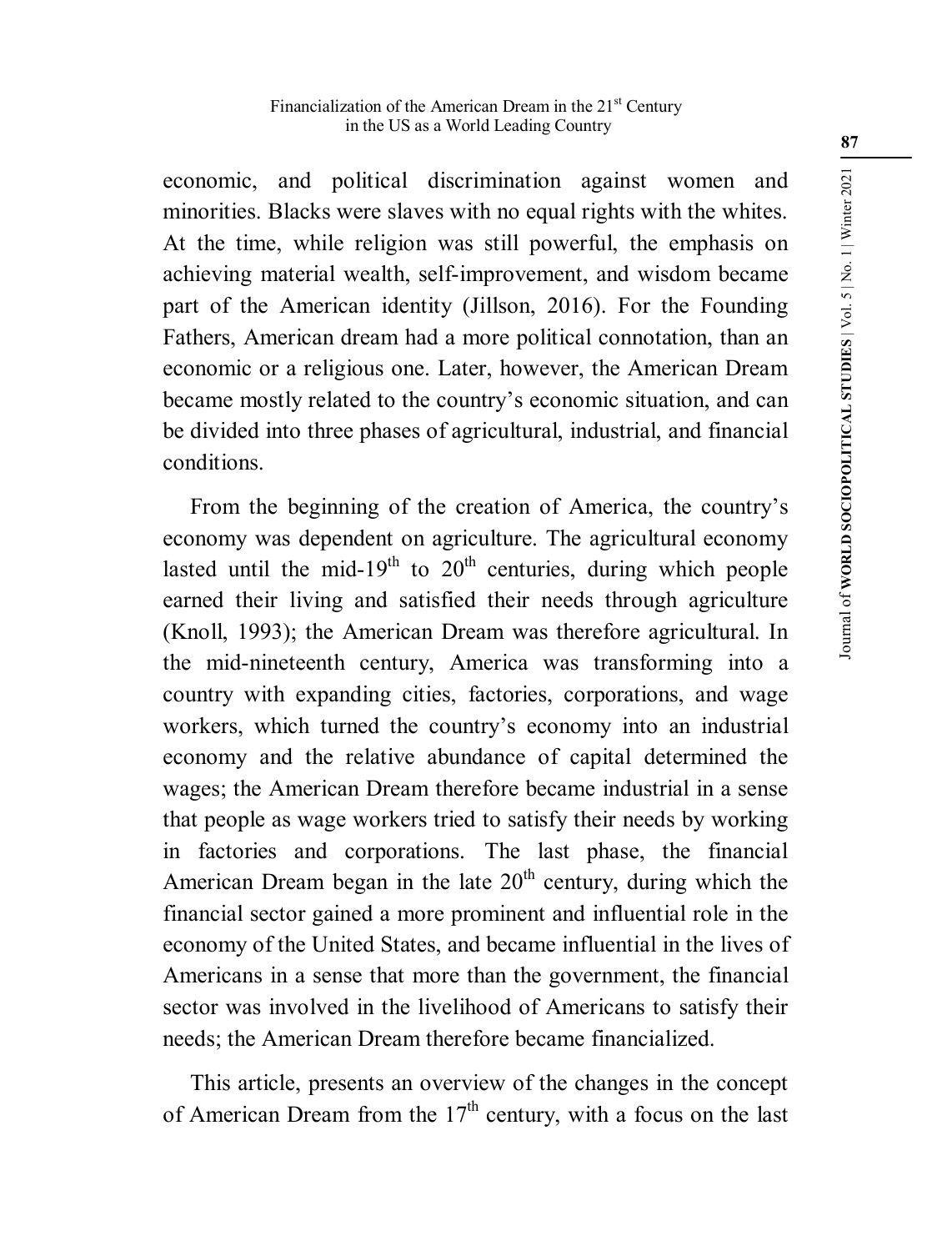phase, the financial American Dream. It investigates the economic side of the American Dream and evaluates the effect of the financialization of the economy on the three elements of the concept, namely equal opportunity for Americans in homeownership, employment, and income during George Bush and Barack Obama presidencies, whose result was the financialization of the American Dream. By homeownership in the United States, we refer to a system in which houses belong to the banks and people who want to buy them should pay loans for a long time. In addition, the study considers Americans as a whole and does not differentiate between people of color or minorities.

# **2. Theoretical Framework**

## **2.1. American Dream Theory**

The study selected the American Dream Theory by Messner and Rosenfeld (1994) and the financialization of capitalism as its theoretical framework. According to the American Dream Theory, the institution of the economy and monetary success has come to prominence, and since there is immense pressure on people to reach monetary success, they resort to illegitimate means to make economic success accessible for themselves. This feature of the American Dream (economic success) explains why corporate fraud, which offers economic success to "corporate executives" happens (Messner & Rosenfeld, 1994, in Choo & Tan, 2006). In an environment where there is immense pressure for monetary success, and where the pressure leads corporate executives to disregard or exploit regulations, justification and rationalization for monetary success by various means proliferate. Since monetary success has no end, and it is always possible to have more money,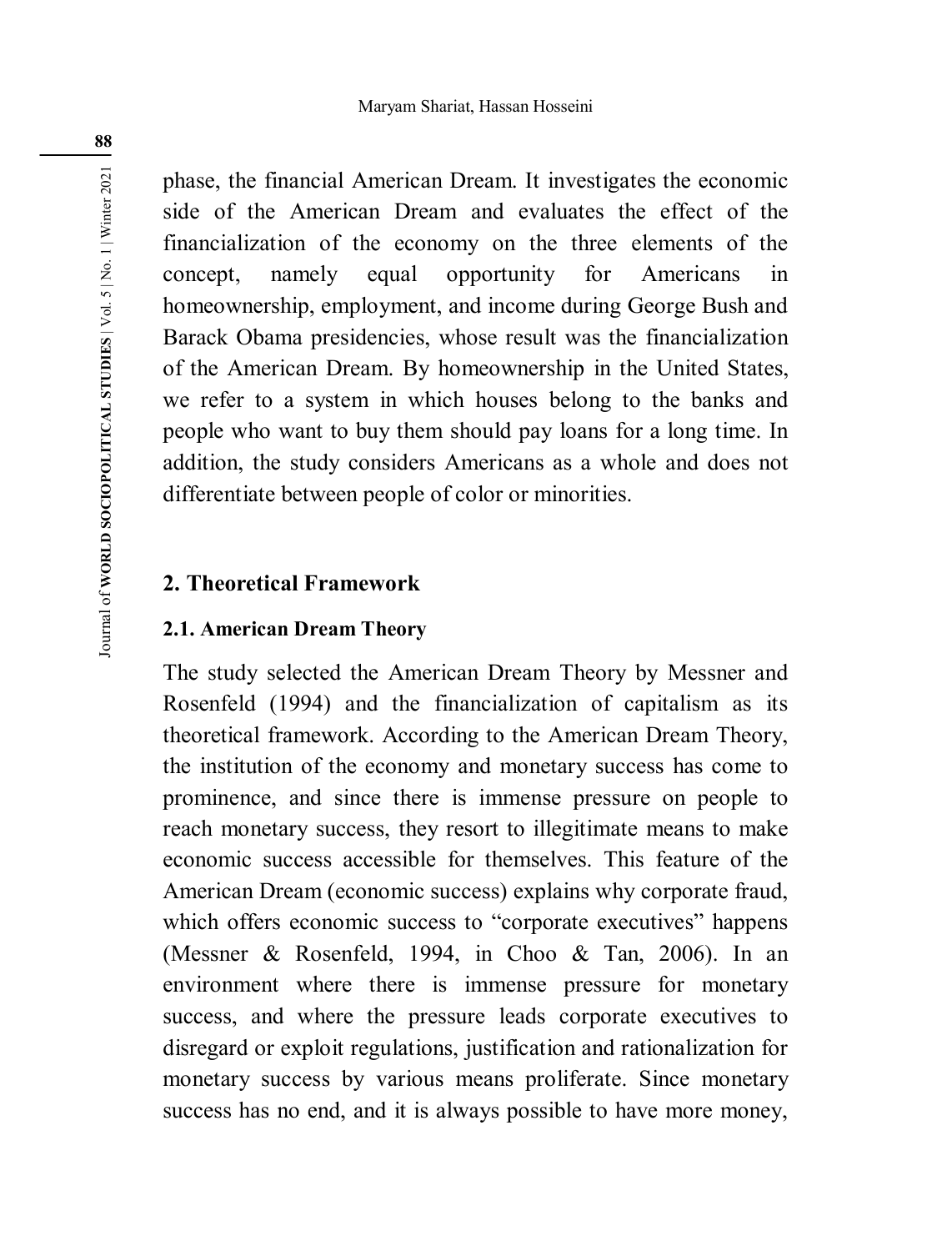the desire and greed for more money are endless (Messner & Rosenfeld, 1994, in Choo & Tan, 2006).

# **2. 2. Wall Street changes throughout history**

Wall Street has historically gone through several phases (Geisst, 2012). The first phase includes the early years of its creation from 1790 to the beginning of the Civil War. During the time, trading techniques were developed. Between independence and the Civil War, Americans' dreams and investments were mainly on land. At the time of the independence of America, land was used more for productive purposes than homeownership. The first financial crash of Wall Street happened during this era due to land speculation (Geisst, 2012).

The second phase encompasses the time between the Civil War and 1929, during which American industry and Wall Street were consolidated and great industrialists and bankers emerged to create industrial trusts. The era includes the development of railways and trusts, the robber barons and most notably the money trust. Money trust was in place until 1929, the occurrence of the Great Depression, while four years later, the financial system became regulated.

The third phase dates from 1929 to 1954, during which the modern era in the financial world started with the New Deal legislation. The new regulators shattered trusts in the 'financial community and the large utility holding companies'. Social Darwinism was no longer allowed to rule Wall Street. Small businesses had rights and were supported by 'the new federal securities laws'. The fourth phase began in the late 1950s, when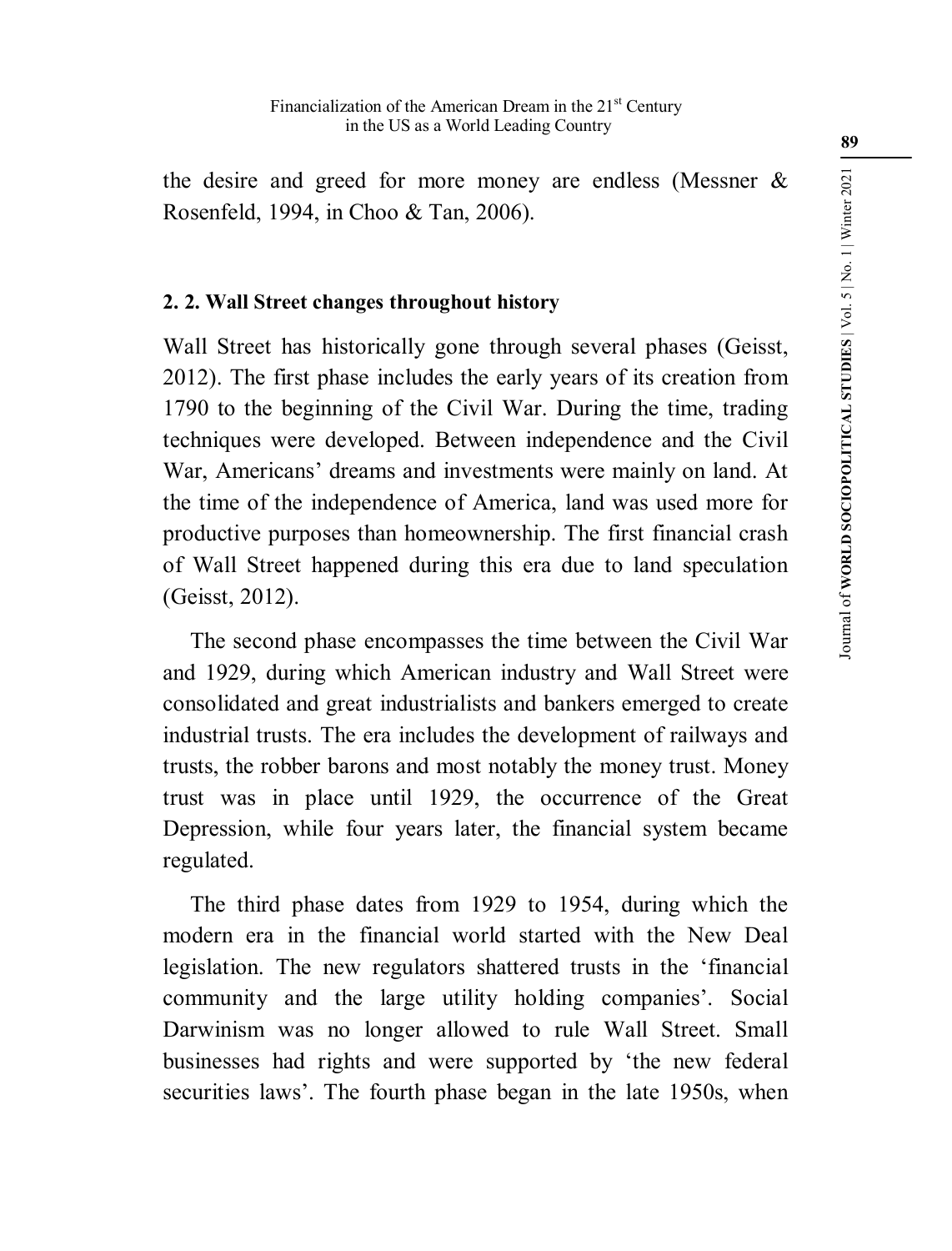small investors became familiar with the market. Many securities firms, in addition to their traditional clients like insurance companies and pension funds, served retail clients as well.

Since 1934, banking and securities businesses have been separated to protect the banking system from a market crisis like the 1929 financial crash. However, as the technology improved, the old protections were removed and all banking activities were integrated 'under one roof'. In the 1990s, Bill Clinton repealed the Glass-Steagall Act and conflated the risk-taking actives of investment banks with commercial banks. Nowadays, Wall Street activities have become financialized; they includes stock markets, bond markets of different sizes, 'commodity futures markets and other derivatives markets' (Geisst, 2012).

# **3. Methodology**

This research aims to evaluate the effect of the financialization of the economy on three elements cited in the American Dream (homeownership, employment, income) in the  $21<sup>st</sup>$  century, from 2001 to 2016. Historical analysis was selected as the study's methodology.

The qualitative historical analysis approach employs primary historical documents, as well as the interpretations of historians regarding the development. This method suggests examining the presence or the absence of certain qualities in a special phenomenon (Thies, 2002). Historical analysis is used to search for facts, even though facts are not always clear-cut and obvious. Yet, a researcher interprets a fact according to his/her implicit or explicit theoretical orientation. Political scientists seek "basic information" in primary and secondary sources that include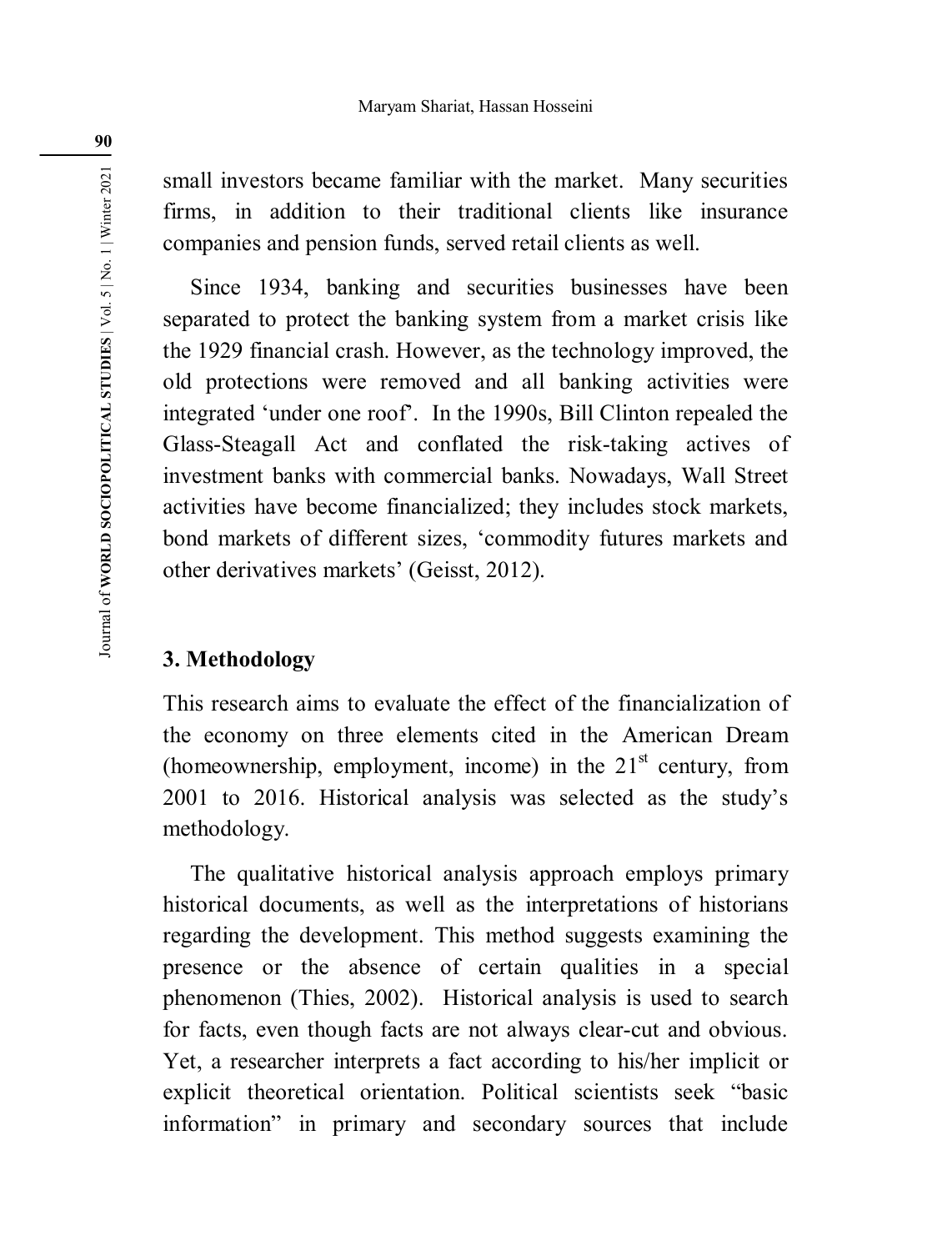information on which scholars have a high degree of consensus, such as well-known developments (Topolski, 1999, in Thies, 2002). However, "latent events" are the events that contemporary scholars cannot always fully understand; they are therefore interpreted only in retrospect. Examples of such events are the long effects of the industrial revolution, or the cold war on the country's economy (Bailyn, 1982, in Thies, 2002).

An important part of research is the researcher's interpretation and judgment based on historical facts. As a researcher, one should revise his/her understanding of the past. For political scientists, it is important to carefully consider and choose appropriate facts, which may be done through an investigation of two types of sources: primary and secondary sources. Primary sources are the original source about an event, while secondary sources are the ones written about the event after the time it has happened. Primary sources include diaries, memories, chronicles, newspapers, international documents, and the official documents of a country, while secondary sources are the ones that interpret, describe, or analyze information from primary sources. One of the ways for researchers to use secondary sources effectively is that they use their own judgments about a historical event, and/or choose among different interpretations of the event (Lustick, 1996, in Thies, 2002). The researcher has selected this method for using secondary sources in this study.

# **4. Historical Background**

the American Dream was mainly a spiritual dream at the time of the Puritans and Quakers. They believed more in a community, rather than separate individuals. They also believed in a hierarchy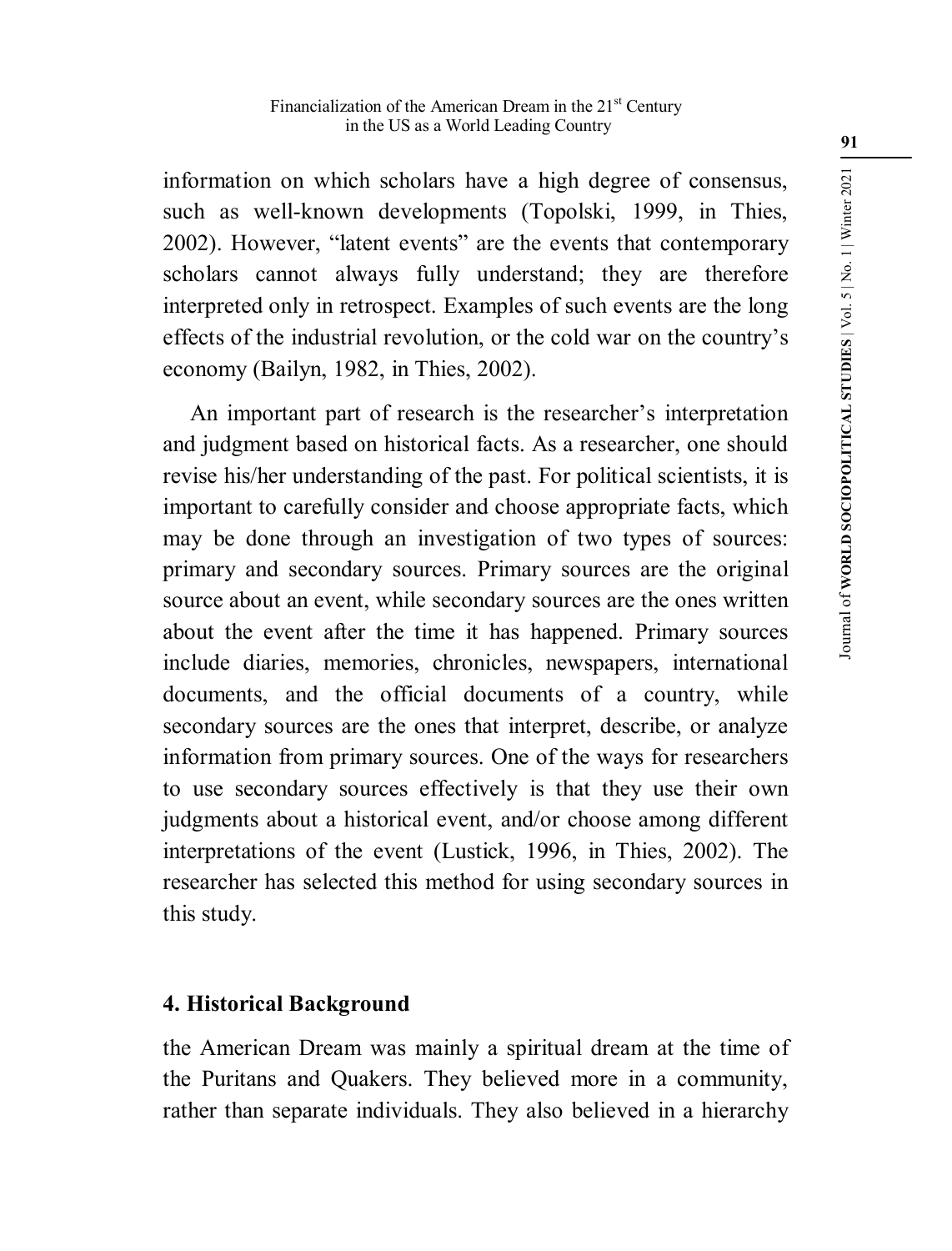based on religion, gender, class, or ethnicity. However, gradually individual rights and opportunities, as well as material success gained priority over common interests (Miller, 1956, in Jillson, 2016). In the eighteenth century, the age of the Enlightenment, while religion was still powerful, the emphasis on achieving material wealth, self-improvement, and wisdom became part of the American identity. After that, when the American government was established, the American Dream became largely political. The Founding Fathers took their view towards government from John Lock's theory of natural rights of life, liberty, and property (Jillson, 2016). Yet, Jefferson, one of the Founding Fathers, put the pursuit of happiness in the place of property.

Faculty psychology was another important theory in this era, according to which there is natural aristocracy, which allows reason to be divided into two other faculties, passion and interests, through which people should be led. Elites contended that God assigned the land of America to enforce freedom, but only wealthy white citizens would enjoy this virtue. The next theory was Social Darwinism, according to which the fittest people will survive in competition, as a result of which, individualism, achieving material wealth, and liberty became part of the American identity. In addition, hierarchy and discrimination against women, blacks, and minorities still remained in the society since, according to the elites only wealthy white citizens would enjoy liberty (Jillson, 2016).

The third phase was the economic American Dream, which was divided into agricultural, industrial, and financial dreams. During the agricultural economy (mid-19<sup>th</sup> to  $20<sup>th</sup>$  centuries), people earned their living and satisfied their needs through agriculture (Knoll, 1993) and American Dream was agricultural. Due to the abundance of natural resources in America, by working on their land, people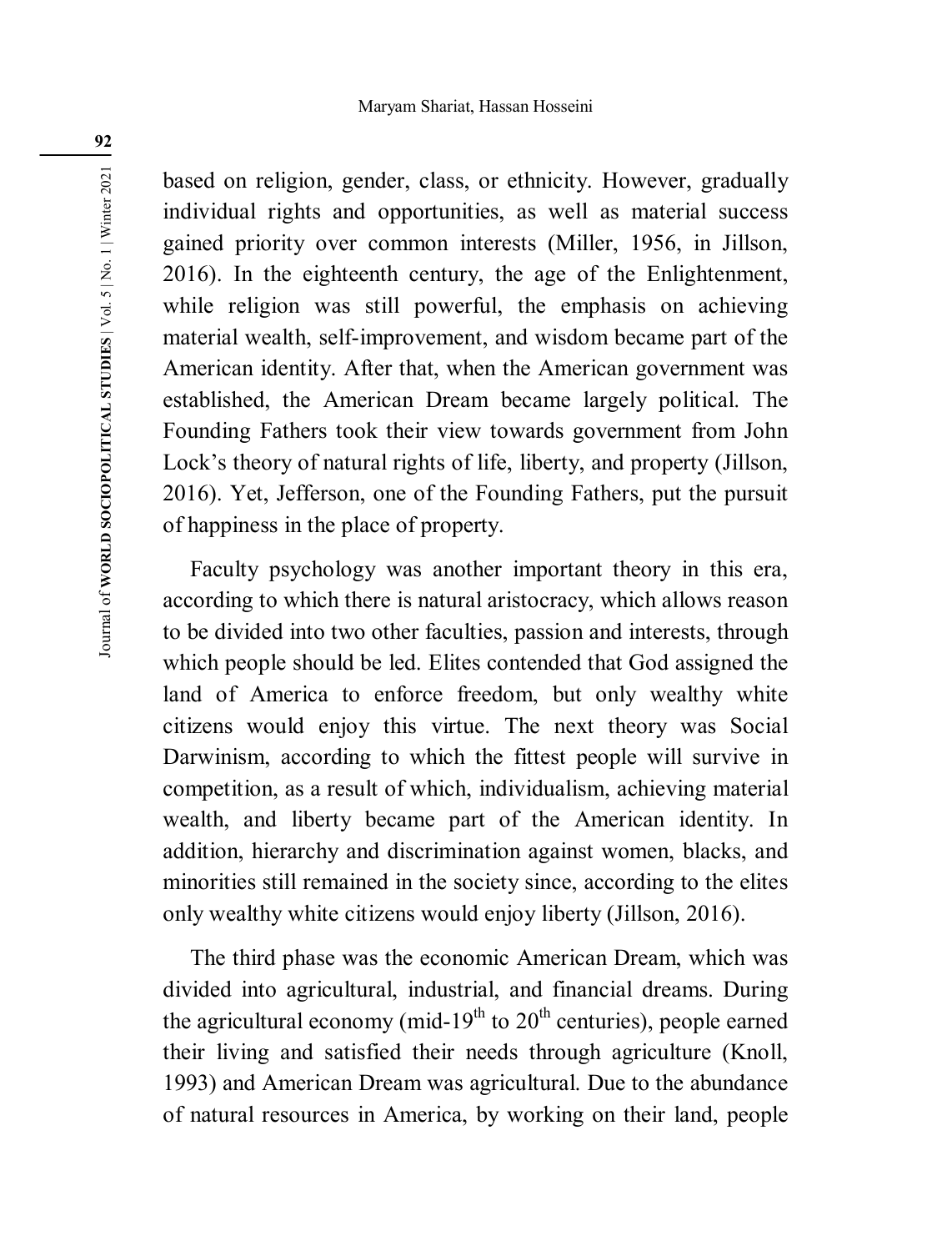could produce different kinds of agricultural products. The more they produced, the higher wages they could earn (Knoll, 1993).

At the turn of the twentieth century, America was gradually transformed from the agricultural economy to an industrial one with cities, factories, corporations, and wage workers. As a result of this transformation, the goal of having a better life changed to possessing material wealth. The gap between the poor and the rich, in the twentieth century in America, was emerging due to the rise of large corporations and poor work conditions (Jillson, 2016).

After World War I, the US became an economic power, since it produced a large amount of the world's output. In 1929, the stock market crashed and the Great Recession gripped the United States. The Americans therefore lost their confidence in the American Dream. To tackle the recession, Roosevelt designed a governmentassisted American Dream, which allowed government presence in the social and economic life of Americans, while ruling out uncontrolled individualism and unregulated laissez-faire (Jillson, 2016). However, the next president, Truman, replaced Roosevelt's freedom of want and freedom from fear. With the promise of freedom of enterprise, which became—and still is—an inseparable part of the American Dream. Freedom of enterprise excluded government interference in the market (Churchwell, 2018).

A drastic change in the American Dream happened in the 1970s, when Richard Nixon, annulled the Breton Woods system, resulting in a drastic rise of speculative capital and the related profit, while declining the profit from industrial production. Furthermore, the increase in the amount of speculative capital shifted financial sectors from traditional banks to risky investments, money manipulation, and financialization. The role of finance in the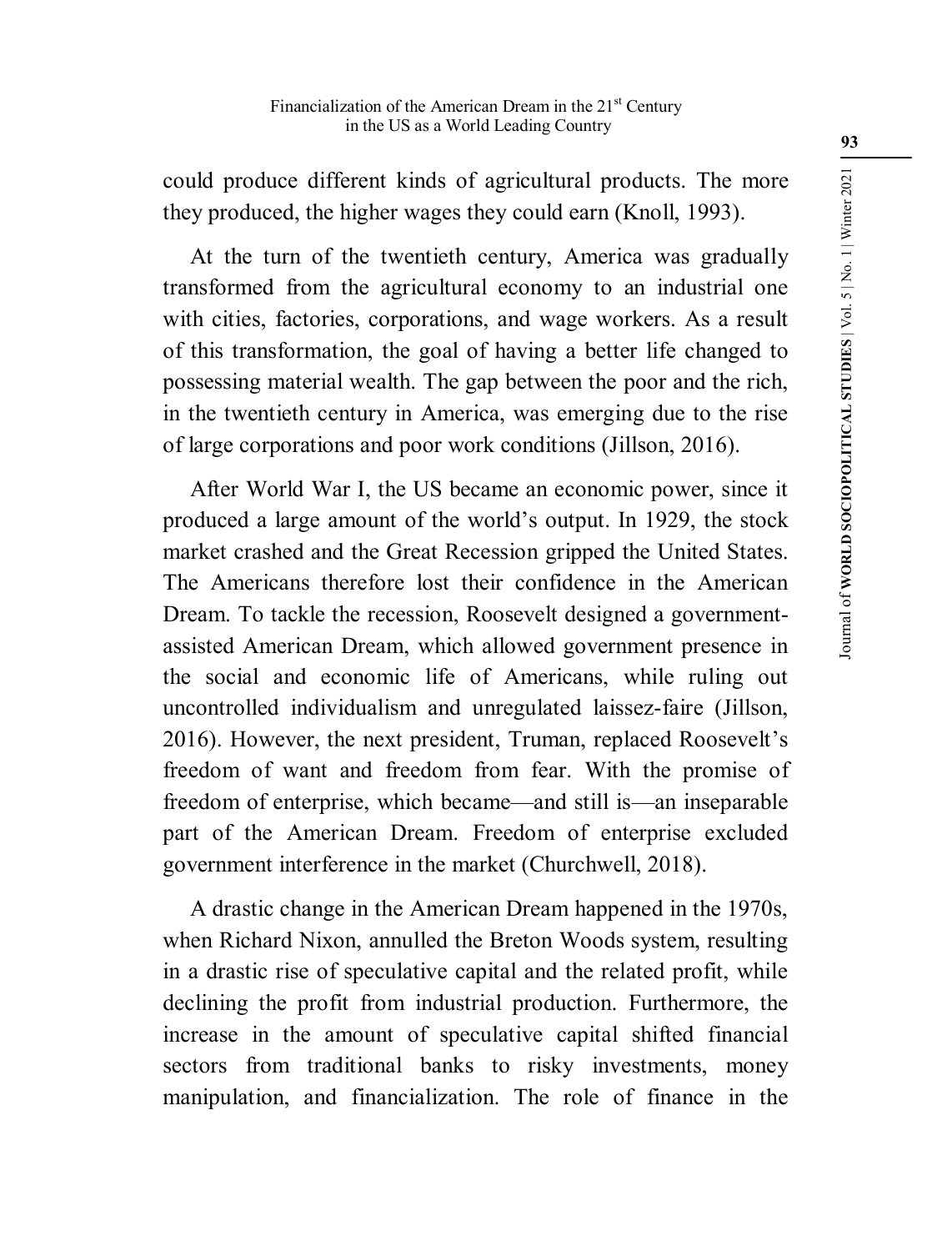economy and the influence of money on politics and lobbying increased (Chomsky, 2017). The result was the increasing influence of the rich on politics. Income inequality began at this time and the economic benefits of middle-class Americans began to decline (Hyman, 2018). In the late 1970s, during Carter's presidency, under the influence of Friedman's economic principles, the power shifted towards business policies. Carter's economic policy was deregulation. As a result, the role of financial institutions, including banks, insurance firms, and investment companies became more prominent in the American society (Smith, 2012).

The financialization of the economy was completed by the next president, Ronald Reagan. When Reagan took office, the political and economic inclination of the United States turned to national rights. He believed government stands in the way of the American Dream and prevents individuals from achieving their dream. The policies of the Reagan Administration helped the financialization of the American Dream. For Reagan, American Dream was not a national dream but a dream of a nation of individuals. The American Dream promised prosperity for a great number of people; yet, what happened in the 1980s was a widening gap between the rich and the poor (Kimmage, 2011).

The next president, Bill Clinton, continued the pro-business and pro-deregulation policies of the Reagan administration, which caused the Democrat party's policies to shift to the right (Kimmage, 2011). Clinton's major contribution to the financialization of the economy was repealing the Glass-Steagall Act, which conflated risk-taking investment banks' activities with the activities of commercial banks. According to certain economists, the repeal of the Act led to the financial crisis of 2008 (Chomsky, 2017).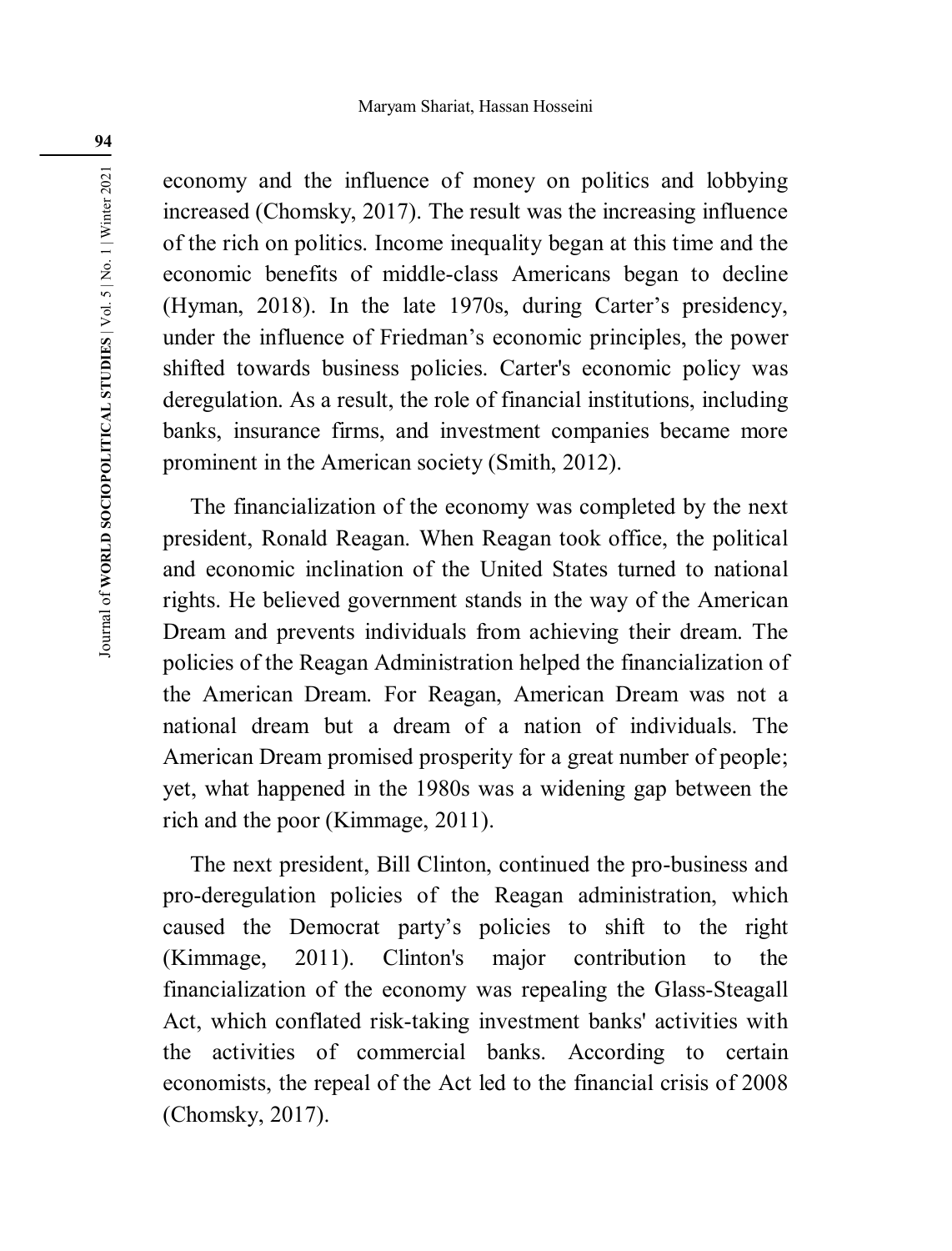# **5. American Dream in the 21st Century**

In 2000, the United States faced recession caused by the dot-com bubble burst. During George W. Bush's presidency, the crisis continued. As illustrated in Figure (1), the financialization of the economy of the US, which had already started in the 1970s, accelerated at the beginning of the  $21<sup>st</sup>$  century.

According to figure (1), while the share of GDP in the financial sector had a smooth rising trend from 1950 (12%) to 1980 (17%), from 1980 to 2001 the financial sector share of GDP rose to 23% in 2001. In other words, while in 30 years (from 1950 to 1980), the rise was 5%, in 21 years (from 1980 to 2001) and the percentage rise was 6%. This is while the manufacturing share of GDP fell sharply from 32% in 1950 to 17% in 2001.

**Figure 1:** Relative Industry Shares of Current-Dollar GDP in US Economy 1950-2001



Source: Ortiz (2014)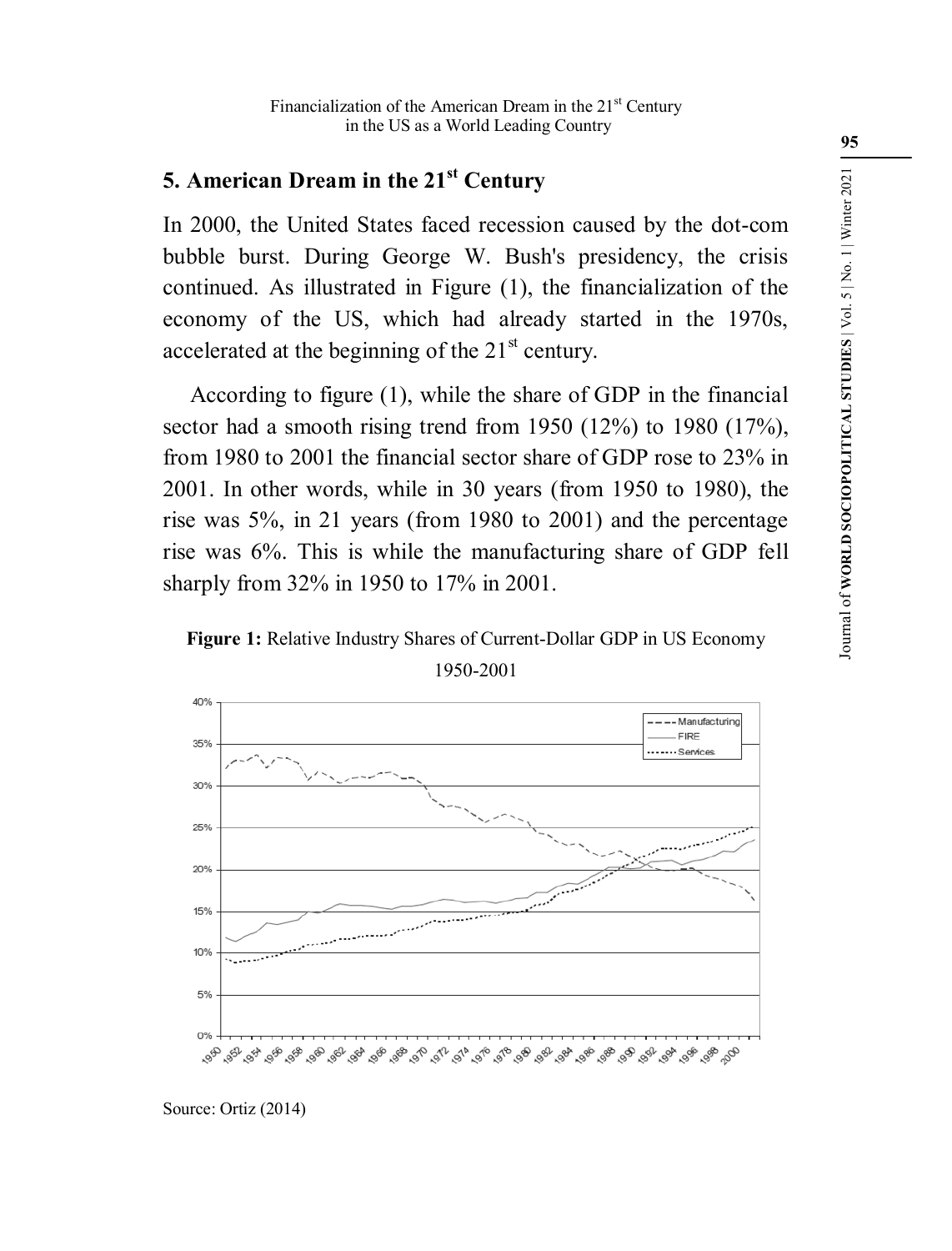According to figure (2), during the same period, the percentage of corporate profits rose from 11% in 1951 to 20% in 1980, while from 1980-2001, it rose to 40%. This is while the manufacturing profit fell from 49% in 1950 to 37% in 1980, while from 1980 to 2001 it fell to 22%.

# **Figure 2:** Relative Industry Shares of Corporate Profits in US Economy 1950-2001



Source: Ortiz (2014)

President Bush committed himself into continuing the deregulation policies of the previous administrations. In general, the Bush administration policies related to the American Dream can be divided into three main parts: 1. Tax cuts, 2. Housing deregulation, 3. Privatization.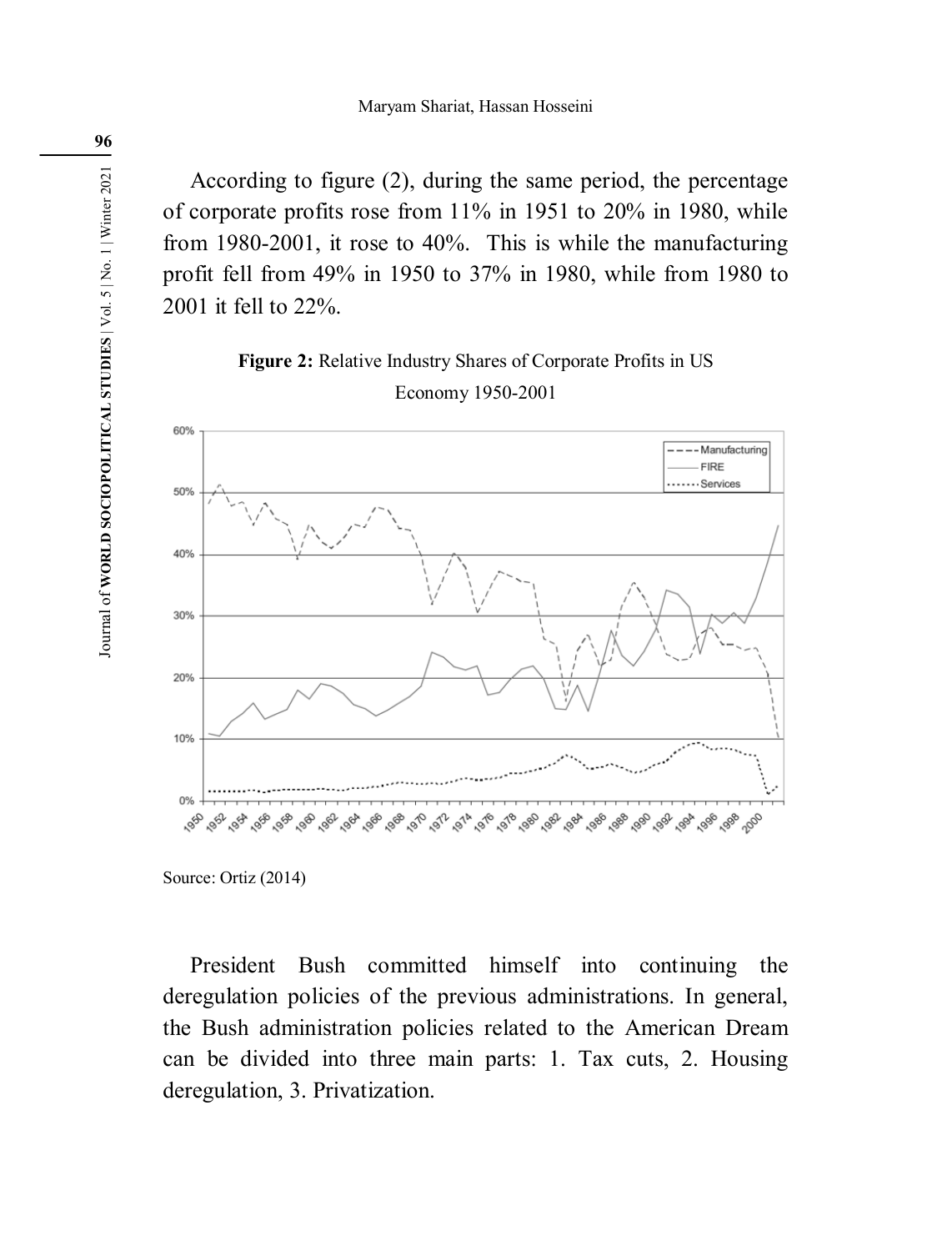# **5. 1. 1. Tax Cuts**

At the beginning of Bush's presidency in 2001, September 11 terrorist attack happened. In response to the terrorist attacks, President Bush maintained that he wanted to make war on terror and to export the American Dream to the Middle East by establishing democracy and prosperity in Iraq and Afghanistan (Kimmage, 2011). The Bush administration allocated a significant budget for wars in Afghanistan and later in Iraq, on the pretext of Iraq having weapons of mass destruction in 2003 (Glantz, 2008).

However, according to the Watson Institute for International and Public Affairs' Research Center at Brown University, aside from heavy civilian and US military casualties in Iraq and Afghanistan, the result of his operations in these two countries imposed heavy debt on the United States and had an immense negative impact on its economy, in a sense that the money should have been spent on public services and infrastructure instead of war. According to Watson Institute for International and Public Affairs, between 1.4 and 3 million more jobs would have been created if the money had been spent on education, health care, or green energy instead of war. Furthermore, war spending "financed entirely by debt" made borrowers, such as new homeowners, be charged with higher interest rates (Costs of War, 2019). According to figure (3), a lion share of the Bush government's budget was spent on wars on terror, while at the same time his administration's domestic policies were tax cuts.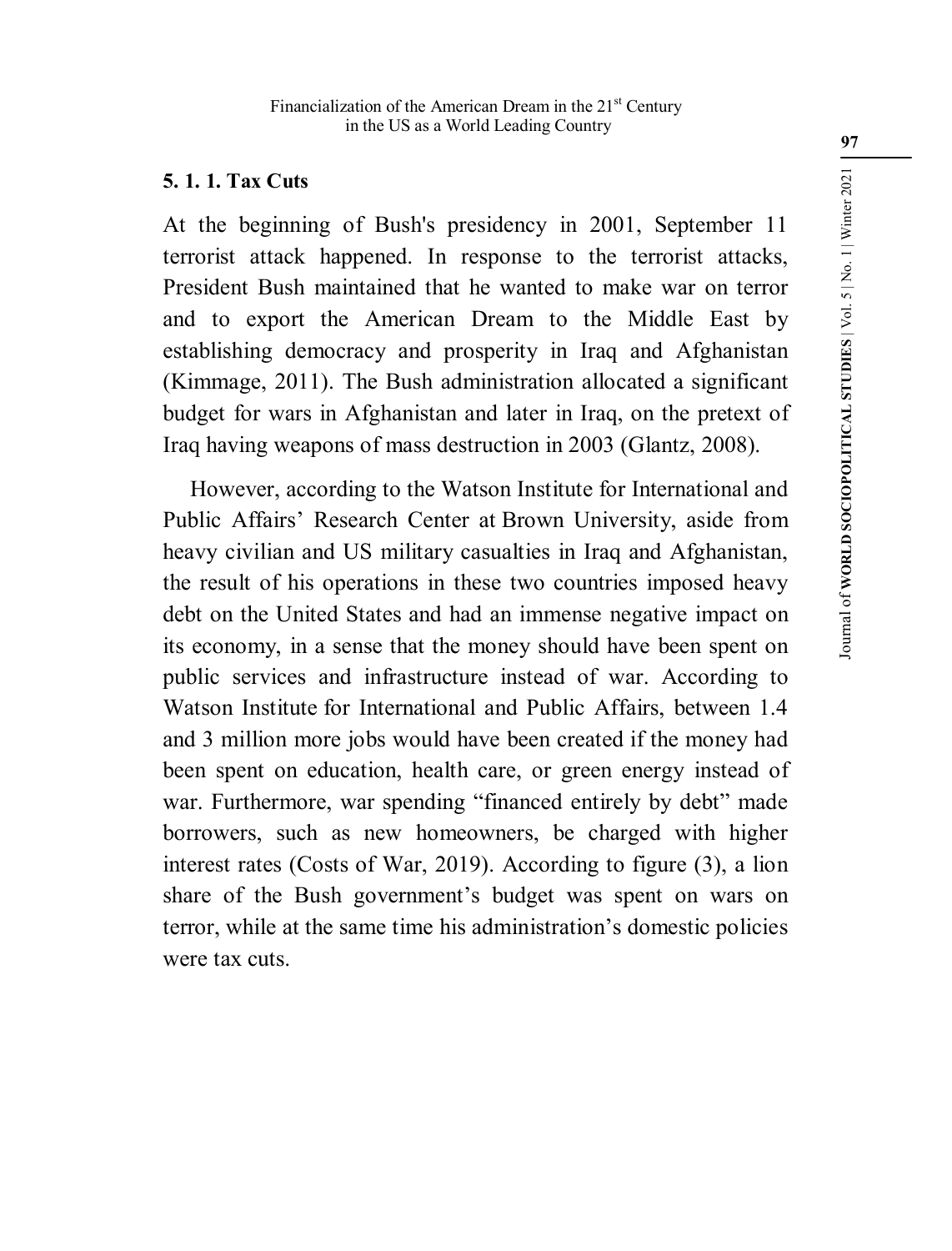

Source: Congressional Research Service (2012)

To recover the American economy, the Bush Administration signed into law massive tax cuts in 2001 and 2003, namely the Economic Growth and Tax Relief Reconciliation Act of 2001 (EGTRRA) and the Jobs and Growth Tax Relief Reconciliation Act of 2003 (JGTRRA). The aim of the Economic Growth and Tax Relief Reconciliation Act of 2001, published on the US congress website, was to revive the economy after the dot-com-related recession. The tax cut wanted to cut the income tax rate to benefit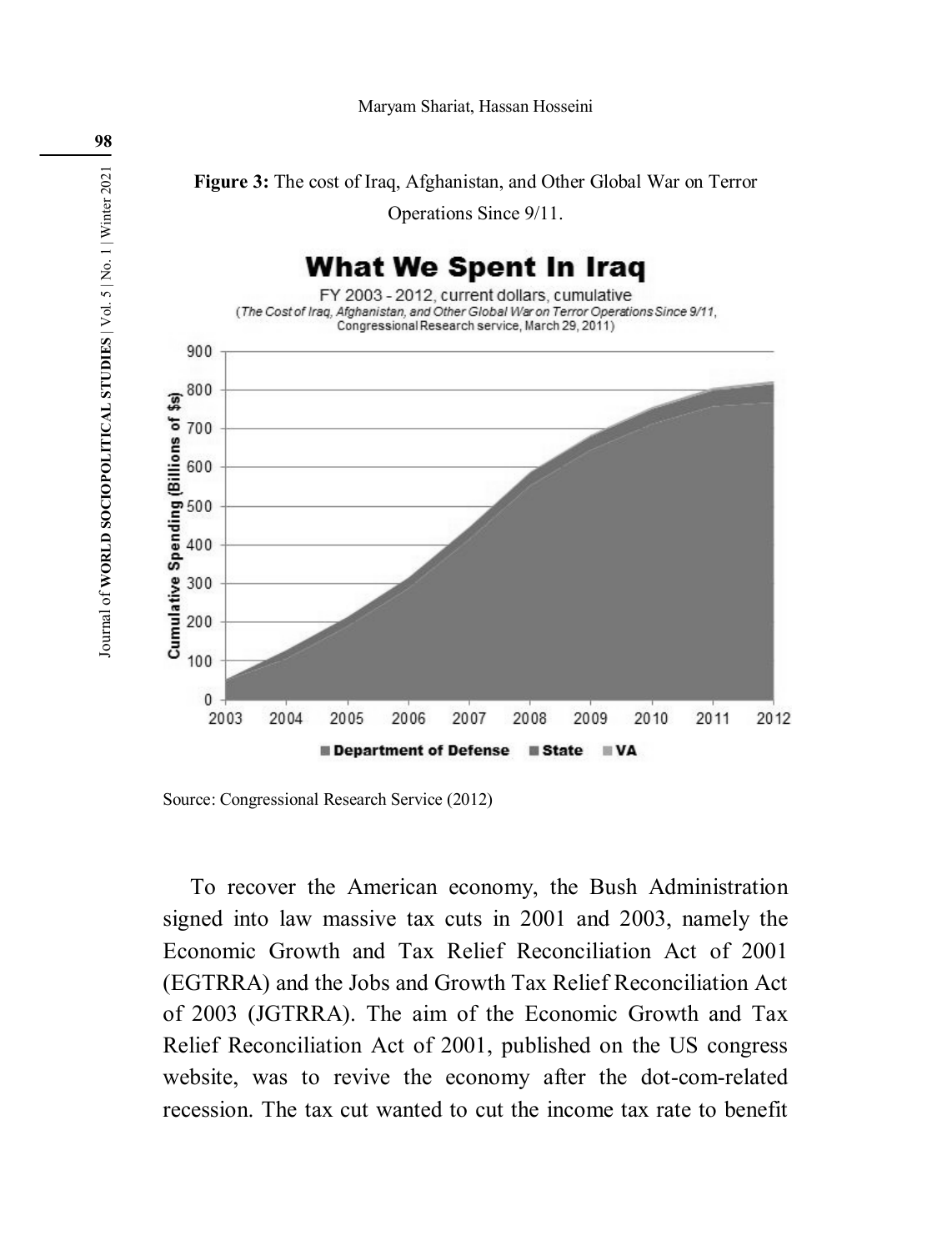taxpayers, among other goals (Economic Growth and Tax Relief Reconciliation Act of 2001, 2001).

The goal of the Jobs and Growth Tax Relief Reconciliation Act of 2003 (JGTRRA), published on the US congress website, was to cut a series of taxes for businesses, and aimed to accelerate the 2001 EGTRRA tax changes. The act aimed to accelerate the recovery of the American economy by allocating more money to businesses and investors through tax cuts and encouraging investment in the stock markets to revive the American economy (Jobs and Growth Tax Relief Reconciliation Act of 2003, 2003). However, the tax cuts did not act equally for the different strata of the American people. The high-income taxpayers benefited most from the laws.



**Figure 4:** Median Household Income in the United States.

As illustrated in figure (4), the median income of American households increased from 2000 to 2003, but the tax cuts could not lessen the inequality in income distribution among the different

Source: US Census Bureau (2020)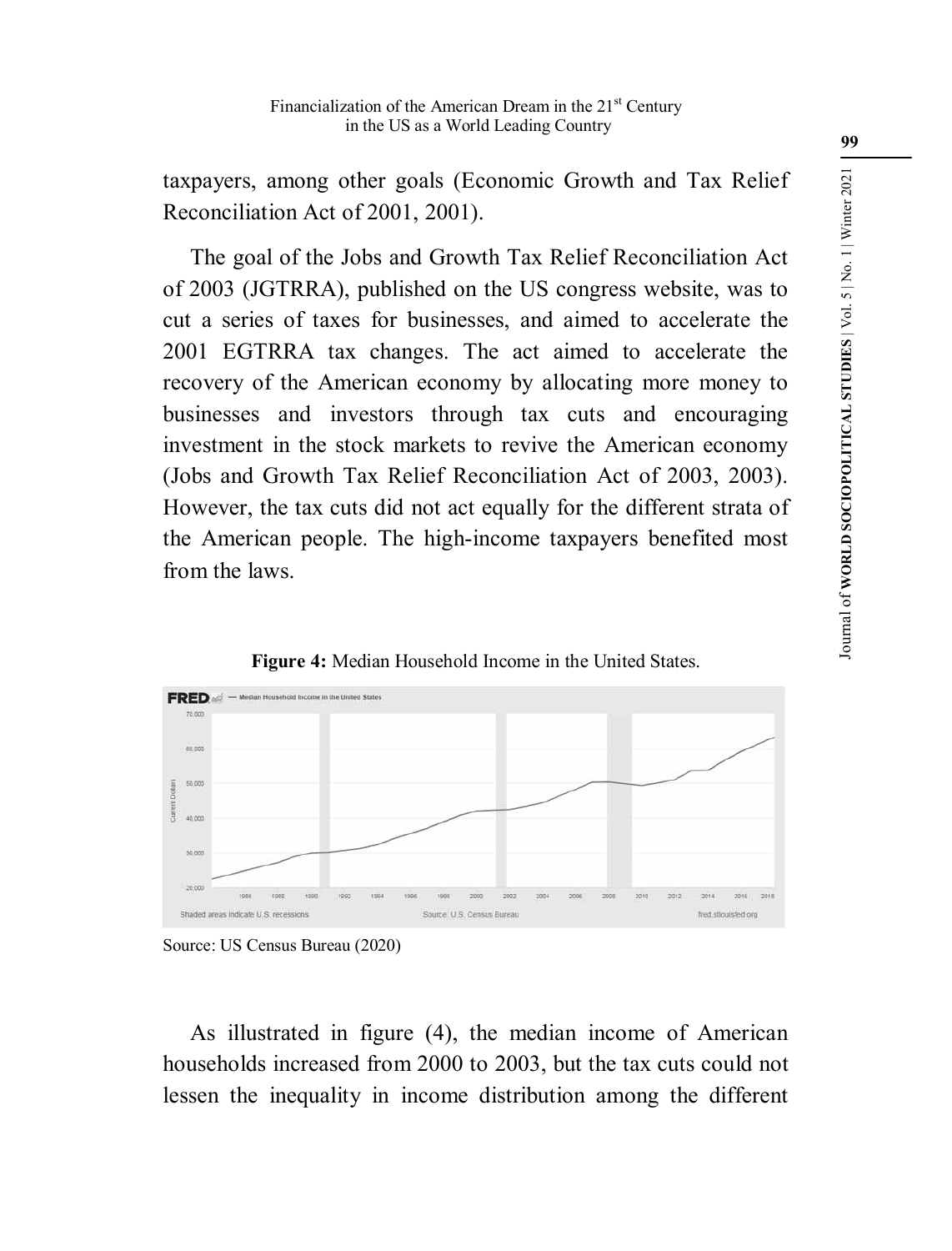economic strata of Americans. In fact, according to figure (5), comparing incomes before tax cuts and after that, the income distribution became more drastically unequal. The income disparity therefore continued from 2001 to 2008.

Later, in 2006 in his assertions in Chicago, published on the White House website, President Bush defended the 2003 tax cut. According to him, "American families all across this country have benefited from the tax cuts on dividends. Half of American households—that's more than 50 million households—now have some investment in the stock market" (President Discusses Strong and Growing Economy, 2006).

However, as can be seen in figure (5), President Bush's remarks were not completely correct. While it was true that 50% of Americans owned a few shares of stocks, the key point was that the wealthiest owned a lion share of the stocks. As a result, they received the largest part of dividends and benefited most from the tax cut on the dividends. That is the reason for which the top 1% of Americans benefited most from the tax cuts. The tax cuts increased therefore the wealth of the wealthiest instead of helping to create smaller owners. According to figure (5), the income of the top earners in the United States increased drastically since 2001, while the income of middle-class Americans barely rose at the same time period.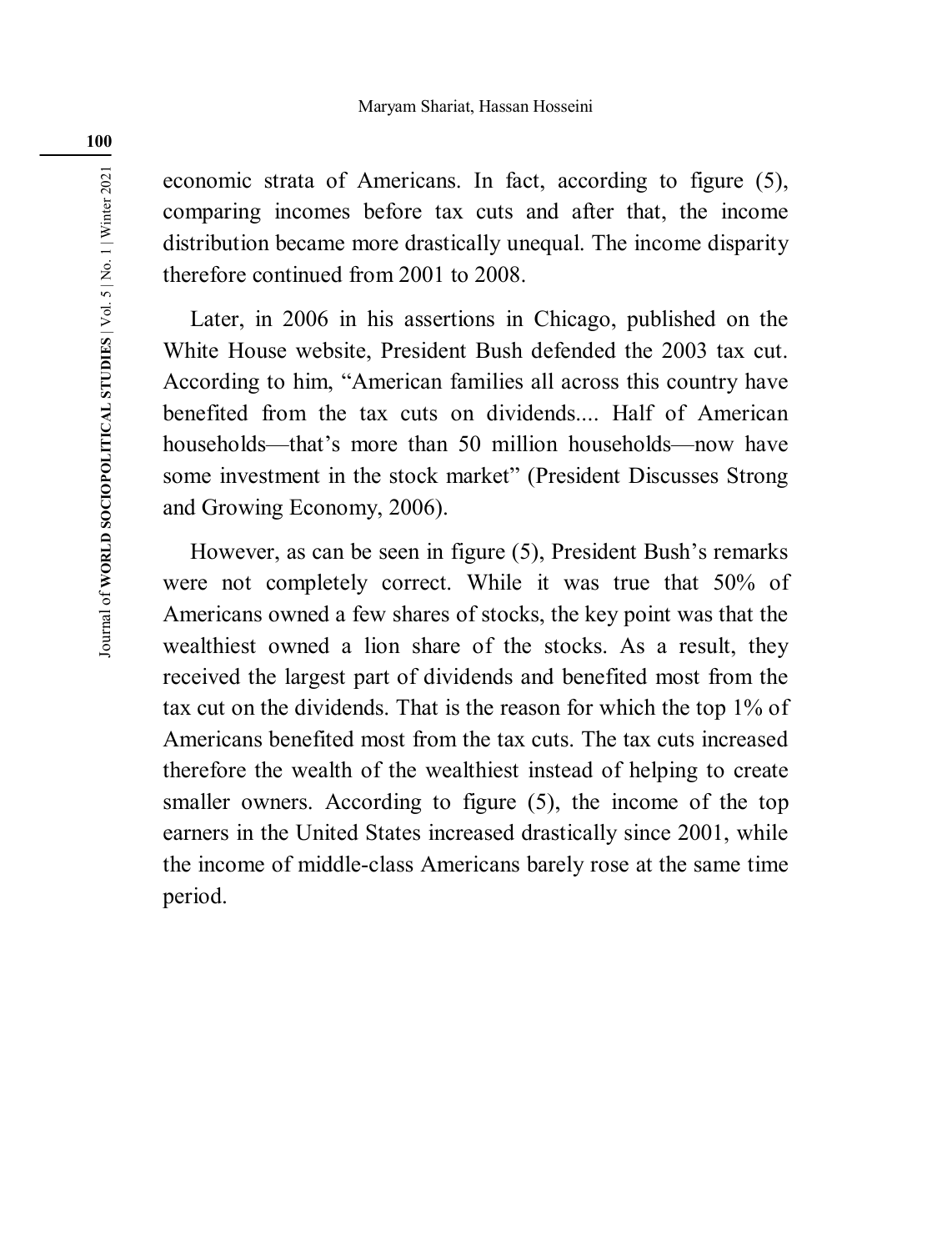Financialization of the American Dream in the 21<sup>st</sup> Century in the US as a World Leading Country

**Figure 5:** Massive income Gains Among the Wealthy.



Source:Congressional Budget Office (2021).

Furthermore, according to the Watson Institute for International and Public Affairs' Research Center at Brown University, the Bush administration wars on terror imposed a heavy cost on the American taxpayers in a way that if the cost was spent for Americans, about 1.4 to 3 million more jobs would have been created (Costs of War, 2019). Yet, according to figure (6), the rate of unemployment was reduced from 2004 to 2006, which was higher than in the last years of Clinton's presidency. According to the council of economic advisors, due to uncertainty in the economic future of the country, businesses did not hire new employees; instead, they started to dismiss their workers. As a result, as can be seen in figure (6), the unemployment rate rose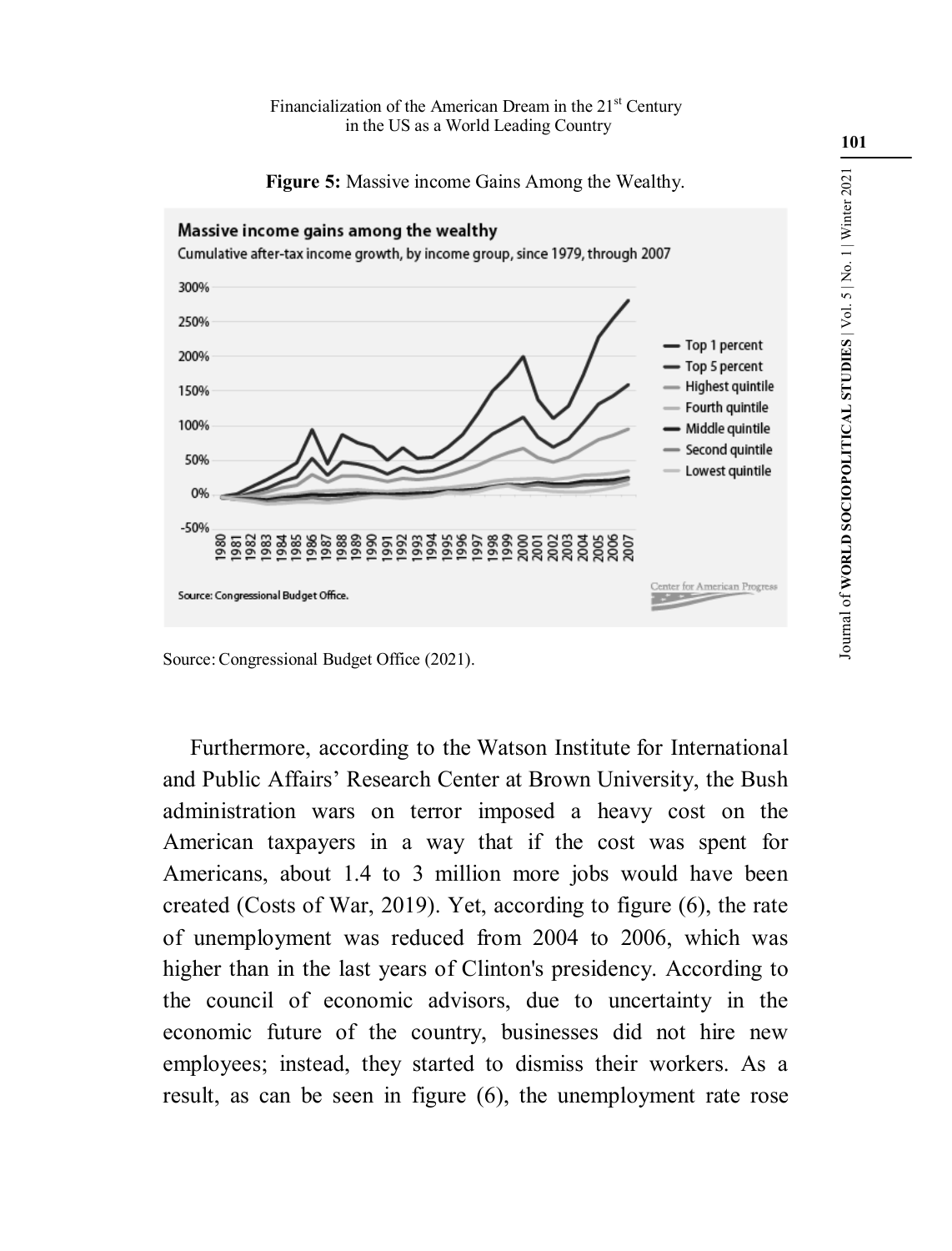sharply during the 2007-8 financial crisis (Council of Economic Advisors, 2014).

#### **Figure 6:** Civilian Unemployment Rate.





Cutting taxes further widened the gap between the rich (including the financial sector) and the poor. Despite President Bush's speech, the tax cuts further helped the financialization of the American Dream because he claimed that through the two tax cut laws, Americans' the quality of Americans' lives would increase.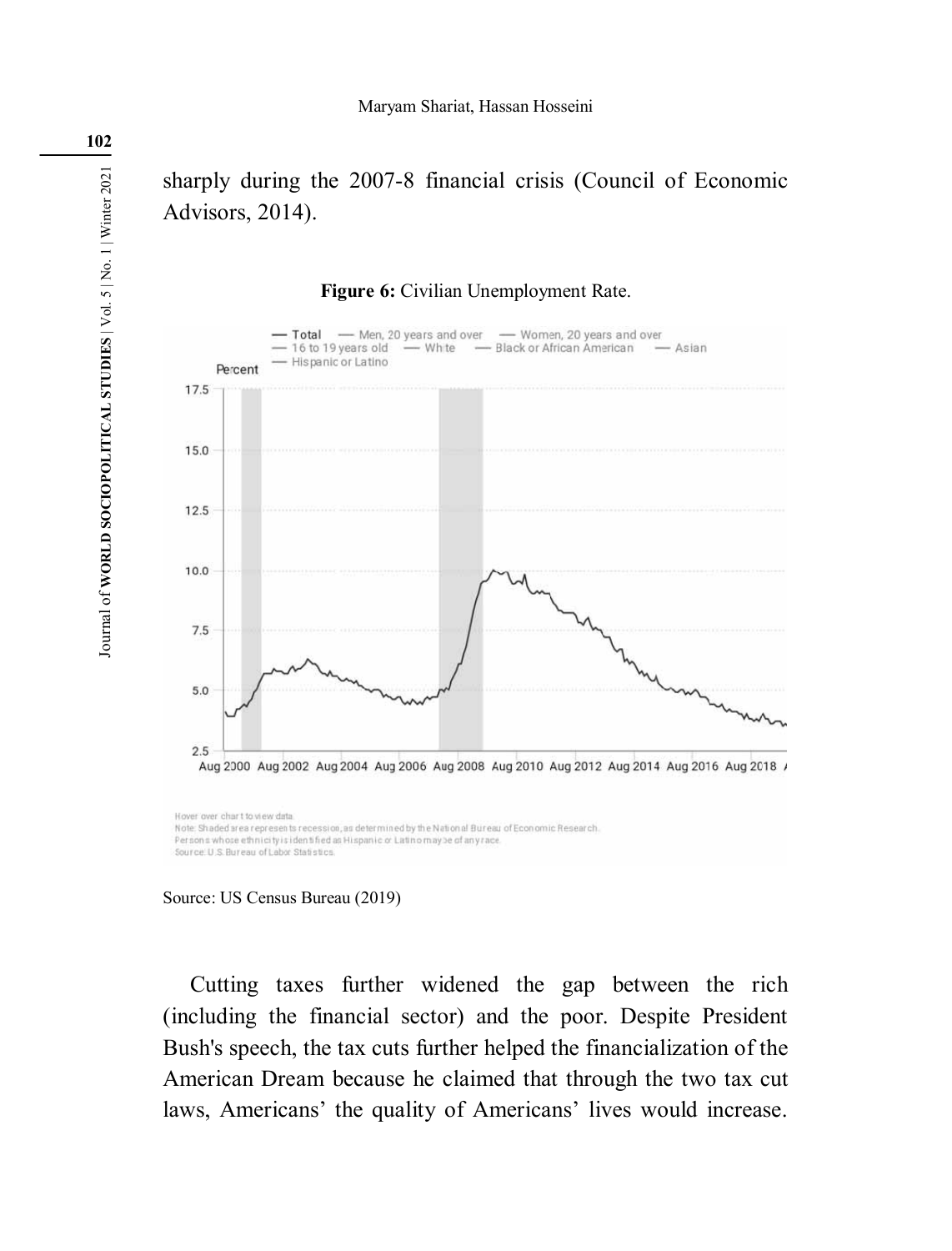However, in practice, the Bush administration, by enforcing the tax cuts widened the gap between the rich and the poor. The two above-mentioned laws were aligned with the interest of the financial sector, rather than the interest of the low and middleincome Americans.

# **5. 1. 2. Housing deregulation**

Most Americans think of homeownership as the major realization of the American Dream. Owning a home helps them to feel independent and confident about the future (Be´land, 2007). However, housing deregulation accelerated under President Bush. In the first years of the new millennium, due to the ease/removal of the mortgage approval rules, which began in the late 1990s: the opportunity to become a homeowner increased therefore, for the parts of the population who previously considered the dream of homeownership unattainable. More homebuyers could therefore borrow subprime mortgages from banks. President Bush assumed homeownership as part of the American Dream. In an address at the St. Paul AME Church in Atlanta on June 17, 2002, which was published on the White House website president Bush said:

I do believe in the American Dream**..**.. Owning a home is a part of that dream, it just is. Right here in America if you own your own home, you're realizing the American Dream.**..**. There is a home ownership gap in America. The difference between Anglo America and African American and Hispanic home ownership is too big.... And so that's why I propose and urge Congress to fully fund the American Dream Down payment Fund. This will use money, taxpayers' money to help a qualified, low income buyer make a down payment (Bush, 2002).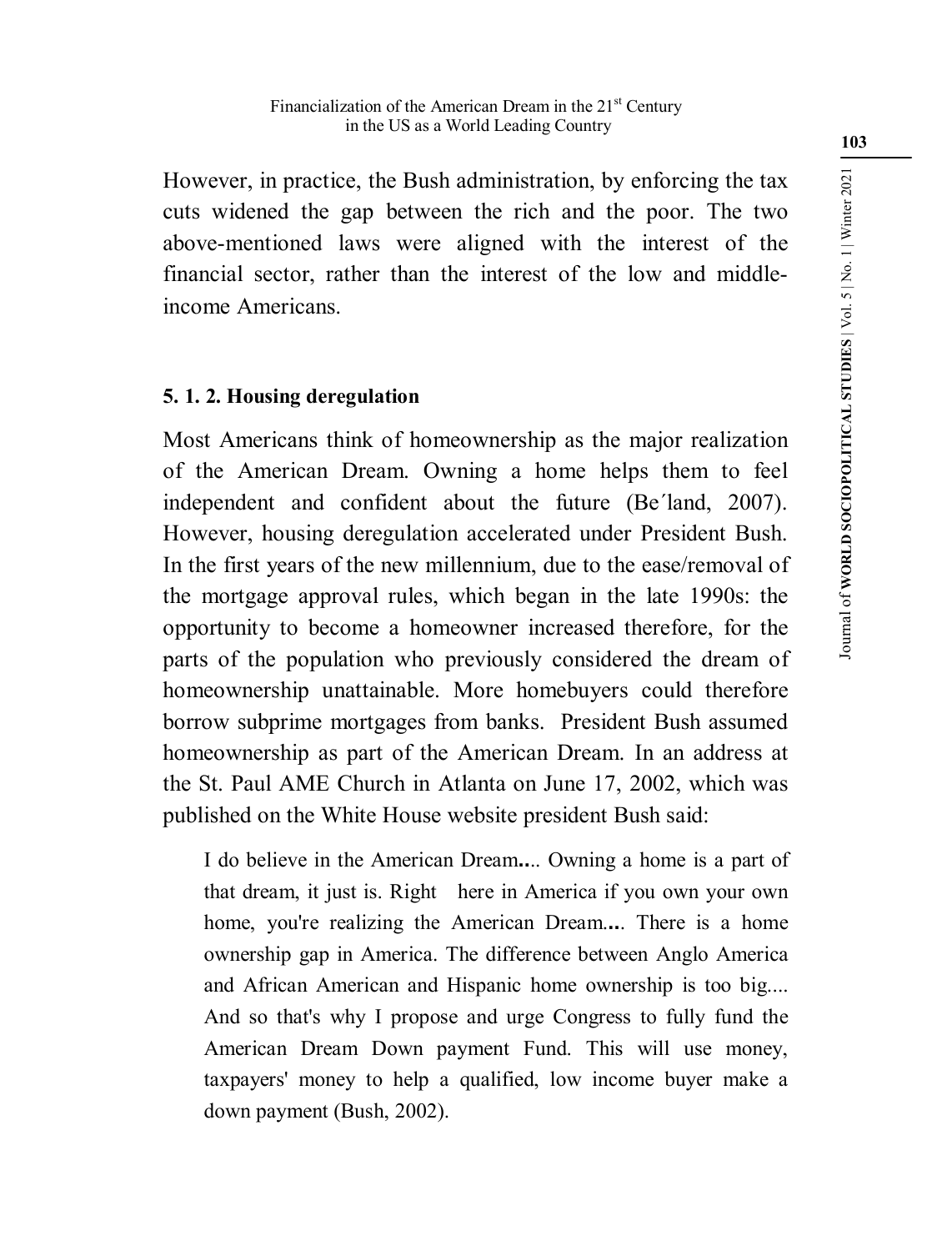In 2003, President Bush signed into law the American Dream Down Payment Assistance Act to increase the homeownership rate by helping first home buyers with the down payment and helping minorities own homes (American Dream Down Payment Act, 2003). According to the act, low-income, first-time home buyers could receive adjustable interest rate loans with no or low interest. The loans required minor or no proof of income (American Dream Down Payment Assistant Act, 2003). As a result, all strata of the society, including the middle class and the poor, good or bad credit borrowers, could enjoy bank loans for mortgage. On the other side, deregulation allowed banks to trade hedge funds with derivatives. Banks then asked for more mortgages to support the profitable sale of these derivatives. They created interest-only loans affordable for subprime borrowers. By removing the barriers of homeownership and the rise in mortgage approval rates, the number of homebuyers increased and the house price rose subsequently. President Bush's policy therefore helped the housing bubble to become greater. As supply outreached demand, the housing prices fell, and the housing bubble burst in 2008. Accordingly, many borrowers stopped borrowing more than the worth of their homes. The result was mortgage delinquencies, foreclosures, and a reduction in the value of mortgage-backed securities. Rating agencies had securitized subprime mortgages with false ratings and the mortgages issuers did not concern if the borrowers could pay back the loans (Smith, 2012). As a result, the financial crisis of 2008 occurred. Due to the deregulation homeownership policies of the Bush administration, the president's promise to help low-income buyers own homes could not be realized. As can be seen in figure (7), home ownership rate, despite its rising trend at the beginning of the new century, fell sharply since 2007 up to 2016. This again proves the core argument of the study that while President Bush contended that by enforcing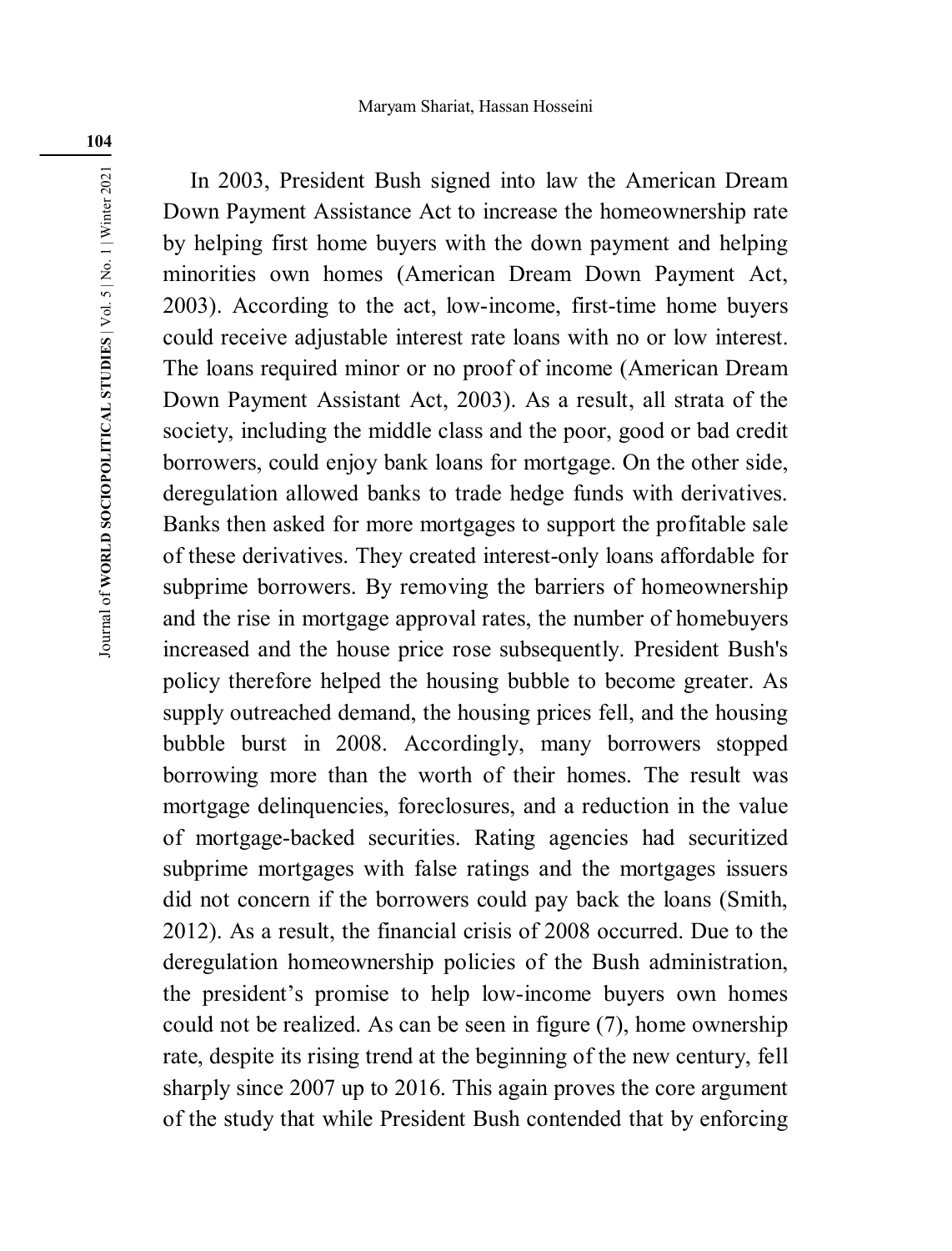the American Dream Down Payment Assistant Act, low-income people can own a home and enjoy realization of their dream, in practice the Act led to widespread loss of homes due to deregulations, while the big crisis-hit financial institutes enjoyed government bailouts. In other words, the Bush administration prioritized the financial sector over the interest of the American people.



**Figure 7:** Homeownership Rate for the United States (1970-2020).

Source: US Census Bureau (2020)

# **5.1.2.1. Emergency Economic Stabilization Act of 2008**

In 2008, the congress approved the Emergency Economic Stabilization Act and President Bush signed it into law to counter the financial crisis. According to the law, the Secretary of Treasury had the authority—through the Troubled Asset Relief Program or TARP—to either buy or insure over 700 billion dollars of financial institutions' troubled assets to strengthen the financial sector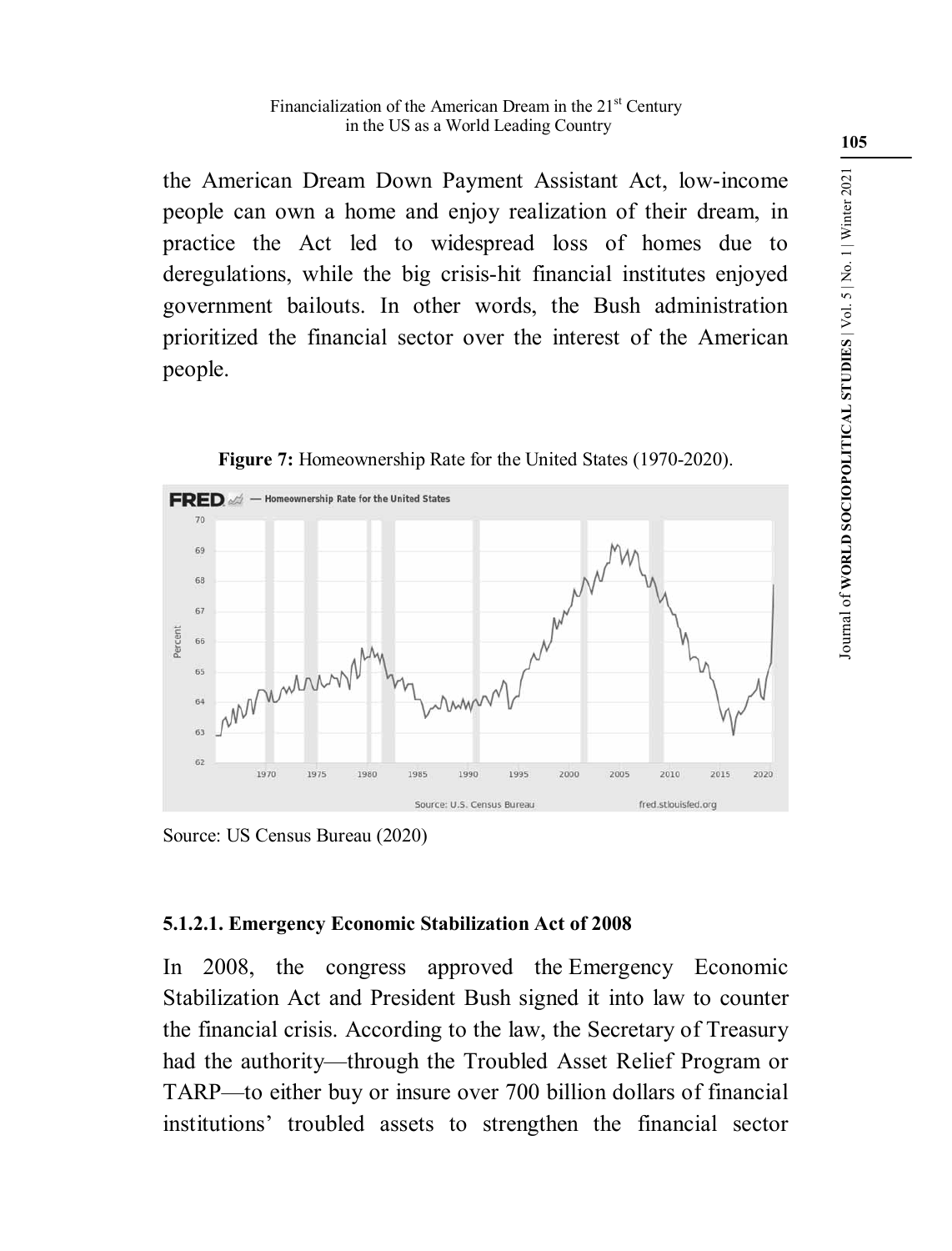(Troubled Asset Relief Program: Implementation and Status, 2013).

The Bush administration used 234 billion dollars of TARP funds in the last months of his presidency in the following sectors:

- 1. Banks and thrifts, from which 165 billion dollars was invested in the eight largest financial institutions of the United States. Additional funds were supposed to guarantee the assets of two of the largest banks
- 2. American International Group (AIG), which received 40 billion dollars in addition to funds from the Federal Reserve
- 3. Auto industry, which received 20 billion dollars in loans (Troubled Asset Relief Program: Two Year Retrospective, 2010)

The Bush administration therefore used about half of the TARP fund to support country's largest financial institutions. In fact, the Bush administration's Emergency Economic Stabilization Act was to the benefit of the already-financially-strong financial sector, rather than supporting the country's entire financial sector, which again illustrates the preference of the government for the wealthier part of the population**.** Since the enactment of the Act happened during the last months of the Bush administration, the other impacts of the Act will be assessed in the section on Barack Obama's presidency.

# **5.1.3. Privatization**

President Bush's homeownership policy was part of his slogan the "ownership society". During his first term, President Bush mainly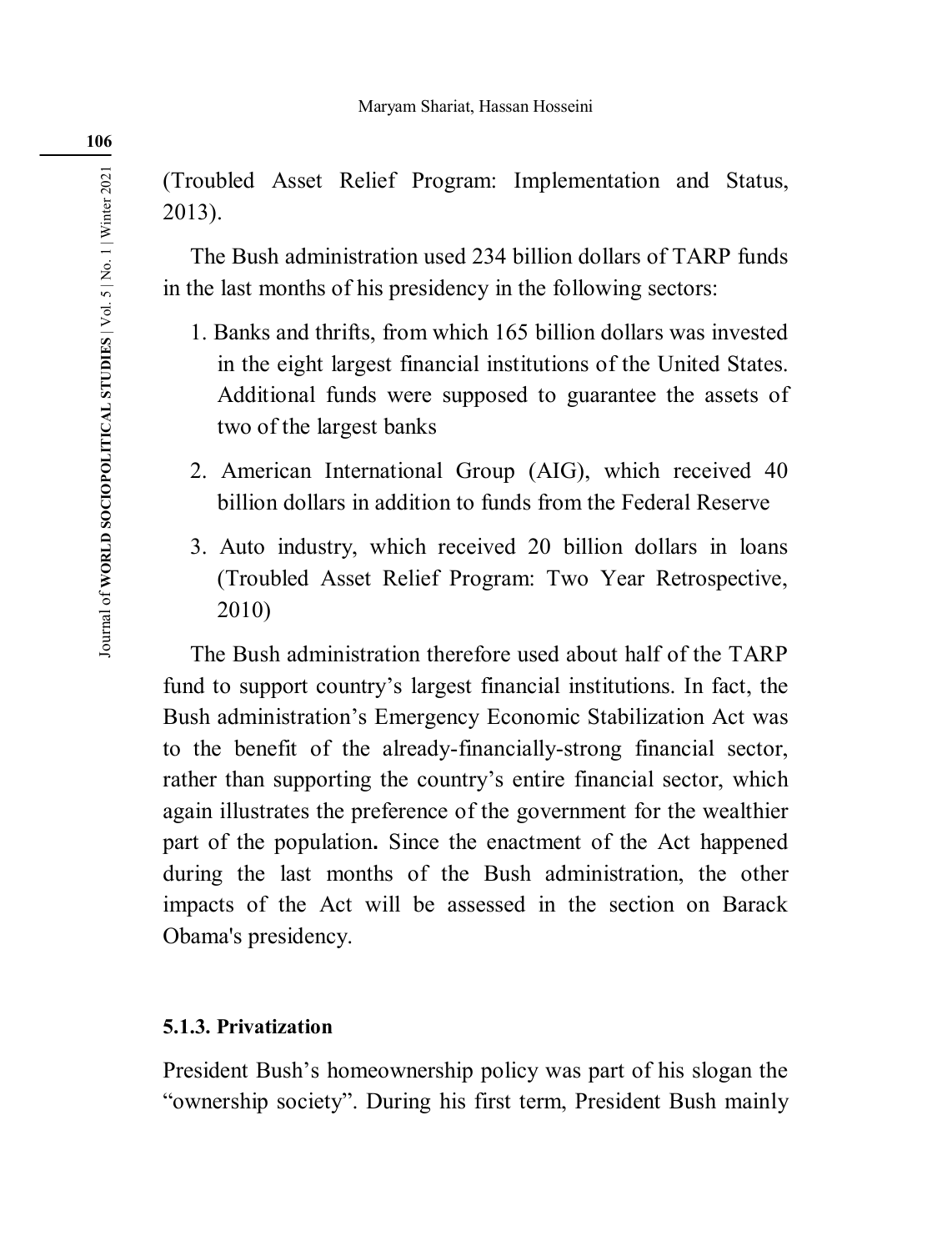focused on tax cuts, and after September  $11<sup>th</sup>$  terrorist attacks, on national security issues. But in his second term, President Bush focused on his domestic agenda 'ownership society'. According to the slogan, individuals instead of government or employers, should shoulder their own financial and economic responsibility. In 2004, in his remarks published on the White House website about "ownership society" president Bush said:

...if you own something, you have a vital stake in the future of our country. The more ownership there is in America, the more vitality there is in America, and the more people have a vital stake in the future of this country (Fact Sheet: America's Ownership Society: Expanding Opportunities, 2004).

President Bush extended this policy to health care and social security. To privatize social security at the beginning of his presidency in 2001, president Bush appointed the Commission of Strengthening Social Security and Creating Wealth for all Americans. In his remarks in the first day of the commission's activity, published on the White House website, President Bush (Bush, 2001) said:

…Social Security reform should reinforce personal ownership and possessive individualism: Personal savings accounts will transform Social Security from a government IOU into personal property and real assets; property that workers will own in their own names and that they can pass along to their children. Ownership, independence, access to wealth should not be the privilege of a few. They're the hope of every American, and we must make them the foundation of Social Security.

In his speech, the president maintained that social security privatization gives access to ownership, independence, and access to wealth for all Americans from all walks of life, to convince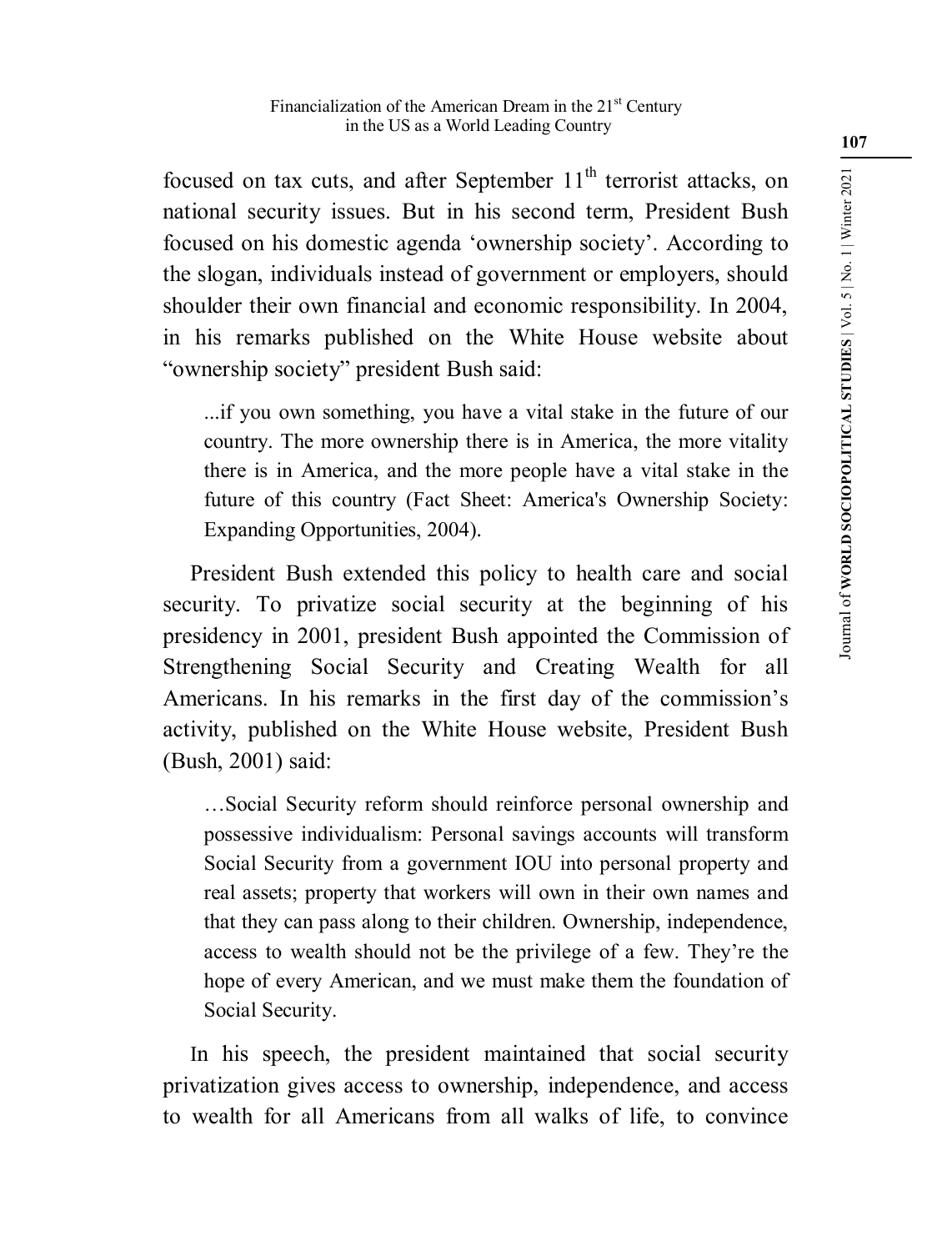people they all have interest in social security privatization. In order to legitimize the 'ownership society' slogan, in his 2004 speech, published on U.S. Government Publishing Office website, President Bush discussed the issue of job insecurity in the country. He said:

Today, people are changing jobs and careers quite often, and the workforce has changed…and in times of change, I understand that ownership brings stability to our neighborhoods and security to our families. In changing times, it helps if you own something. It helps bring security to you. By paying a mortgage instead of rent, by putting money into your own retirement plan, you're storing up wealth for your family (Bush, 2004).

According to these remarks, President Bush consigned the burden of paying lifetime retirement payments to individuals. President Bush resorted to a market economy by cutting taxes, deregulations, and ownership society policy to make families participate in the market. He entered people into the market and reduced the responsibility of the state, arguing that it will help people to improve their financial status. Yet, the policy further helped the financialization of the economy and the American Dream.

The three policies of President Bush, namely tax cuts, deregulation, and privatization illustrate the fact that the Bush administration promoted the market, while restricting the state. While President Bush contended that the policies help all Americans to have better financial status, his administration's financialization of the American Dream led to widening the gap between the wealthy and the rest of society; the wealthiest became wealthier, while the middle-class and lower-middle-class Americans became poorer. While the Bush administration bailed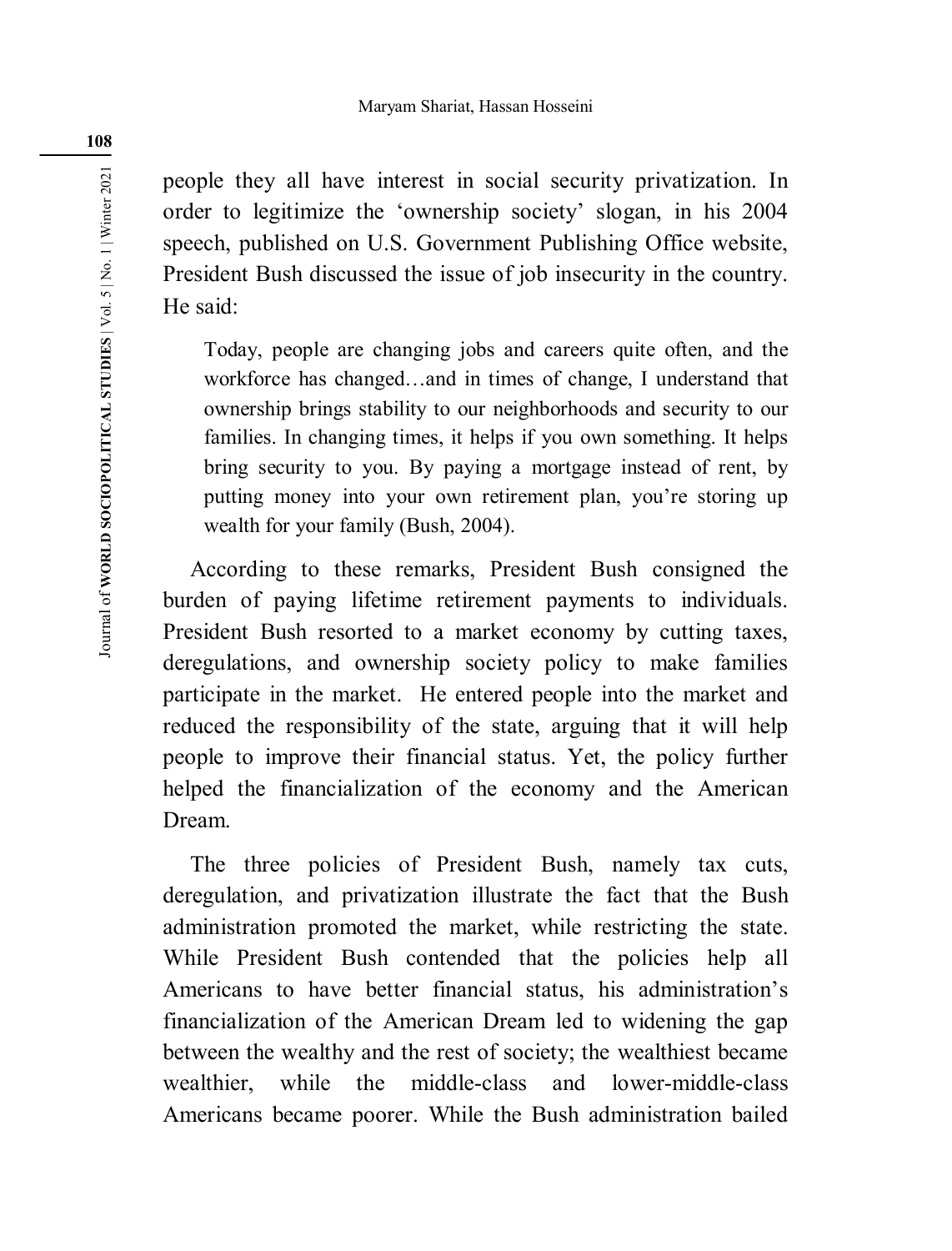out important banks to prevent their bankruptcy, most people lost their homes. Corporations and banks therefore benefited most from government post-financial-crisis policies, while the unemployment increased sharply from 2006 to 2009 and the income disparity continued to raise during Bush's presidency. Homeownership, while increased from 2000 to 2004 due to housing deregulation, started to fall drastically in 2006 after the bubble burst.

# **5. 2. Barack Obama's Presidency**

Barak Obama took office as the president of the United States in 2008. His presidency commenced with the worst economic crisis since the 1930s depression. The economic policies of the Obama administration were based on the Chicago school economics of free market, which is based on minor government intervention in the economy (Smemo, 2019). President Obama reinstated Ben Bernanke as Federal Reserve chair. He assigned Timothy Geithner, who had the same economic strategies as Hank Paulson, the former Secretary of Treasury, as the country's new Secretary of Treasury, and picked Lawrence Summers as National Economic Council Director. In addition, he continued bailing out the country's largest banks (Smemo, 2019). In this way, he did not launch a radical reform in the policies of the previous government.

At the time, and due to the financial crisis in the country, the American public faith in the American Dream had significantly decreased, as they felt that the government continually helped the more economically and politically powerful parts of the population (Hanson & White, 2011). At the beginning of his victory, President Obama said: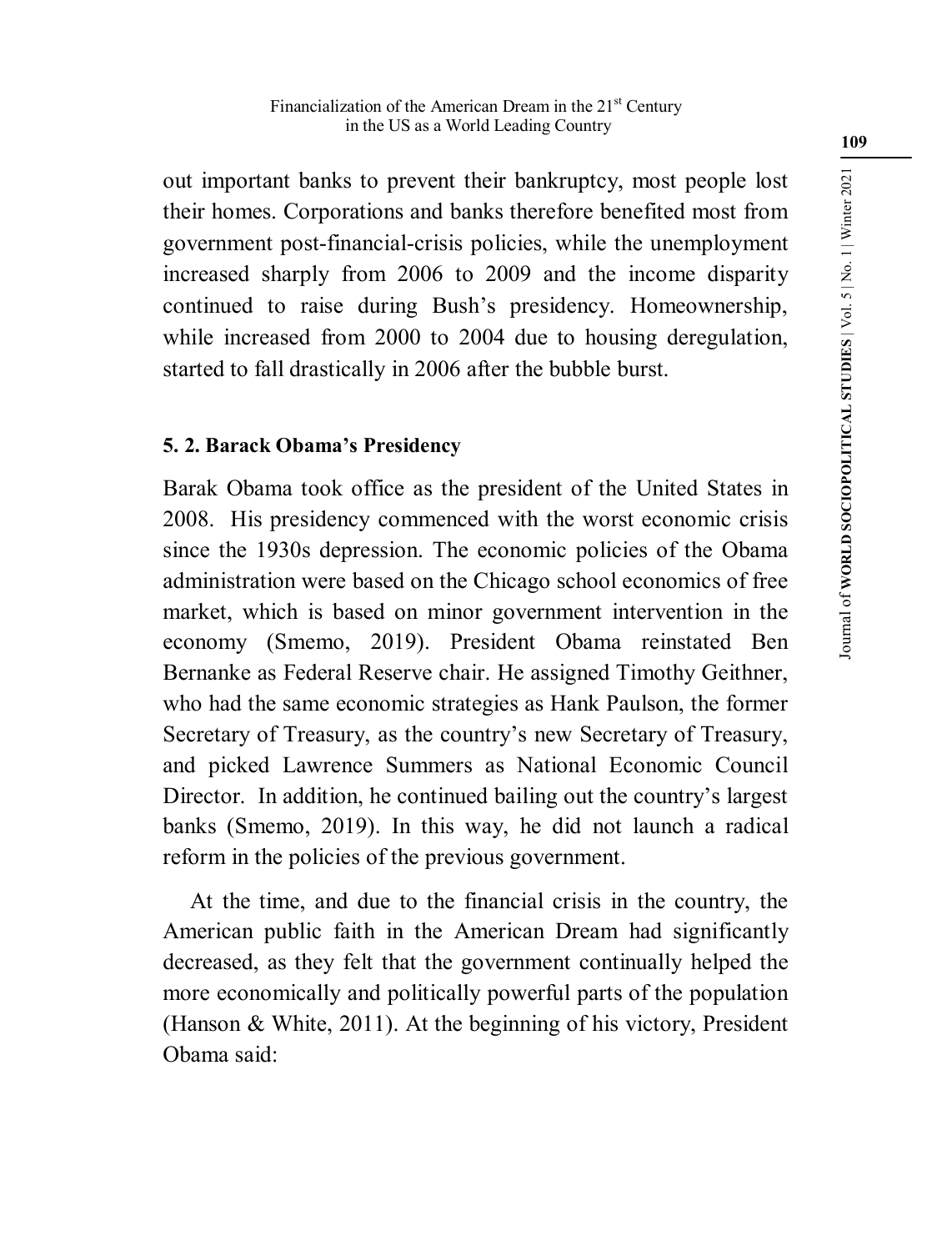When our fellow Americans are denied the American Dream, our own dreams are diminished. And today, the cost of that dream is rising faster than ever before. While some have prospered beyond imagination in this global economy, middle-class Americans—as well as those working hard to become middle class—are seeing the American Dream slip further and further away (Obama, 2007, in Hanson & White, 2011).

In his book *The Audacity of Hope: Thoughts on Reclaiming the American Dream*, Obama tried to present himself as an example of the American Dream, who has achieved his position from poverty with a migrant father from Kenya and who can revive the American Dream (Obama, 2006). Even when he was elected as the president of the United States, he called his victory the victory of the American Dream. In his victory speech, Obama (2008) said:

If there is anyone out there who still doubts that America is a place where all things are possible, who still wonders if the dream of our founders is alive in our time, who still questions the power of our democracy, tonight is your answer.

President Obama, promised not to forget the middle-class, blaming Bush's tax cuts for the benefit of the wealthy and the increasing pay of the CEO, even though most Americans experienced hardship. In his campaign on November 2007, whose transcription was published on the CNN website, Obama (2007) promised an American Dream agenda and said: "I will put some wind at the backs of working people, to lower the cost of getting ahead, and to protect and extend the opportunity for the middle class". The Obama administration took several steps to tackle the economic crisis and to increase Americans' income, employment, and rate of homeownership, which will be discussed in the following sections.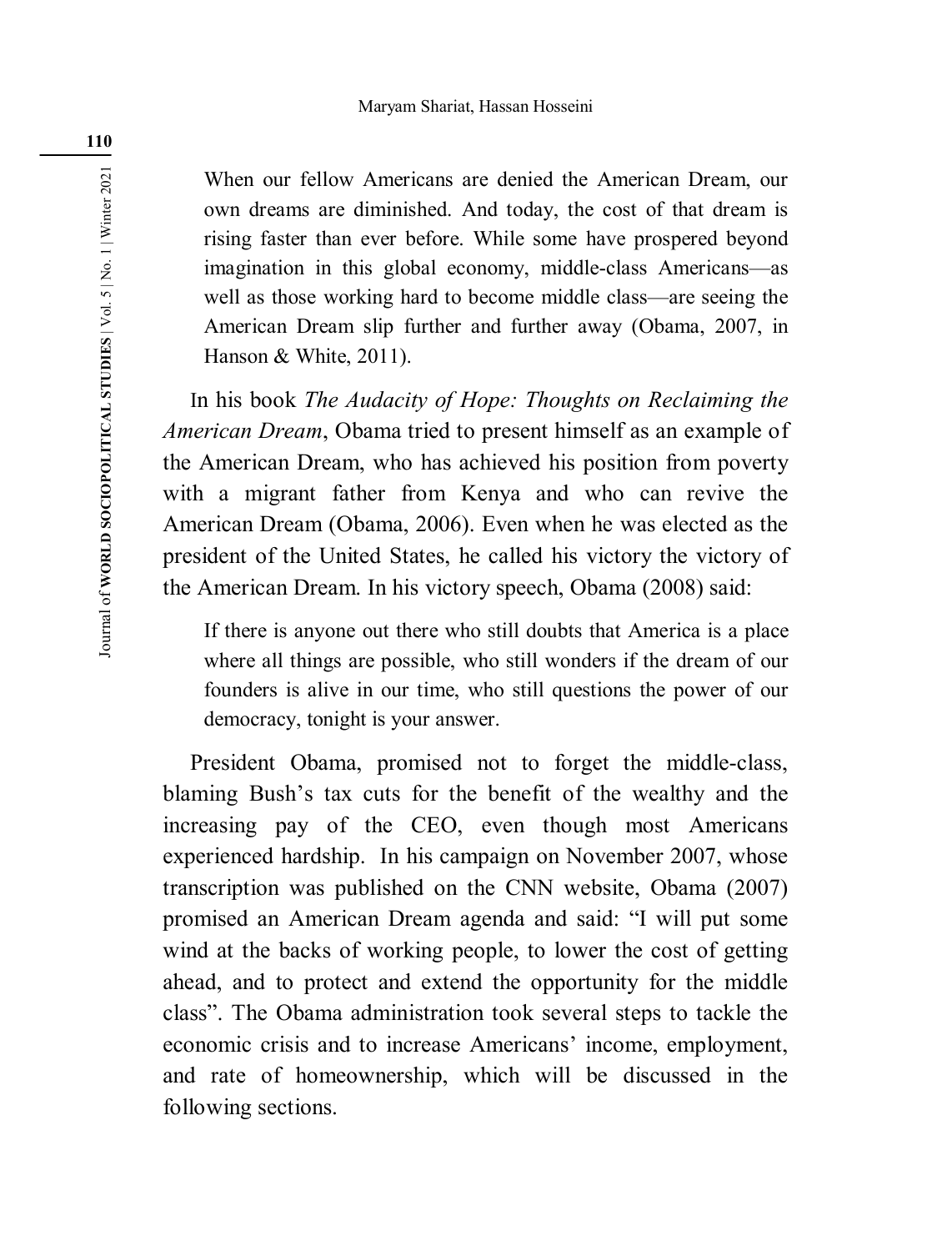# **5. 2. 1. Increasing Employment and Income**

To increase employment, the Obama administration took several measures, which include:

#### **5.2.1.1. The American Recovery and Reinvestment Act of 2009**

To recover the economy, President Obama signed into law a fiscal stimulus package or the American Recovery and Reinvestment Act of 2009 (ARRA). The law was based on the Keynesian theory entailing public spending while reducing private spending to reduce unemployment (Peschek, 2011). It is argued that the Obama administration promoted state roles to tackle unemployment. The Act included fiscal relief to states and local governments during the economic recession to cut unemployment, to keep and create jobs, to help economic recovery, to aid the ones suffered most by the financial crisis, to increase public spending, and to "stabilize state and local government budgets" to prevent any tax increases at the state and local levels and prevent cutting vital services and to cut the income tax on working families (Council of Economic Advisors, 2014).

The amount of the efficiency of the law could be assessed through formal documents:… According to the Congressional Budget Office (CBO) report, published on the website of the US congress, the Act, in the third quarter of 2010, helped the employment of approximately 1.4 to 3.6 million people and decreased the rate of unemployment by 0.8-2% (Estimated Impact of the ARRA on Employment and Economic Output, 2010), which indicates that promoting the role of government was beneficial and could decrease the unemployment rate.

According to figure (8), unemployment decreased sharply in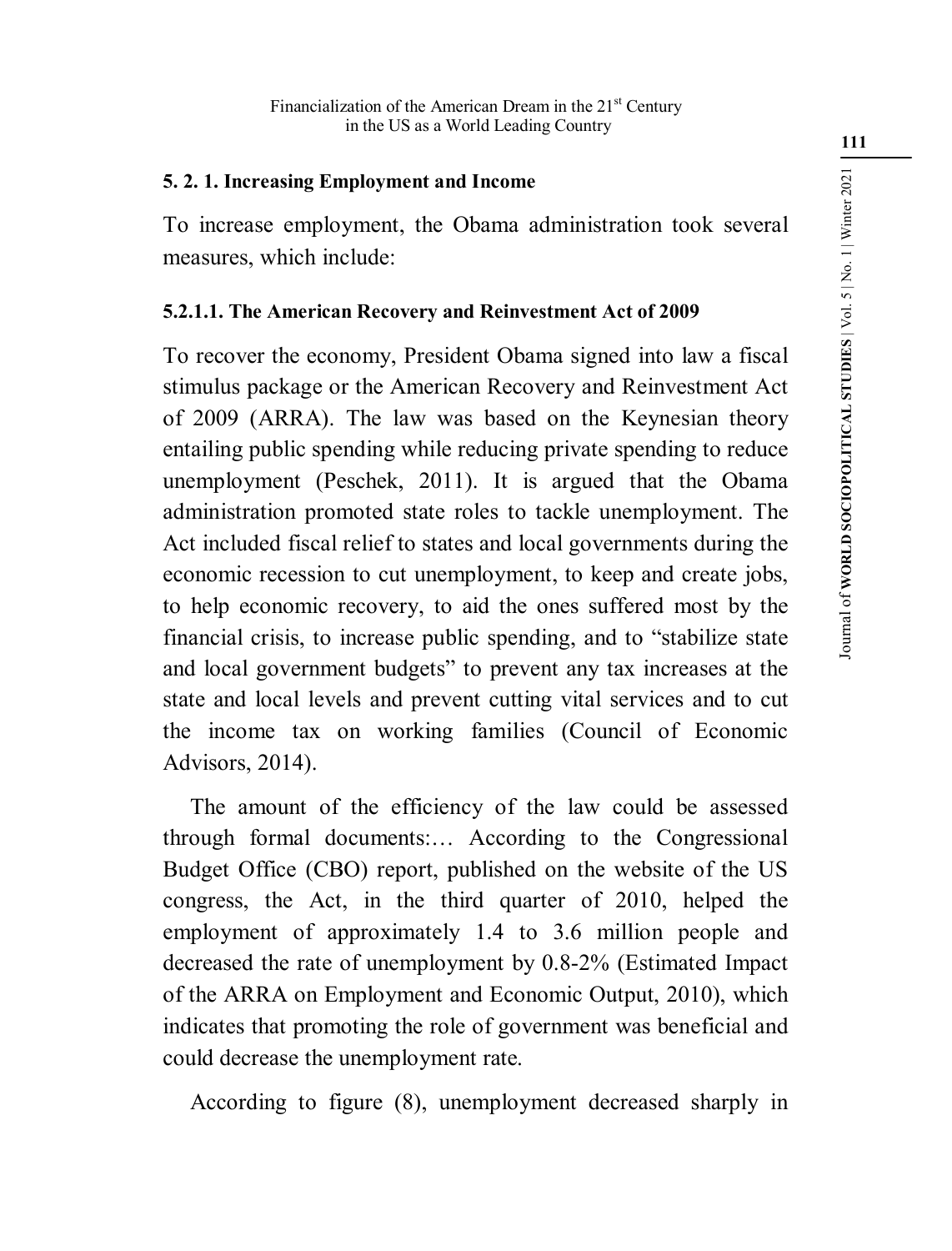2009 and 2010. This is while according to the employment report of the Bureau, the decline of unemployment was partly due to the exclusion of the labor force who have stopped looking for jobs (The Employment Situation – August 2011, 2011).

In general, the unemployment rate from 2010 to the end of the Obama Presidency had almost a falling trend. The act was fruitful to reduce unemployment to a certain degree, and increasing the role of the government had a significant role in decreasing the rate of unemployment. However, it seems that if the fund for the Act had been larger, or if the government had introduced a complementary similar act, the rate of unemployment would have become much lower.

#### **Figure 8:** Civilian Unemployment Rate (2000-2018).



Hover over chart to view date Note: Shaded area represents recession, as determined by the National Bureau of Economic Research Persons whose ethnicity is identified as Hispanic or Latino may be of any race Source: U.S. Bureau of Labor Statistics

Source: US Census Bureau of Labor Statistics (2020)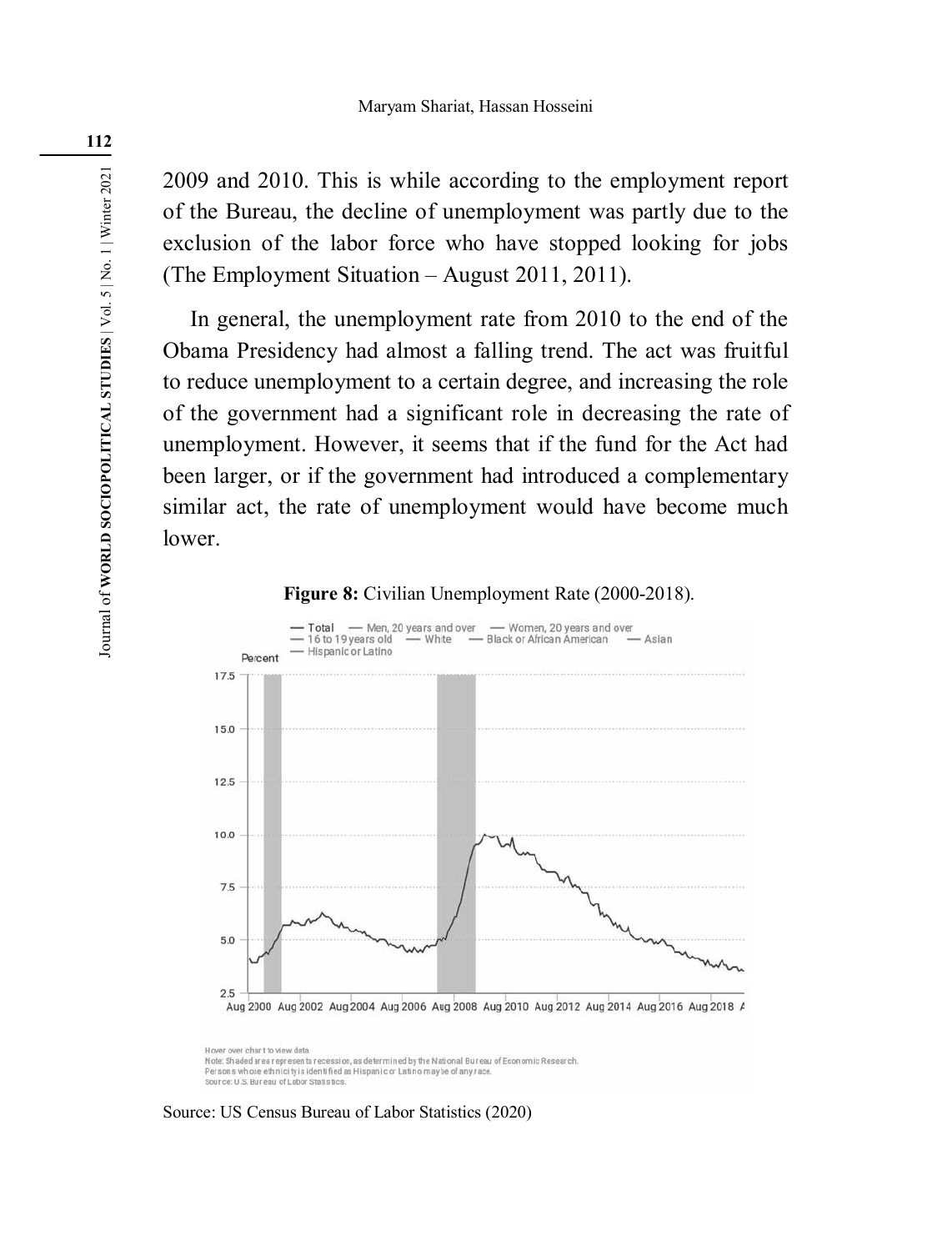# **5. 2. 1. 1. 1. Tax Increase**

President Obama attempted to moderately increase tax on the ones with higher incomes to reduce income inequality. In 2010, President Obama signed into law the 2010 Tax Relief Act. The act, which was earlier known as the Middle-Class Tax Relief Act of 2010, aimed to extend the 2001 and 2003 Bush tax cuts for middle incomers. However, the Republicans of the Congress, opposing his proposal, forced President Obama to expand Bush's tax cuts for the rich, besides cutting the tax for the middle-class Americans. In return, they agreed to extend jobless benefits for the ones who had been unemployed for a long time and accepted a one-year payroll tax cut for most of the workers (Smith, 2012). This indicates that while the Obama administration attempted to help low and middleclass Americans by cutting their taxes, for the Congress Republicans, the interest of the wealthy, including the financial sector, was more important. In addition, while President Obama tried to curb the gap between the rich and the poor, the Republicans of the Congress were not satisfied with, forcing the president to compromise with them, favoring the prioritization of the wealthy over the rest of the Americans.

On January 2, 2013, President Obama signed the American Taxpayer Relief Act of 2012 (ATRA 2012, also known as Obama Tax Increase) after a long battle with the Congress. The Act, which was published on the US congress website, includes the expiration of some provisions of Bush tax cuts, which were extended temporarily by the Tax Relief, Unemployment Insurance Reauthorization, And Job Creation Act Of 2010. This made the 2001 Bush tax cut permanent for lower incomers, and raised the tax rate for higher incomes (American Taxpayer Relief Act of 2012, 2012). However, despite such attempts by the Obama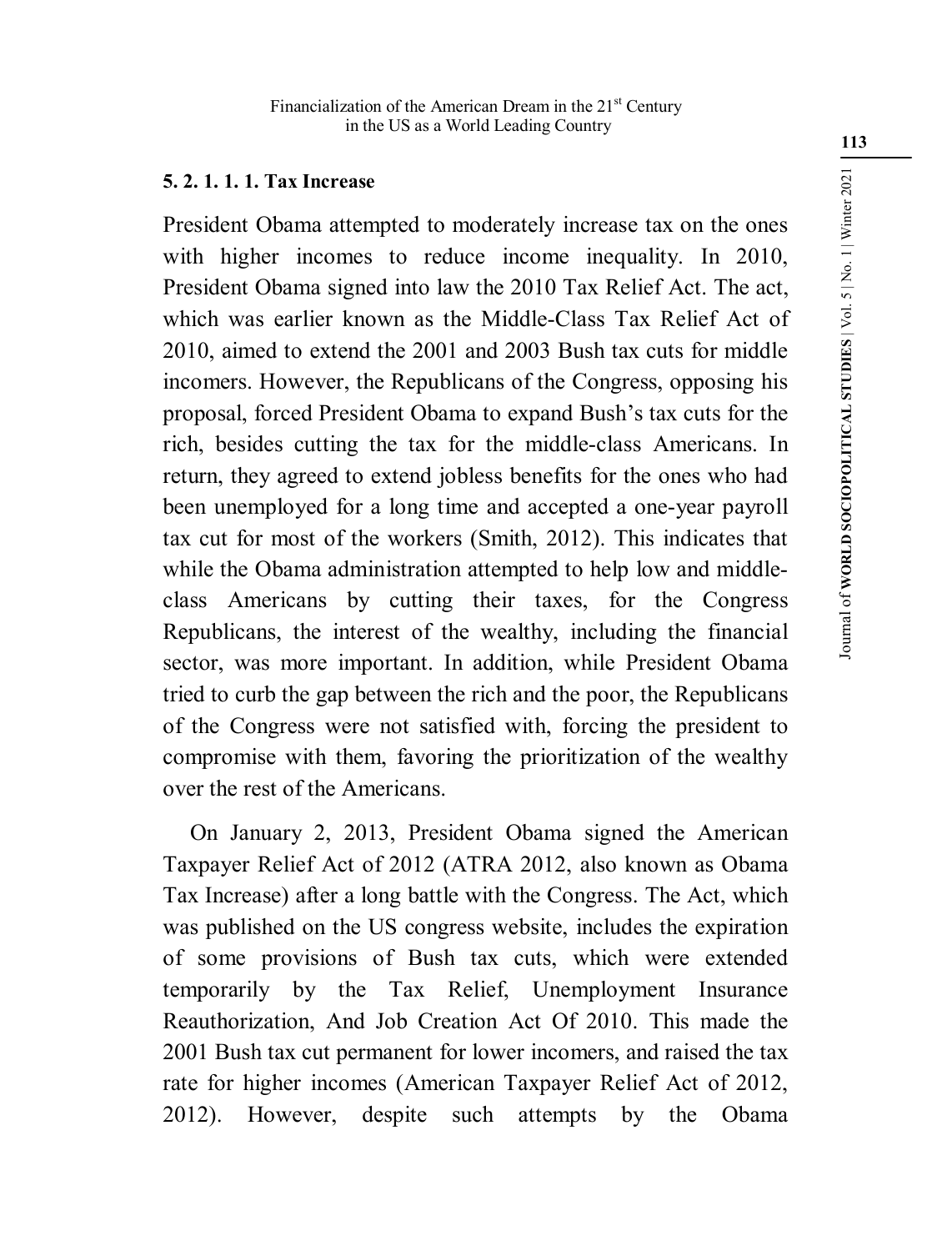administration, according to figure (9), the inequality between high and middle as well as low incomers continued to grow steadily.

> **Figure 9:** Income Gains at the Top Dwarf Those of Low- and Middle- Income Households.



Source: Congressional Budget Office (2021)

# **5. 2. 1. 2. Dodd-Frank Wall Street Reform and Consumer Protection Act**

The other measure taken by the Obama administration to tackle the financial crisis and increase employment was to regulate banks. The Obama administration enacted the Dodd-Frank Wall Street Reform and Consumer Protection Act or Dodd-Frank in 2010, which aimed to regulate the financial markets to make it safer for the taxpayers and the consumers to use the financial system. The main goals of the Act, published on the US congress website, was increasing the financial stability of the country by improving the transparency of the financial system, ending bailouts to protect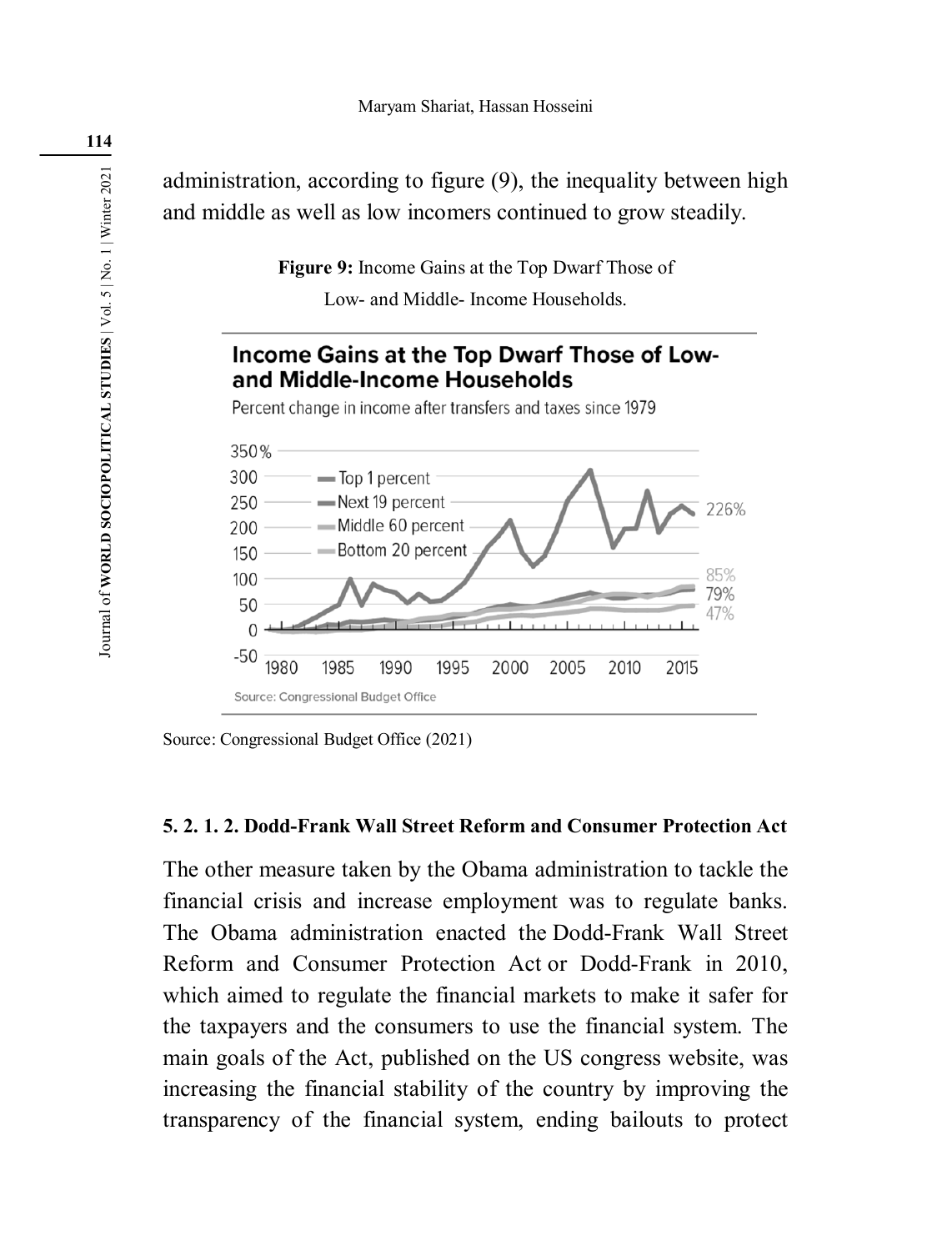taxpayers, and protecting consumers from 'abusive financial services practices', in order to end 'too big to fail' (Dodd-Frank Wall Street Reform and Consumer Protection Act, 2010). However, the Act had several problems. The main problems include:

# **5. 2. 1. 2. 1. Neglecting Shadow Banking**

According to Calomiris (2018), Acharya and Richardson (2012), Ludwig, (2012), and Acharya, Cooley, Richardson, Sylla & Walter (2011), the first problem of the Dodd-Frank Act was that it did not deal with shadow banks (financial institutions and firms whose functions are similar to banks) and excluded the shadow banks from supervision reform, as a result of which non-regulated shadow banks increased their share of similar services. In this way, due to costly imposed rules, fewer financial sectors regulate themselves (Calomiris, 2018; Acharya & Richardson, 2012; Ludwig, 2012; Acharya et al. 2017).

# **5. 2. 1. 2. 2. Alignment with the Interest of Big Banks**

According to Dolar & Dale (2019), Calomiris (2018), and Andriosopoulosa et al.(2016), the second problem was the fact that the new regulations were mostly aligned with the interest of the big Wall Street banks, since the burden of complying with the rule were much heavier for smaller banks compared to the big ones. This caused the wealth to be transferred from the small banks to the big banks. This disproportionate burden of the Act cost therefore benefited large financial institutions at the expense of the small ones, and contravened the goal of the Act to end "too big to fail" (Dolar & Dale, 2019; Calomiris, 2018; Andriosopoulosa, et al., 2016).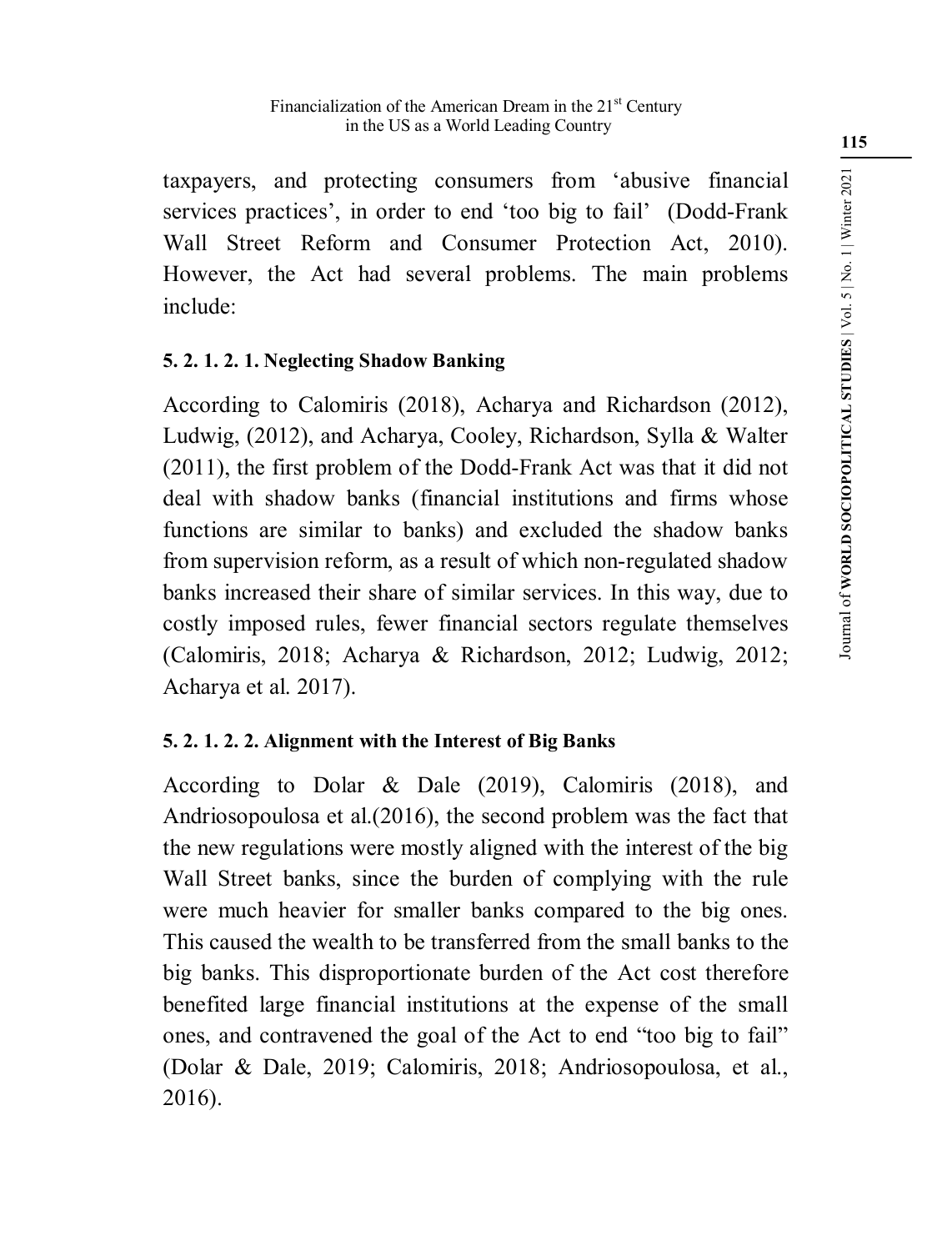#### **5. 2. 1. 2. 3. Business Becoming Costly**

According to Smith and Muñiz-Fraticell (2013), and Nwogugu (2016), the third problem of the Act was the fact that doing business became more costly. The added costs were either directly, through licenses or business reforming, or indirectly imposed on consumers in a business. This caused many involved in the business to avoid regulation or follow the least costly path to increase their gain. Furthermore, describing the classes covered by the Act made the consumers of the Act seek help from lawyers to restructure their business to avoid or minimize federal control. In this way, it provided a significant profit for Washington lobbyists, law firms, and financial service consultants (Smith & Muñiz-Fraticell, 2013; Nwogugu, 2016).

Again, instead of helping the people, especially low-incomers to have access to banks, the Act helped big banks corporations to impose high-cost regulations on banks, causing fewer banks to regulate themselves. Furthermore, the banks that regulated themselves had to pay high fees. The Act thus did not help the regulation of the banks, but caused more banks to use loopholes to circumvent the regulations. The act helped the financialization of the economy and the American Dream by acting in favor of big banks and corporations instead of the mainstream American people. President Obama promised to help low-incomers and middle-class Americans, but ended with supporting big corporations and banks.

#### **5.2.3. Increase of Homeownership Rate**

To increase homeownership, the Obama administration took several measures.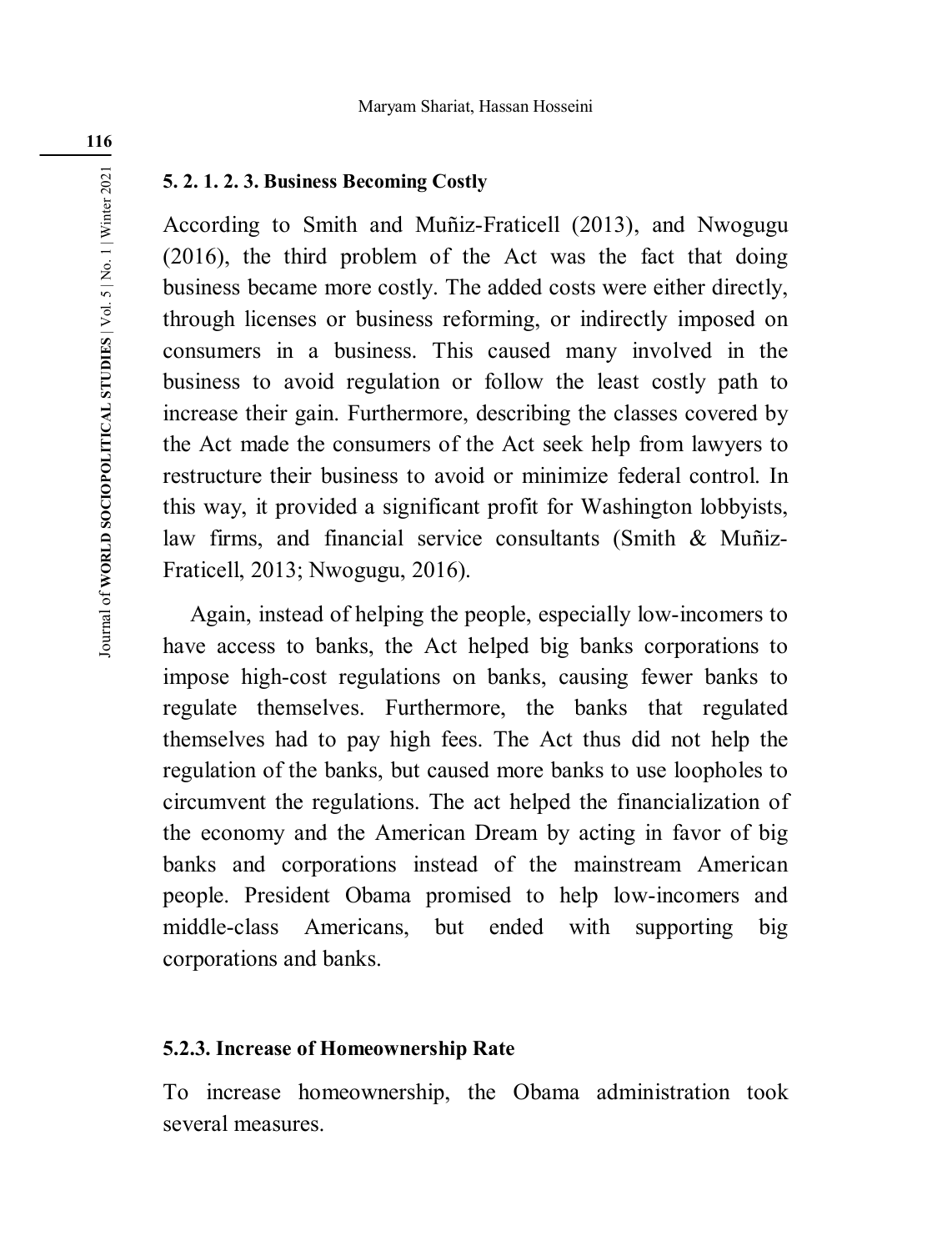# **5. 2. 3. 1. Public - Private Investments Program (PPIP) and Home Affordable Modification Program (HAMP)**

To restore confidence in the housing markets, the Treasury Department launched a program dubbed Public-Private Investments Program (PPIP) in 2009, which in fact was the continuation of George Bush's TARP program. It was designed to make private equity firms and hedge funds and private capital become interested in buying devalued or toxic bank assets by allocating a large amount of government subsidy (US Treasury, 2009, in Ghosh & Mohamed, 2010).

However, Timothy Geithner, the Secretary of Treasury, faced criticisms for only focusing on the market, ignoring people who faced foreclosures due to the subprime mortgage crisis. However, Geithner, defended his stance in his book, claiming that he would not consider "spending billions of taxpayer dollars to restructure mortgages for families who would lose their homes even with government help" (Geithner, 2014). This evidently proves the mentality of part of the Obama administration, that the government has no responsibility to help its citizens to have homes; rather, the priority should be put on the financial sector.

President Obama then took several measures, including the Home Affordable Modification Program (HAMP) as part of TARP in 2009 to save homeowners from foreclosures. According to the website of the US Department of Treasury, HAMP reduces monthly mortgage payments of homeowners who face foreclosure to an affordable amount for a long time (Home Affordable Modification Program, 2009). Based on the transcription of his speech, published on the Reuters website, President Obama boasted about the program as a way out of the financial crisis "unraveling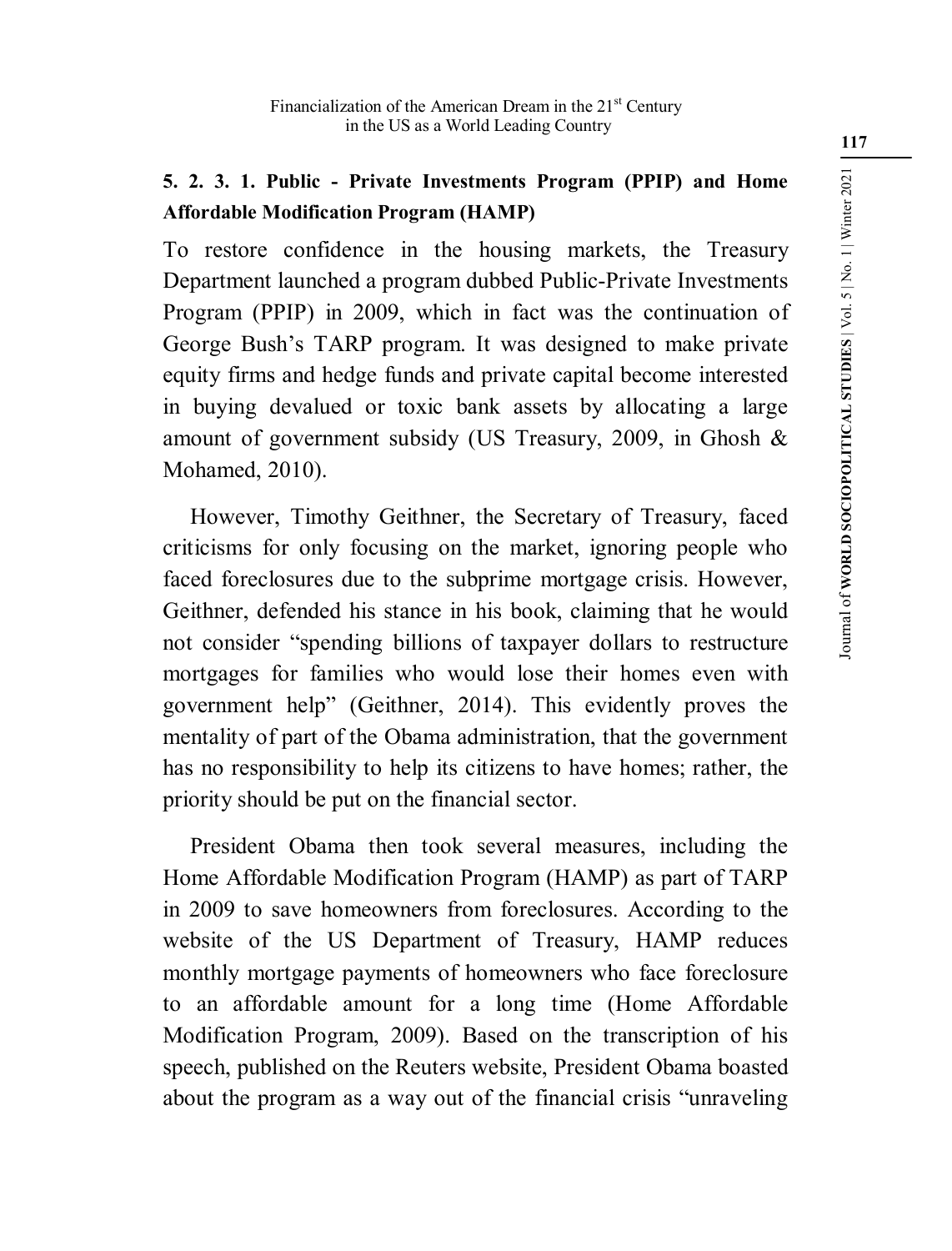of homeownership, the middle class, and the American Dream itself" (Obama, 2009).

However, according to Congressional Oversight Panel (2010), HAMP was not significantly effective firstly due to the fact that HAMP was voluntary for mortgage servicers. Although the treasury can pressure the servicers to participate in the program, it cannot force them to make any modifications to their services. This failure has made the Treasury incapable of influencing, overseeing, and forcing the servicers to enact the modifications (December Oversight Report, 2010).

The California Reinvestment Coalition also contended that the voluntary nature of the program limited its success. Its survey on mortgage counselors indicated that servicers did not comply with HAMP and the Treasury did not oblige them to enforce the program. (California Reinvestment Coalition, Chasm between Words and Deed, 2010, in December Oversight Report, 2010). Moreover, instead of punishing the servicers who contravene, the rules of the program, HAMP focused on 'establishing a tone of program compliance'. (Treasury conversations with panel staff, 2010, in December Oversight Report, 2010). This was while the Treasury reluctantly sufficed to 'vaguely' threaten to contravene HAMP rules and despite reports of errors by servicers, none of them experienced any financial penalties (December Oversight Report, 2010).

Another drawback of the voluntary nature of the program was the potential withdrawal of services. Although the volunteer participants of the program signed a contract, the contract did not explicitly address servicer withdrawal; It was not therefore clear whether servicers could withdraw from HAMP without Treasury's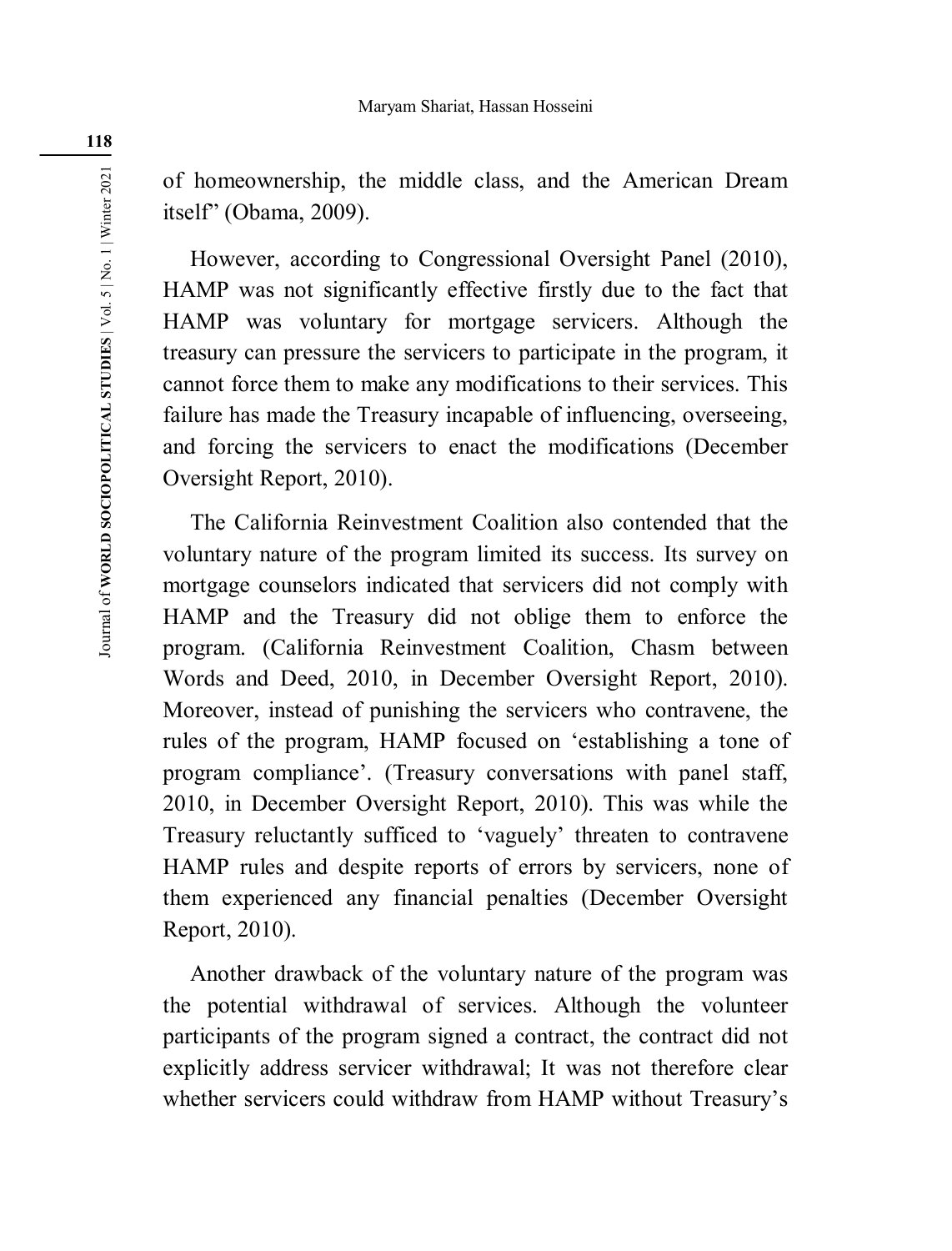approval, which caused ambiguity about the penalties if a servicer decided to withdraw from the program (December Oversight Report, 2010).

Again, the Act was not effective to save low-income people and the ones who lost their job and were on the verge of losing their homes. On the other side, the program was voluntary and not attractive for mortgage servicers due to the interest issue. As a result, the Act, again, mostly benefited the interests of the financial sector, rather than the American people, which further depicts the financial nature of the American Dream, as it continually prioritized the financial sector despite its commitment to benefit *all* Americans and help them reach their dream of owning a home.

# **5. 2. 3. 2. Home Affordable Refinancing Program (HARP)**

The second part of TARP was the Home Affordable Refinancing Program (HARP), whose aim was to help the borrowers who could not refinance their mortgages to refinance into "more affordable mortgages". HARP was for borrowers who owned loans from Freddie Mac or Fannie Mae (Home Affordable Refinance Program, 2009). However, Fannie Mae and Freddie Mac refinanced far fewer mortgages under HARP than was planned.

One reason was the fact that HARP was first only allocated to homeowners whose mortgages were not above 105 percent of their home value; as a result, millions of homeowners with "negative equity" could not benefit from the program. After a few months, the limit was extended to 125 percent of the home value of the homeowners, but the number of eligible homeowners did not increase significantly. This is due to the fact that since the government-sponsored enterprises (GSEs) charged more for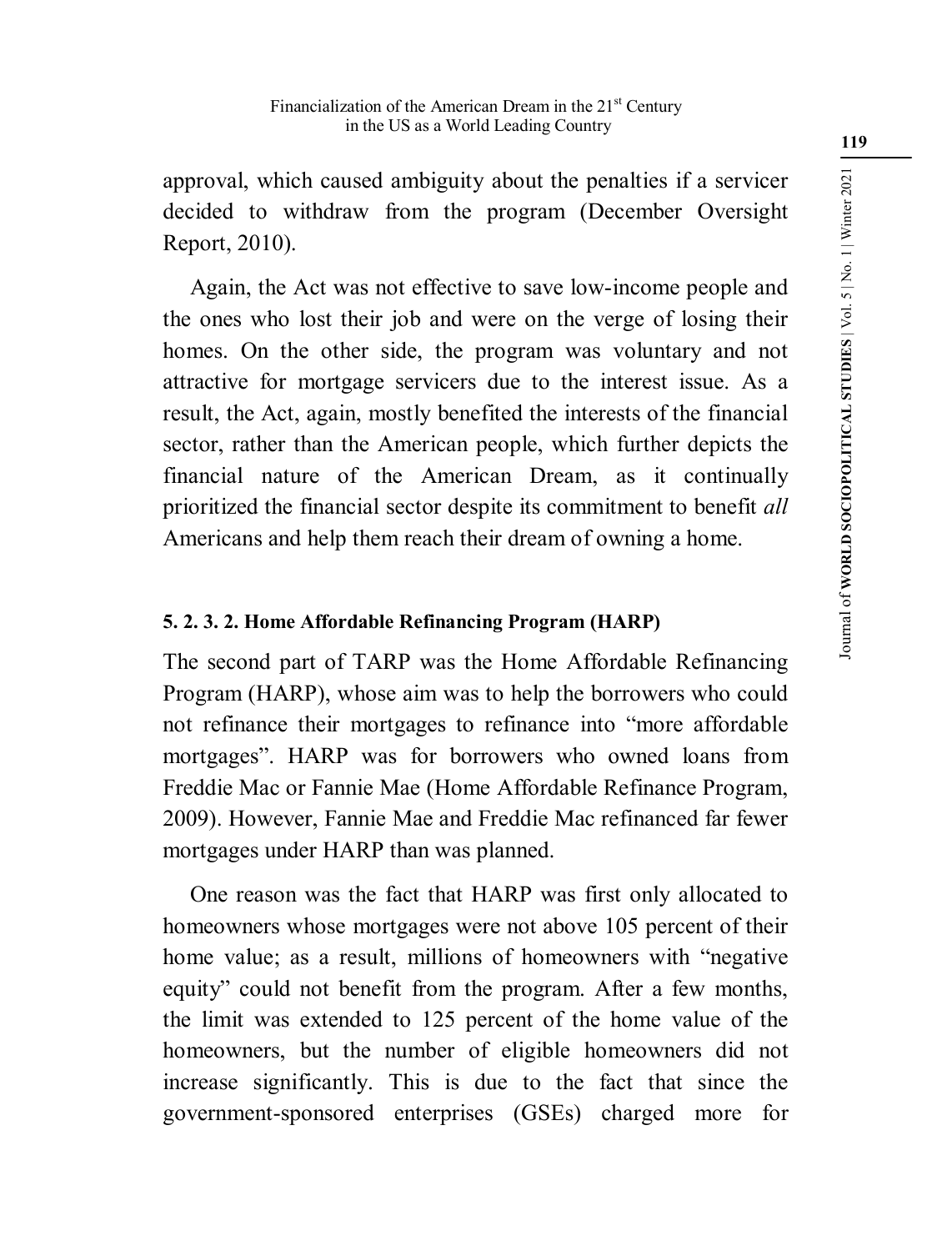higher-risk mortgages, HARP had less tendency to help homeowners whose homes' mortgages were larger than the worth of their homes (Board of Governors of the Federal Reserve System, 2012, in Schwartz, 2012). Once more, the financially weaker citizens were not included in the government help program. The Act did not therefore help a significant number of homeowners and contravened President Obama's promise to help low and middleclass Americans, which is, again, further evidence of the financialization of the American Dream.

# **5. 2. 3. 3. Helping Families Save Their Homes Act of 2009**

The Congress passed the Helping Families Save Their Homes Act of 2009, which, with the help of the insurance program of the Federal Reserve Administration allowed homeowners to avoid foreclosure. The act was useful for borrowers whose home loans are higher than the value of the home in the market (Regulatory Impact of Implementing "Helping Families Save Their Homes" Act, 2009). However, the Senate refused to amend allowing bankruptcy judges to modify mortgages on primary residences. In addition, the Act refused to amend "the personal bankruptcy code" to modify the terms of the mortgage without the need for lender approval (Wallach, 2015, in Smemo, 2019). As a result, the policy helped to further increase the inequality of the distribution of wealth in the country (Herring et al., 2014, in Smemo, 2019), the "financialization of urban policy" (Lake, 2015, in Smemo, 2019) and the financialization of the American Dream.

All of these hint at prioritizing financial institutes by both the Obama administration and the Congress. As a result of such policies, the distribution of wealth became increasingly unequal in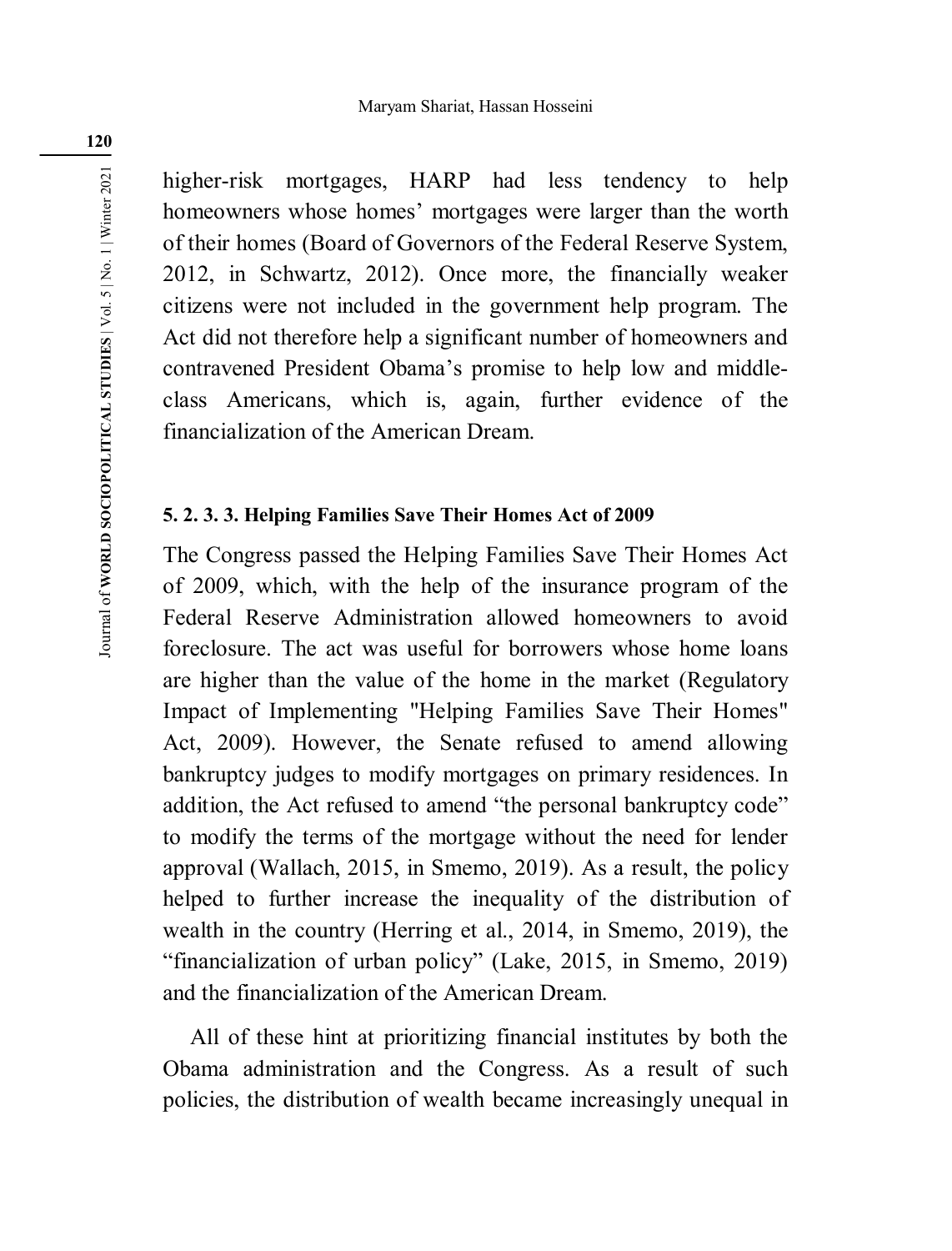the country. Such policies were to an extent effective in preventing the foreclosure of over two million houses and helped millions of households to keep their homes longer (Immergluck, 2011 & US Department of Housing and Urban Development and US Department of the Treasury, 2012, in Schwartz, 2012). However, their effect was small in size compared to the actual size of the crisis. According to figure (10), the unemployment rate had a falling trend, while, although the income rate had rising trend, the income of the lower and middle-class Americans rose smoothly, while that of the wealthier rose drastically during the period.

Overall, the policies of the Obama administration were to the benefit of financial institutions and banks, rather than the American people, and similar to Bush's administration, the outcome of his administration's policies promoted the financialization of the American Dream.



**Figure 10:** Homeownership Rate for the United States.

Source: US Census Bureau (2020)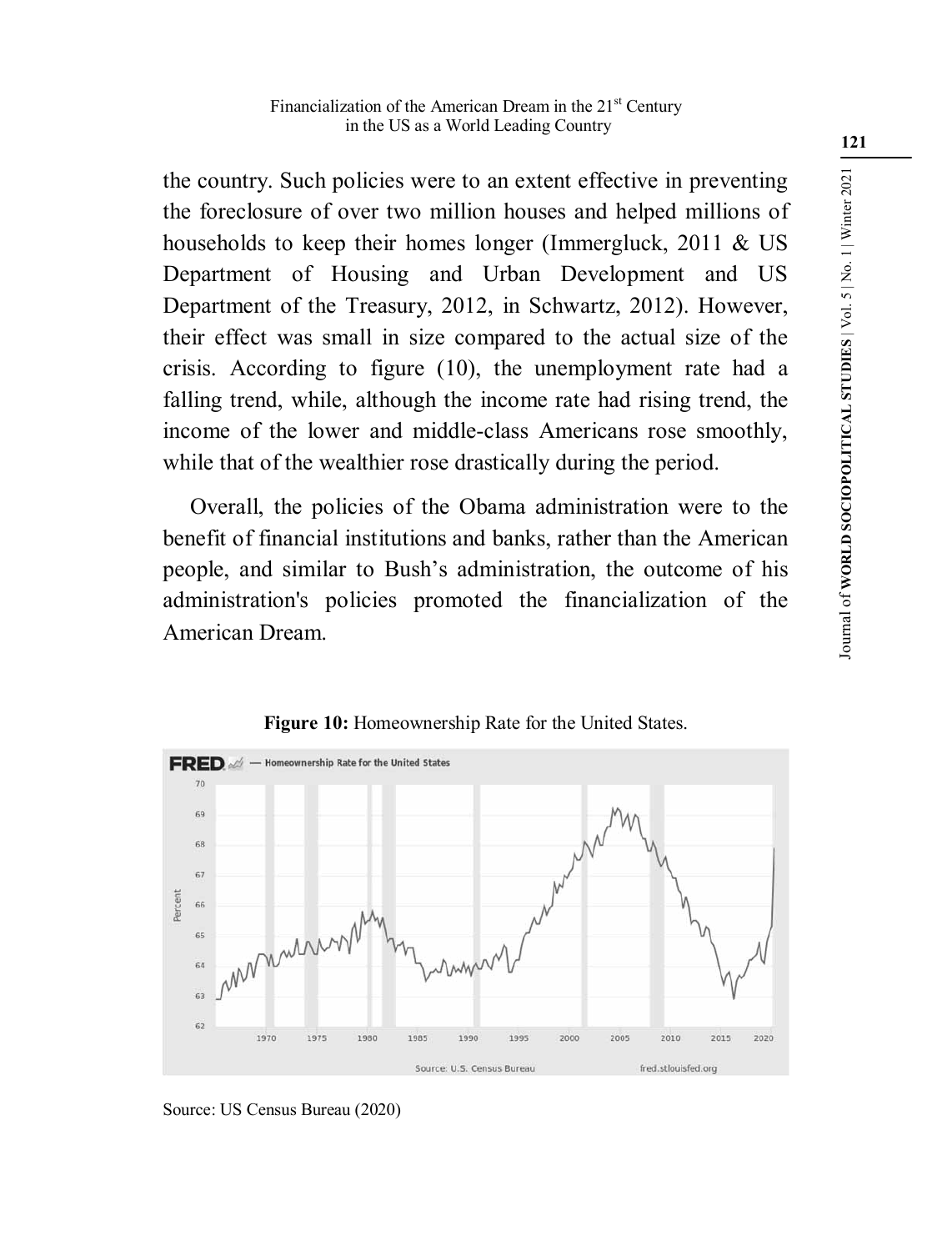# **6. Conclusion**

This study evaluated the process of the financialization of the American Dream in the 21<sup>st</sup> century from President George W. Bush to President Barak Obama's administration. The process can be summarized as follows:

From President Bush to President Obama's tenure, both the financialization of the economy and the American Dream accelerated. The Bush administration took several policies to improve employment, income, and homeownership—the three elements of the American Dream—for Americans. However, President Bush's policies aligned with the interest of the wealthy, rather than low and middle-income Americans. President Bush's 2001 and 2003 tax cuts caused the gap between the rich and poor to become widened. The tax cut of 2003 especially made the wealthiest enjoy the most from the tax cut on dividends, since they had a great share of the stocks. His American Dream Down Payment Assistance Act removed the barriers of homeownership and caused millions of Americans to lose their homes. His 'ownership society policy' reduced the responsibility of the government, while increasing the role of the market in the lives of Americans. The Troubled Asset Relief Program (TARP), which aimed to provide more liquidity for the credit system, gave a greater amount of TARP funds to companies that had political ties or lobbies, compared to those not enjoying such ties. During Bush's presidency unemployment increased sharply from 2006 to 2009. The income disparity increased drastically. Homeownership increased from 2000 to 2004 due to housing deregulation, but suffered a significant fall after the bubble burst.

When Obama became president, he blamed Bush for the increasing gap between the wealthy and the poor. Even though he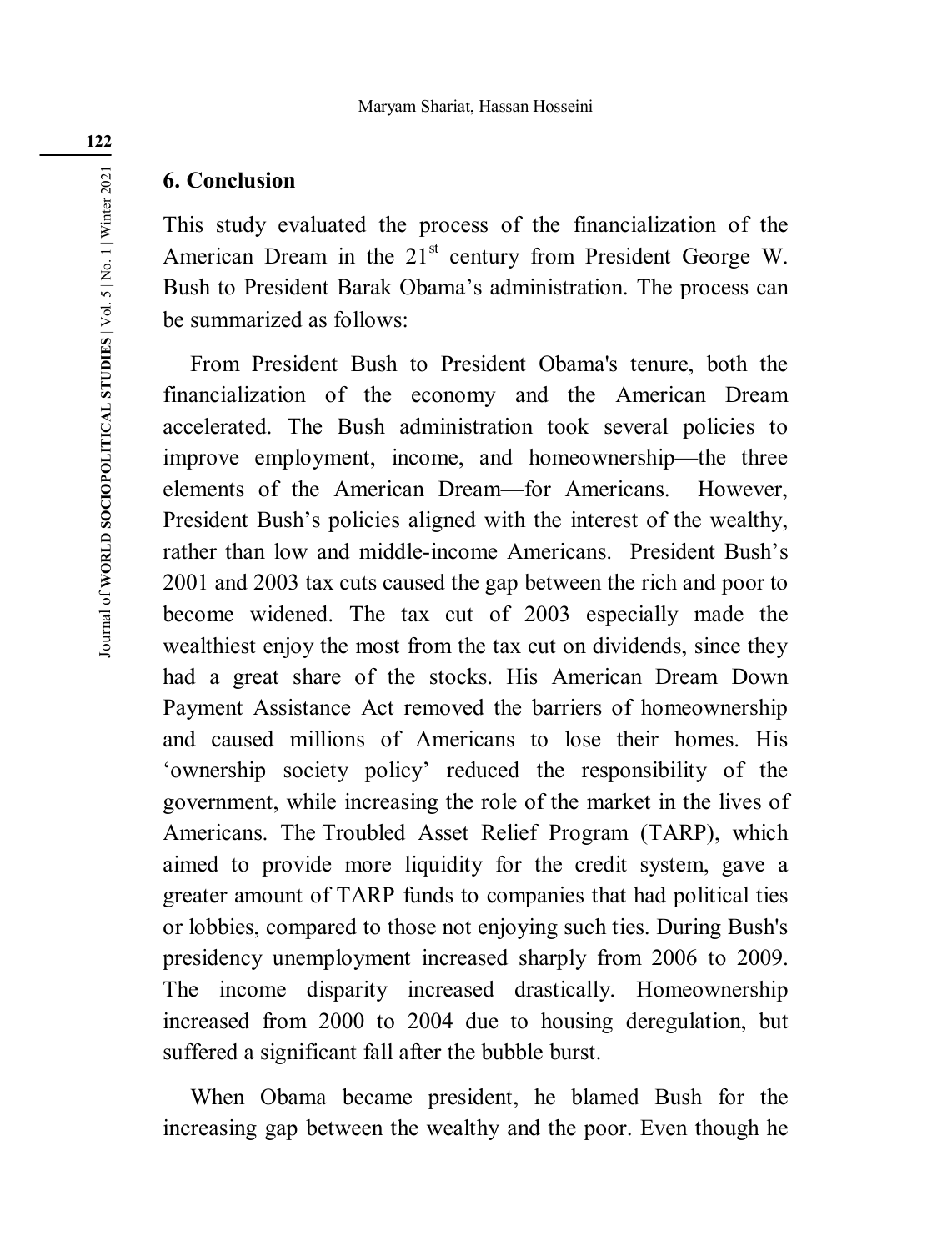#### Financialization of the American Dream in the  $21<sup>st</sup>$  Century in the US as a World Leading Country

showed himself as an example of the American Dream and promised to create millions of jobs, to annul Bush's tax cuts for the wealthy, and to give the Federal Reserve more control over the financial institutions, he did not make radical changes to the Bush administration policies, although he called for a degree of government intervention. He took some measures to increase the rate of Americans' employment, income, and homeownership. The American Recovery and Reinvestment Act of 2009' or ARRA, which was based on the Keynesian theory, was fruitful to decrease unemployment to a certain degree. The unemployment during the Obama administration had a falling trend. The Dodd-Frank Wall Street Reform and Consumer Protection Act or Dodd-Frank, whose goals included lowering the risk of trading derivatives, and making derivatives market transparent, helped big banks corporations, instead of people's access to banks, by not sealing loopholes effectively and not imposing high-cost regulations on banks, which caused few banks to regulate themselves. The number of unbanked people therefore increased after the act. The public-Private Investments Program (PPIP) aimed to make private equity firms and hedge funds and private capital interested in buying devalued or toxic bank assets by allocating a large amount of government subsidy. However, the Treasury Department only focused on the market, ignoring people who faced foreclosures due to the subprime mortgage crisis. The Home Affordable Modification Program (HAMP) let homeowners extend their loans, delay their payments temporarily, and lessen their interest rates and/or mortgage principles, but it was not effective to save a significant number of low-income people, especially those who lost their jobs and were on the verge of losing their homes. The program was voluntary and not attractive to mortgage servicers due to the interest issue. As a result, the Act was not to the benefit of people,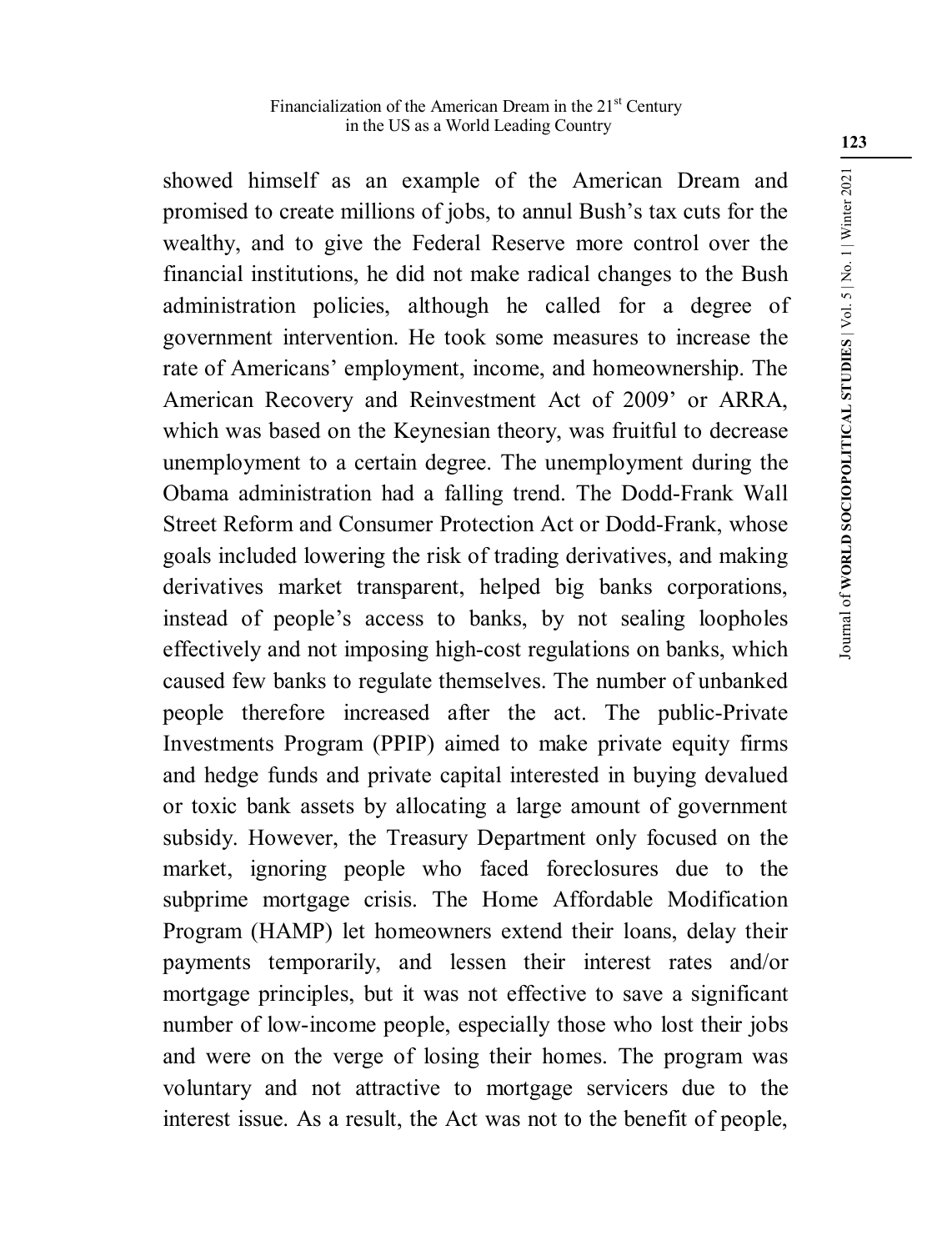but mostly considered the interest of the financial sector. The second part of TARP, the Home Affordable Refinancing Program (HARP) aimed to help homeowners to refinance their mortgages "under more affordable terms" through Fannie Mae and Freddie Mac. However, Fannie Mae and Freddie Mac refinanced far fewer mortgages under HARP than was planned. The Act therefore did not help a considerable number of homeowners and again contravened Obama's promise to help low and middle-class Americans. The Congress also passed the Helping Families Save Their Homes Act of 2009. However, the Senate refused to amend allowing bankruptcy judges to modify mortgages on primary residences. In addition, the Act refused to amend the personal bankruptcy code to adjust mortgage terms without approval from the lender. As a result, the policy helped to further increase the inequality of the distribution of wealth in the country. Once more corporations were prioritized over the interest of the American people. During the Obama presidency, the unemployment, income, and homeownership had a falling trend.

This study added further to the theoretical framework that American Dream has shifted toward financialization, in parallel with the financialization of the economy. The intellectual foundations of the United States, from the beginning of their creation including John Locke's Theory of Natural Rights, Founding Fathers' use of faculty psychology (natural aristocracy of wealth should lead people) to Social Darwinism (suggesting low taxes, small government, and limited regulation to let the fittest be the winners in the competition) paved the way for the financialization of the American Dream. In the past, the policies of several presidents, such as President Nixon's termination of the Breton Woods system and President Carter's deregulation policy,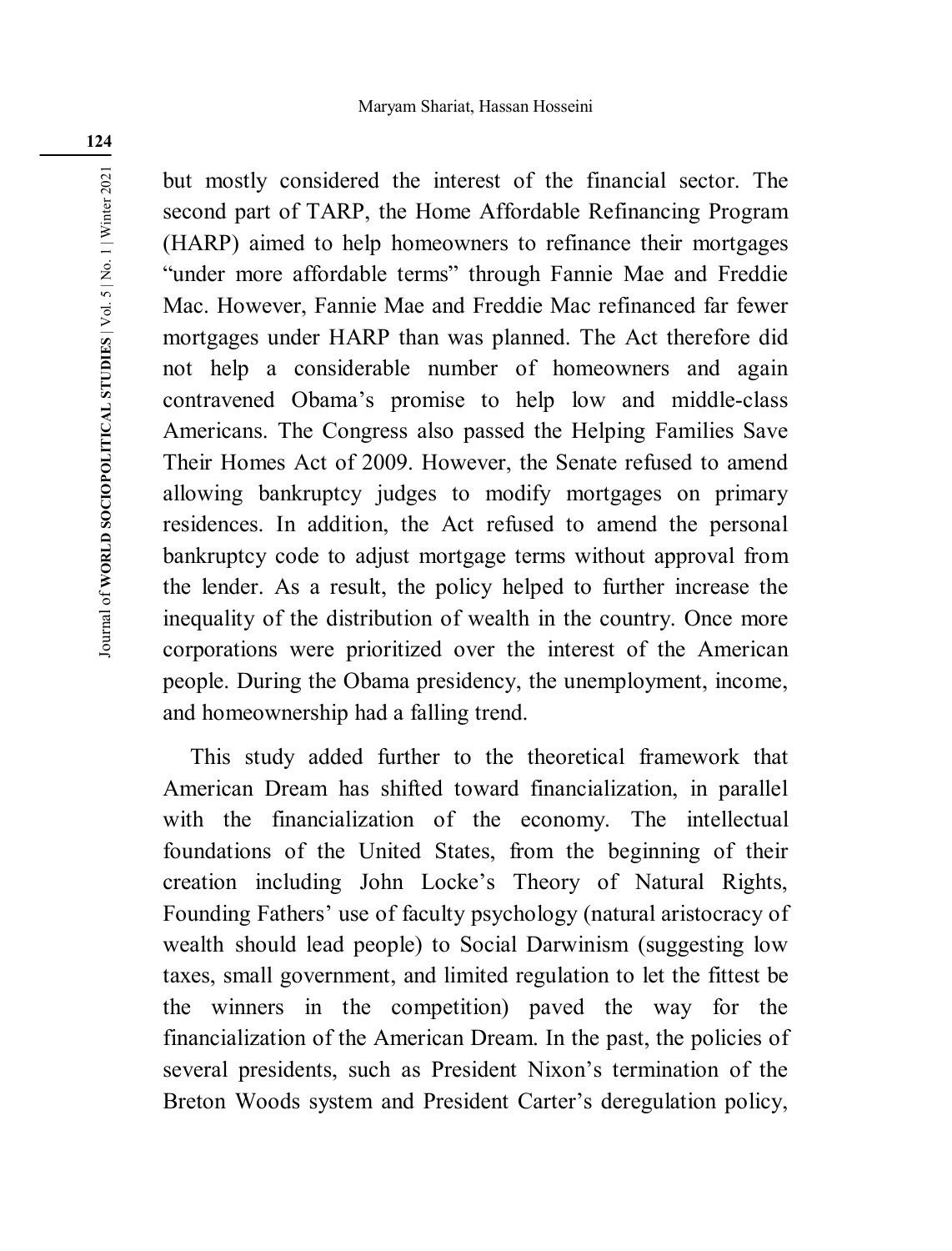#### Financialization of the American Dream in the  $21<sup>st</sup>$  Century in the US as a World Leading Country

had drawn the country closer to the financialization of the American Dream: President Reagan's pro-business and pro-small government belief—which indicated that the government stands in the way of the American Dream—and President Clinton's repealing of Glass-Steagall Act actualized the financialization of the American Dream. However, the policies of President Bush and President Obama accelerated the process of the financialization of the American Dream. The result of the policies of these two presidents caused the gap between the rich and the poor to increase from the beginning of the  $21<sup>st</sup>$  century until 2016. The income of the few rich increased, while that of the middle class and lower middle class decreased or increased slightly. The middle class has been contracted in the new millennium. Most people from the middle to low-income families have lost their homes or have not afforded to buy a house. The homeownership rate had a lowering trend since the beginning of the financial crisis. This means that while president Bush contended that deregulation and privatization help Americans to achieve their dreams, and while President Obama promised to decrease the gap between higher and lowerincome Americans, in practice their administration prioritized the interest of financial institutions to the interest of people.

# **References**

Acharya V. V., Cooley, T., Richardson, M., Sylla, R., & Walter, I. (2011). The Dodd-Frank Wall Street Reform and Consumer Protection Act: Accomplishments and Limitations. *Journal of Applied Corporate Finance*, *23*(1), 43-56. DOI: 10.1111/j.1745- 6622.2011.00313.x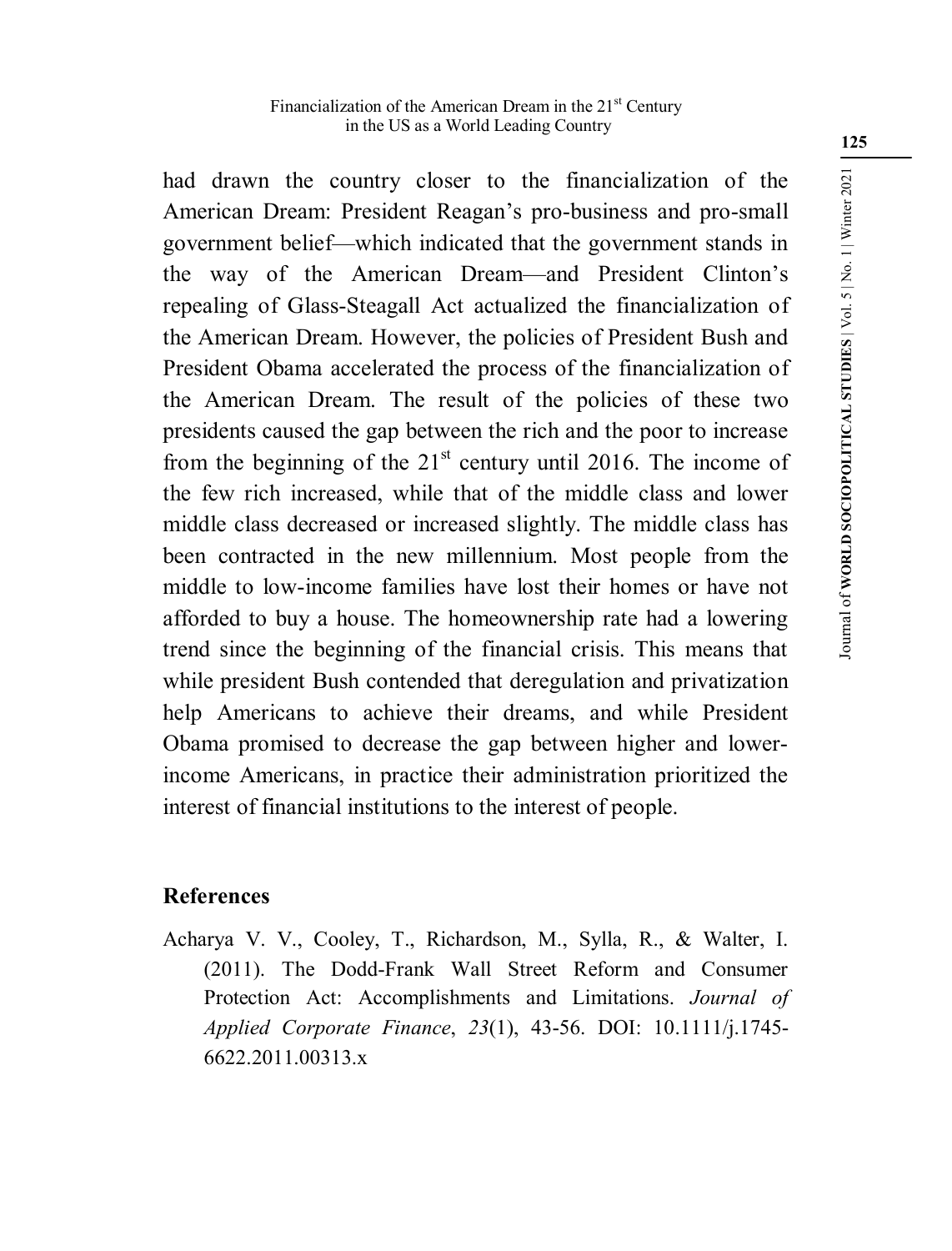Acharya Viral, V., & Richardson, M. (2012). Implications of the DoddFrank Act. *Annual Review of Financial Economics*, *4*(1), 1-38. https://doi.org/10.1146/annurev-financial-030912-140516

- Andriosopoulosa, K. Chan, K. K., Dontis-Charitos, P., & Staikourasc, S. K. (2016). Wealth and Risk Implications of the Dodd-Frank Act on the U.S. Financial Intermediaries. *Journal of Financial Stability*, *33*, 366-379. https://doi.org/10.1016/j.jfs.2016.09.006
- Be´land, D. (2007). Neo-Liberalism and Social Policy. *Policy Studies, 28*(2), 91-107. https://doi.org/10.1080/01442870701309023
- Bush, G. W. (2001, May 2). Remarks by the President in Social Security Announcement. Retrieved from The White House: https:// georgewbush-whitehouse.archives.gov/news/releases/2001/05/ 20010502.html
- Bush, G. W. (2002, Jun. 17). President Calls for Expanding Opportunities to Home Ownership. (2002, June). Retrieved from The White House: https://georgewbush-whitehouse.archives.gov/news/releases/ 2002/06/20020617-2.html
- Bush, G. W. (2004, Oct. 10). Remarks to the National Association of Home Builders in Columbus, Ohio. Retrieved from Authenticated US Government Information: https://www.govinfo.gov/content/ pkg/WCPD-2004-10-11/pdf/WCPD-2004-10-11-Pg2217.pdf
- Calomiris, C. W. (2018). Introduction: Assessing banking regulation during the Obama era. *Journal of Financial Intermediation*, 34, 1-2. Doi: 10.1016/j.jfi.2018.01.009
- Chomsky, N. (2017). *Requiem for the American Dream.* New York: Seven Stories Press.
- Choo, F., & Tan, K. (2006). An "American Dream" Theory of Corporate Executive Fraud. *Accounting Forum, 31*(2), 203-215. https://doi.org/ 10.1016/j.accfor.2006.12.004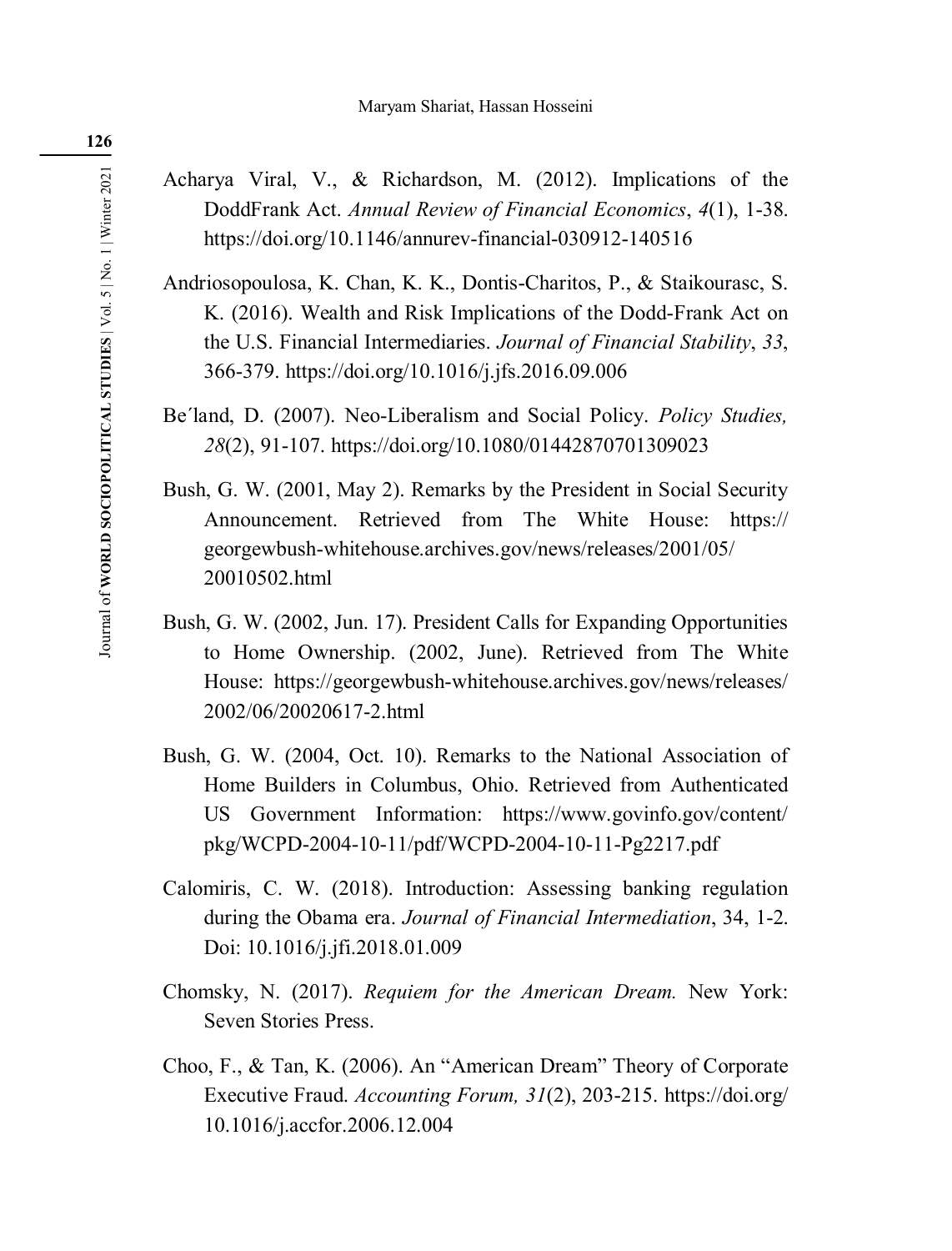- Churchwell, S. (2018). *Behold, America A History of America First and the American Dream.* London: Bloomsbury Publishing
- *Civilian Unemployment Rate*. (2017). Retrieved from US Bureau of Labor Statistics: https://www.bls.gov/charts/employment-situation/ civilian-unemployment-rate.htm
- *Costs of War*. (2019, 3). Retrieved from The Watson Institute for International and Public Affairs at Brown University: https://watson.brown.edu/costsofwar/costs/economic/economy
- Council of Economic Advisors. (2014). The Economic Impact of the American Recovery and Reinvestment Act Five Years Later. In *Economic Report of the President* (pp. 91-146). Washington: Executive Office of the President
- Cumulative Growth in Average Income. (2021). Retrieved from Congressional Budget Office: https://www.cbo.gov/ publication/ 57404
- Cumulative Growth in Income Before Transfers and Taxes Among Households in the Highest Quintile, 1979 to 2007. (2021, Oct. …). Retrieved from Congressional Budget Office: https://www.cbo.gov/ publication/57404
- December Oversight Report. (2010, Dec. 14). *A Review of Treasury'S Foreclosure Prevention Programs.* Retrieved from Congressional Oversight Panel: https://digital.library.unt.edu/ark:/67531/metadc 1438903/m2/1/high\_res\_d/cop-121410-report.pdf
- *Dodd-Frank Wall Street Reform and Consumer Protection Act*. (2010, Jun. 21). Retrieved from CONGRESS.GOV: https://www.congress. gov/bill/111th-congress/house-bill/4173/text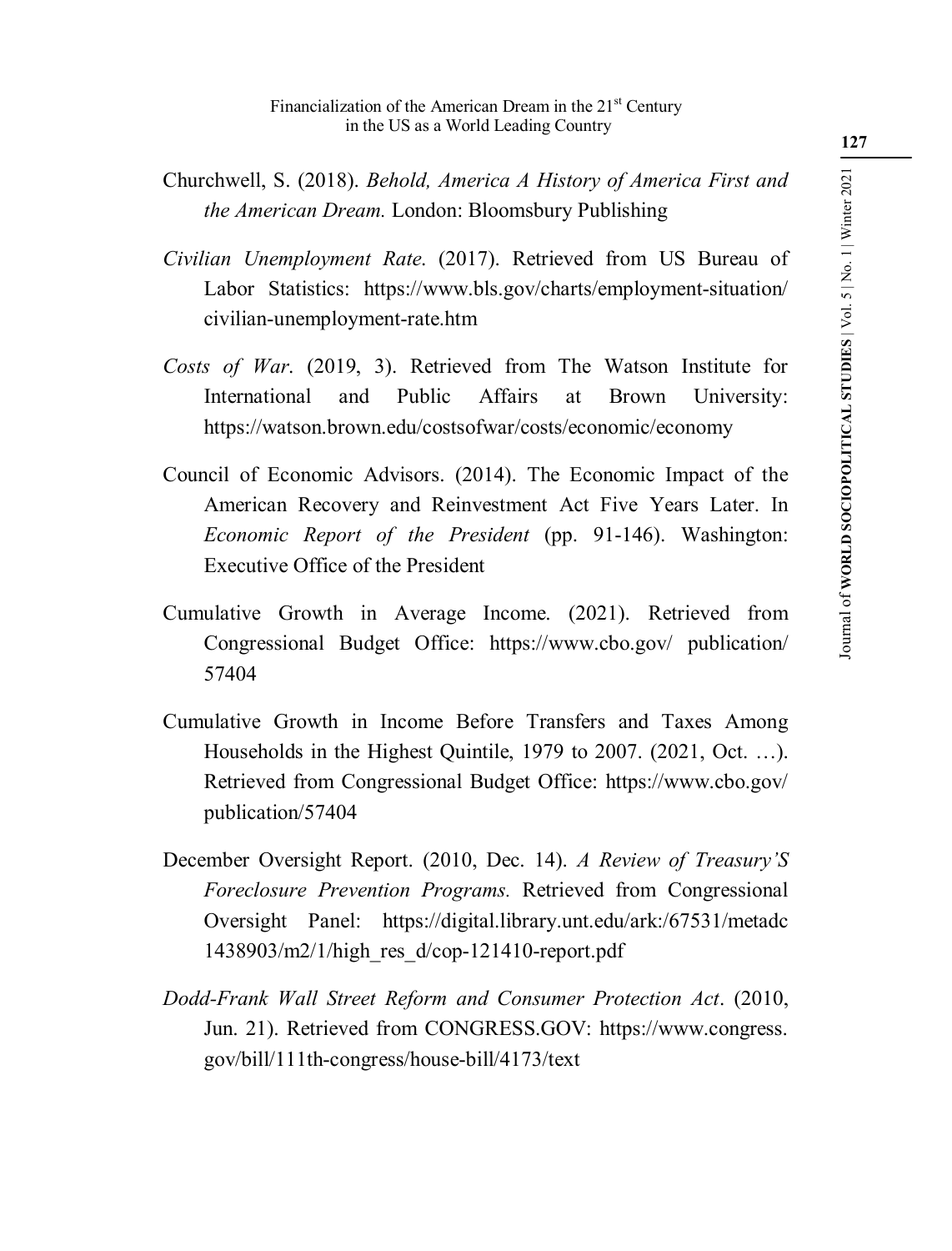- Dolar, B., Dale, B. (2019). The Dodd–Frank Act's Non-Uniform Regulatory Impact on the Banking Industry. *Journal of Banking Regulation*, *21*(1), 188-195. DOI: https://doi.org/10.1057/s41261- 019-00106-z
- *Estimated Impact of the American Recovery and Reinvestment Act on Employment and Economic Output From July 2010 through September 2010.* (2010, Nov.). Retrieved from Congressional Budget Office: https://www.cbo.gov/sites/default/files/111thcongress -2009-2010/reports/11-24-arra.pdf
- *Fact Sheet: America's Ownership Society: Expanding Opportunities.* (2004, Aug. 9). Retrieved from The White House: https:// georgewbush-whitehouse.archives.gov/news/releases/2004/08/ 20040809-9.html
- Bhagwati, J. (2009). Introduction. In B. M. Friedman (Ed.), *Offshoring of American Jobs What Response from U.S. Economic Policy?* (pp. x-xiv). Massachusetts: The MIT Press.
- Geisst, C. R. (2012). *Wall Street: A History* . New York: Oxford University Press.
- Geithner, T. F. (2014). *Stress Test: Reflections on Financial Crisis.* New York: Crown Publishers.
- Glantz, A. (2008). *Winter Soldier: Iraq and Afghanistan: Eyewitness Accounts of the Occupations*. Chicago: Haymarket Books.
- Ghosh, S., & Mohamed, S. (2010). The Troubled Asset Relief Program (TARP) and its Limitations: An Analysis. *International Journal of Law and Management*, *52*(2), 124-143. DOI: 10.1108/ 17542431011029424
- Hanson, S. L., & White, J. K. (2011). *The American Dream in the 21st Century*. Philadelphia: Temple University Press.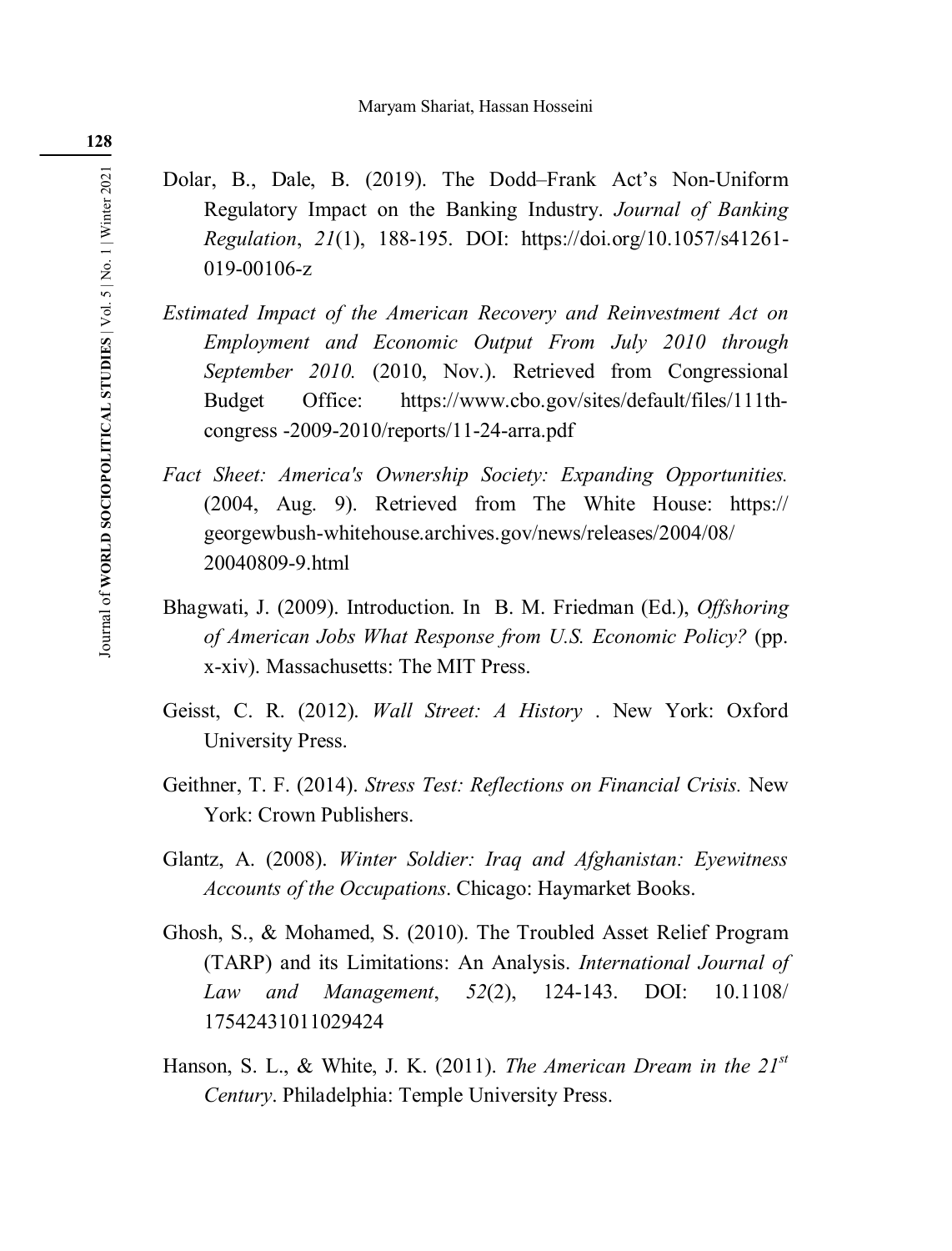- *Home Affordable Modification Program (HAMP)*. (2009). Retrieved from US Department of Treasury: https://home.treasury.gov/ data/ troubled-assets-relief-program/housing/mha/hamp
- *Home Affordable Refinance Program (HARP).* (2009). Retrieved from Federal Housing Finance Agency: https://www.fhfa.gov/Policy ProgramsResearch/Programs/Pages/HARP.aspx
- *H.R.1836 Economic Growth and Tax Relief Reconciliation Act of 2001.* (2001). Retrieved from Congress.gov: https://www.congress.gov/ bill/107th-congress/house-bill/1836
- *H. Rept. 108-164 American Dream Downpayment Act*. (2003). Retrieved from CONGRESS.GOV: https://www.congress.gov/ congressional-report/108th-congress/house-report/164
- *H.R.2 Jobs and Growth Tax Relief Reconciliation Act of 2003*. (2003). Retrieved from Congress.Gov: https://www.congress.gov/bill/108thcongress/house-bill/2
- *H.R.8 American Taxpayer Relief Act of 2012*. (2012). Retrieved from CONGRESS.GOV: https://www.congress.gov/bill/112th-congress/ house-bill/8
- *Historical Income Tables: Households*. (2020, Nov.). Retrieved from United States Census Bureau: https://www.census.gov/data/ tables/ time-series/demo/income-poverty/historical-income-households.html
- *Homeownership in the United States:1970-2020*. (2020). Retrieved from US Census Bureau of Labor Statistics: https://www.census.gov/ newsroom/press-releases/2021/homeownership.html
- Hyman, L. (2018). *How American Work, American Business, and the American Dream Became Temporary.* New York: Penguin Random House LLC.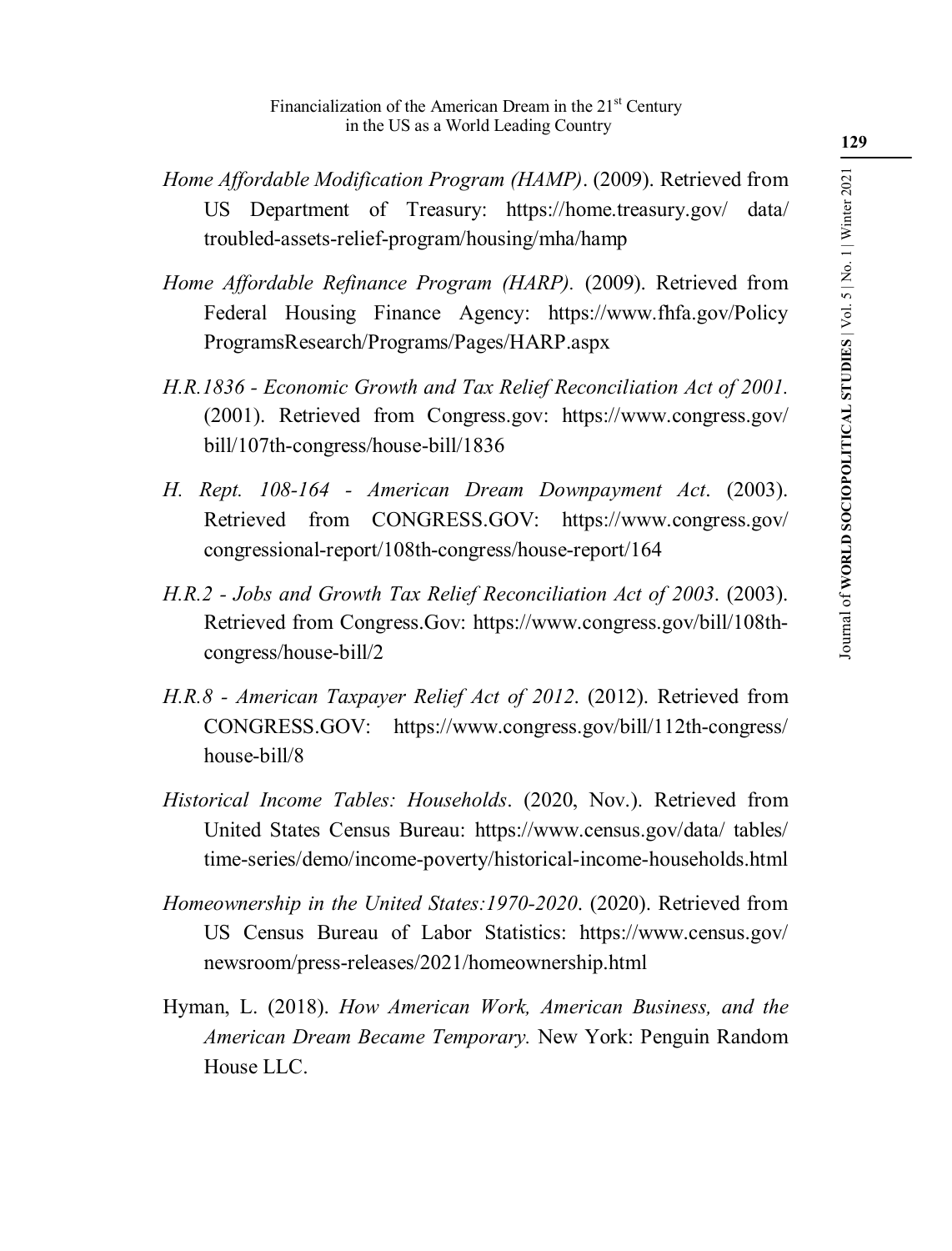Immergluck, D. (2009). The Foreclosure Crisis, Foreclosed Properties, and Federal Policy: Some Implications for Housing and Community Development Planning. *Journal of the American Planning Association*, *75*(4), 406-423. https://doi.org/10.1080/ 01944360903124316

- Jillson, C. (2016). *The American Dream In History, Politics, and Fiction.* Kansas: University Press of Kansas.
- Kimmage, M. C. (2011). The Politics of the American Dream,1980 to 2008. In S. L. Hanson & J. K. White (Eds.), *The American Dream in the 21st Century* (pp. 29-39). Philadelphia: Temple University Press.
- Knoll, M. S. (1993). Perchance To Dream: The Global Economy and The American Dream. *Southern California Law Review*, 66, 1599-1617. Retrieved from https://scholarship.law.upenn.edu/faculty scholarship/ 1157
- Smith, L. R., & Muñiz-Fraticelli V. M.-F. (2013). Strategic shortcomings of the Dodd-Frank Act. *The Antitrust Bulletin*, *58*(4), 617-633. https://doi.org/10.1177/0003603X1305800405
- Ludwig, E. A. (2012). Assessment of Dodd-Frank Financial Regulatory Reform: Strengths, Challenges, and Opportunities for a Stronger Regulatory System. *Yale Journal on Regulation*, *29*(1), 181-200. Retrieved from http://hdl.handle.net/20.500.13051/8146
- Nwogugu, M. I. (2016). Failure of the Dodd-Frank Act. *Journal of Financial Crime*, *22*(4), 520-572. https://doi.org/10.1108/JFC-11- 2014-0053
- Obama, B. (2006). *The Audacity of Hope: Thoughts on Reclaiming the Amercan Dream.* New York: Crown Publishing Group.
- Obama, B. (2007, Nov. 7). Seech on the 'American Dream'. *CNN.*  Retrieved from https://edition.cnn.com/2007/POLITICS/12/21/ obama. trans.americandream/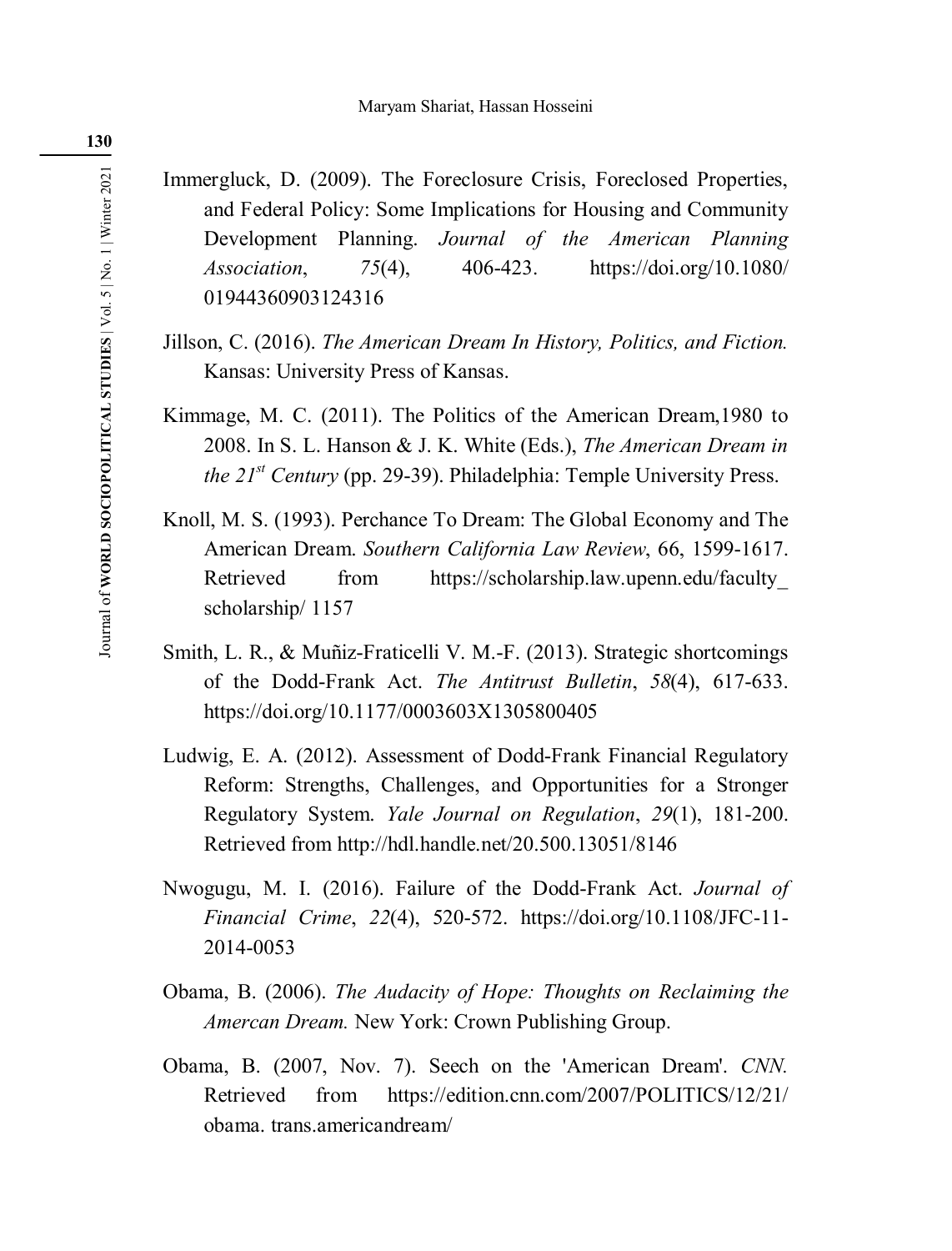- Obama, B. (2008, Nov. 5*).* Transcript of Victory Speech*.* Retrieved from NPR: https://www.npr.org/templates/story/story.php?storyId= 96624326.
- Obama. B. (2009, Feb. 18). Speech on Home Mortgage Crisis. *Reuters*. Retrieved from https://www.reuters.com/article/obama-mortgagesidUSN1843410920090218
- Ortiz, J. P. (2014). Financialization: The AIDS of Economic System. *Ensayos de Economía*, *23*(44), 55-73. https://revistas.unal.edu.co/ index.php/ede/article/view/46419
- Peschek, J. G. (2011). The Obama Presidency and the Great Recession: Political Economy, Ideology, and Public Policy*. New Political Science, 23*(4), 429-444. https://doi.org/10.1080/07393148.2011. 619817
- *Regulatory Impact of Implementing "Helping Families Save Their Homes" Act*. (2009). Retrieved from US Department of Housing and Urban Development: https://archives.hud.gov/initiatives/hopefor homeowners/h4heconomicanalysis.cfm
- Schwartz, A. (2012). US Housing Policy in the Age of Obama: From Crisis to Stasis. *International Journal of Housing Policy*, *12*(2), 227–240. https://doi.org/10.1080/14616718.2012.681549
- Smemo, K. (2019). Managing a Regime in Crisis: The Twilight of Neoliberalism and the Politics of Economic Recovery During the First Year of the Obama Administration. In W. C. Rich (Ed.), *Looking Back on President Barack Obama's Legacy* (pp. 47-68). Wellesley: Palgrave Macmillan.
- Smith, H. (2012). *Who Stole the American Dream.* New York: Random House.